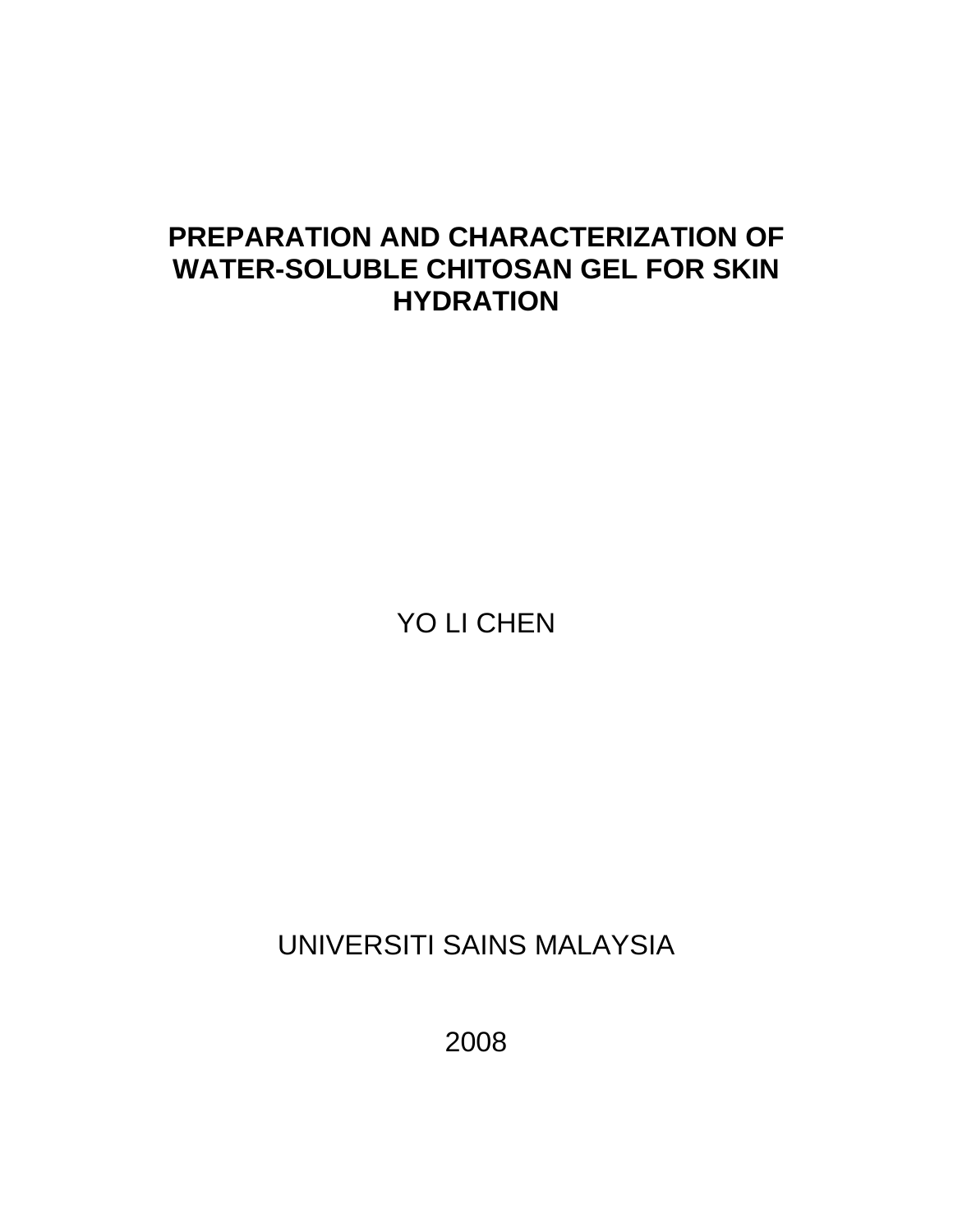# **PREPARATION AND CHARACTERIZATION OF WATER-SOLUBLE CHITOSAN GEL FOR SKIN HYDRATION**

by

YO LI CHEN

Thesis submitted in fulfillment of the requirements for the degree of Master of Science

January 2008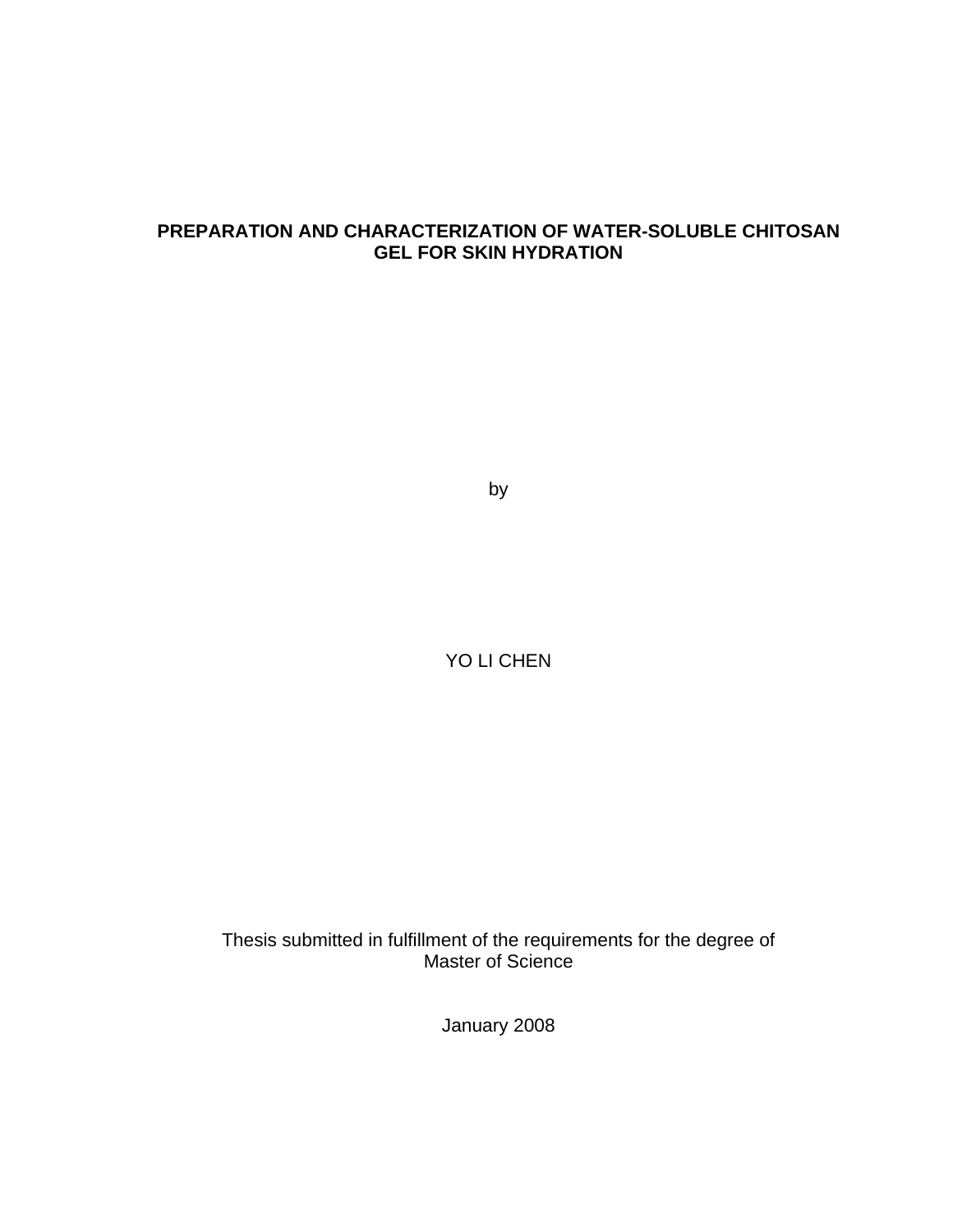#### **ACKNOWLEDGEMENTS**

I wish to express my utmost and heartiest gratitude and appreciation to my supervisor, Associate Professor Dr. Peh Kok Khiang for his advice, guidance and patience in providing invaluable ideas that led to the success of my research. I would like to express my sincere gratitude and deepest appreciation to my cosupervisor, Dr Shariza Sahudin for her contribution in my work.

Thanks to all the non-academic staff of the school, especially Shamsudin Bakar, Abdul Rahim Abdullah, Ibrahim Zainal Afirin, Tan Seow Peng, Fizal Jamaludin and Chuah Lian Siah.

My special thanks to all my colleagues, especially Tung wai Hau, Ang Lee Fung, Lim Vuangao, Yam Mun Fei, who had helped me throughout my research.

Last but not the least, I would like to thank all the staff of the School of Pharmaceutical Sciences, Universiti Sains Malaysia, who helped me in one way or another either directly or indirectly throughout my research and my stay here.

ii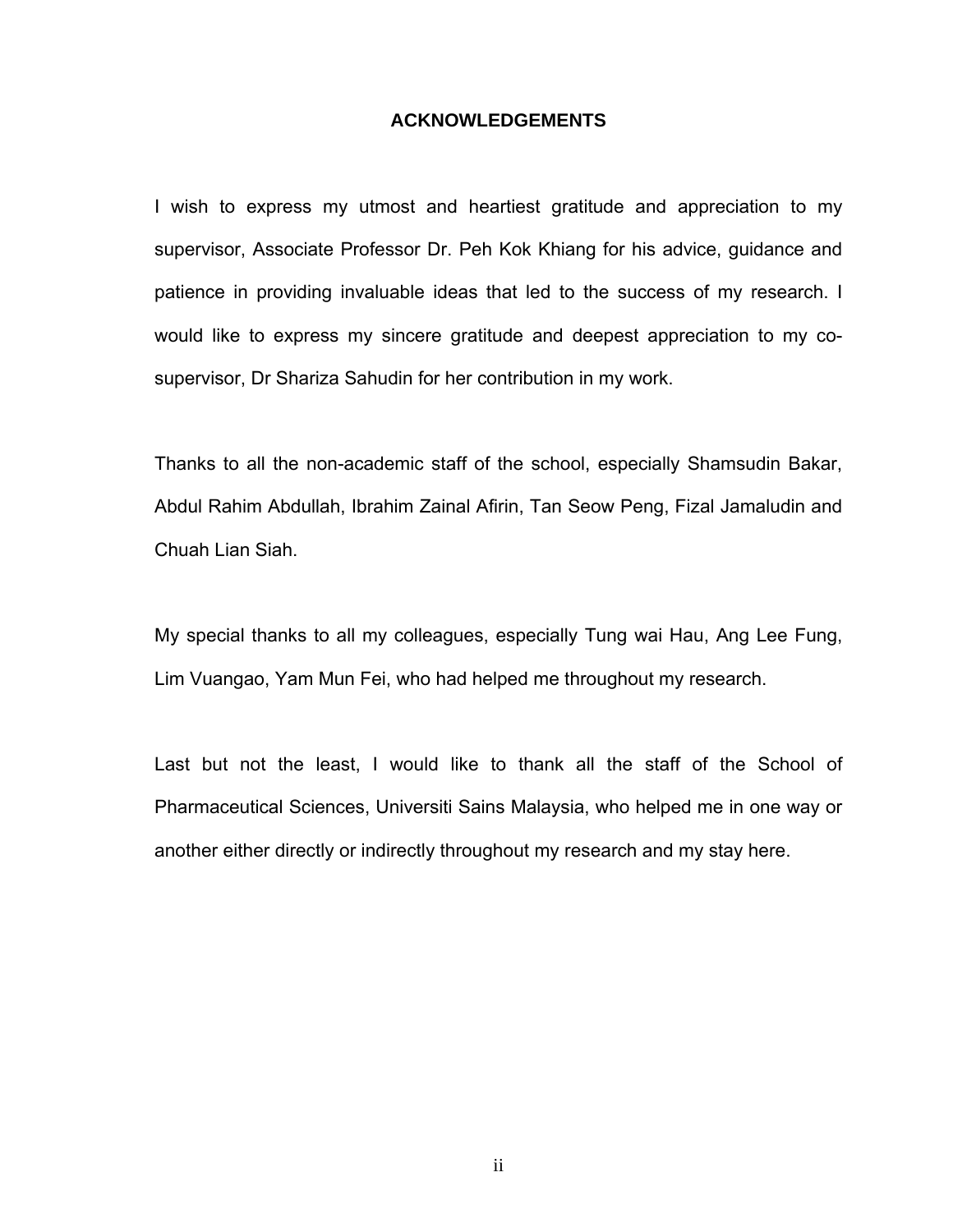# **TABLE OF CONTENTS**

|     |                                     | Page  |
|-----|-------------------------------------|-------|
|     |                                     | jj.   |
|     |                                     | iii   |
|     |                                     | Viii  |
|     |                                     | xii   |
|     |                                     | ХV    |
|     |                                     | xvi   |
|     | LIST OF ABBREVIATION & SYMBOLS      | xviii |
|     |                                     | XX.   |
|     |                                     | xxii  |
|     | <b>CHAPTER 1: INTRODUCTION</b>      |       |
| 1.1 |                                     | 1     |
| 1.2 |                                     | 4     |
| 1.3 |                                     | 6     |
| 1.4 |                                     | 8     |
|     |                                     | 9     |
|     |                                     | 10    |
|     |                                     | 12    |
| 1.5 |                                     | 16    |
|     | Pharmaceutical and medical<br>1.5.1 | 17    |
|     | 1.5.2                               | 19    |
|     | 1.5.3                               | 21    |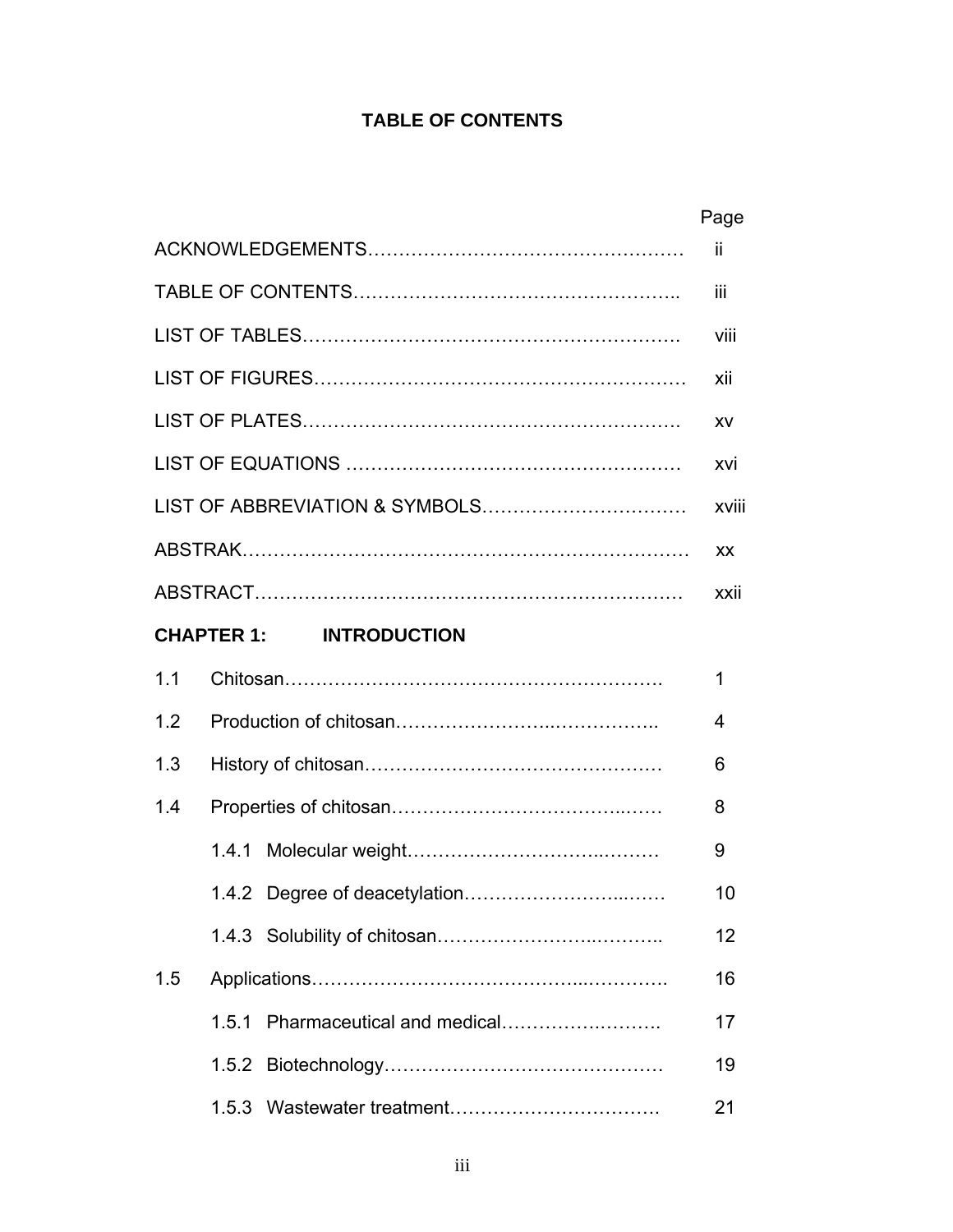|     |                                                          | 22 |
|-----|----------------------------------------------------------|----|
|     | 1.5.5                                                    | 25 |
| 1.6 | Experimental work and scope of the present study         | 26 |
|     | <b>CHAPTER 2: ENZYMATIC HYDROLYSIS OPTIMIZATION IN</b>   |    |
|     | THE PREPARATION OF WATER-SOLUBLE                         |    |
|     | <b>CHITOSAN</b>                                          |    |
| 2.1 |                                                          | 28 |
| 2.2 |                                                          | 30 |
|     | 2.2.1                                                    | 30 |
|     | 2.2.2 Preparation of water-soluble chitosan by enzymatic |    |
|     |                                                          | 30 |
|     |                                                          | 33 |
|     |                                                          | 33 |
|     | 2.2.5 Determination of solubility of water-soluble       |    |
|     |                                                          | 34 |
|     |                                                          | 35 |
| 2.3 |                                                          | 35 |
| 2.4 |                                                          | 50 |
|     | <b>CHAPTER 3: CHARACTERIZATION AND EVALUATION OF</b>     |    |
|     | <b>WATER-SOLUBLE CHITOSAN</b>                            |    |
| 3.1 |                                                          | 51 |
| 3.2 |                                                          | 55 |
|     | 3.2.1                                                    | 55 |
|     | 3.2.2 Preparation of chitosan film for FTIR analysis     | 55 |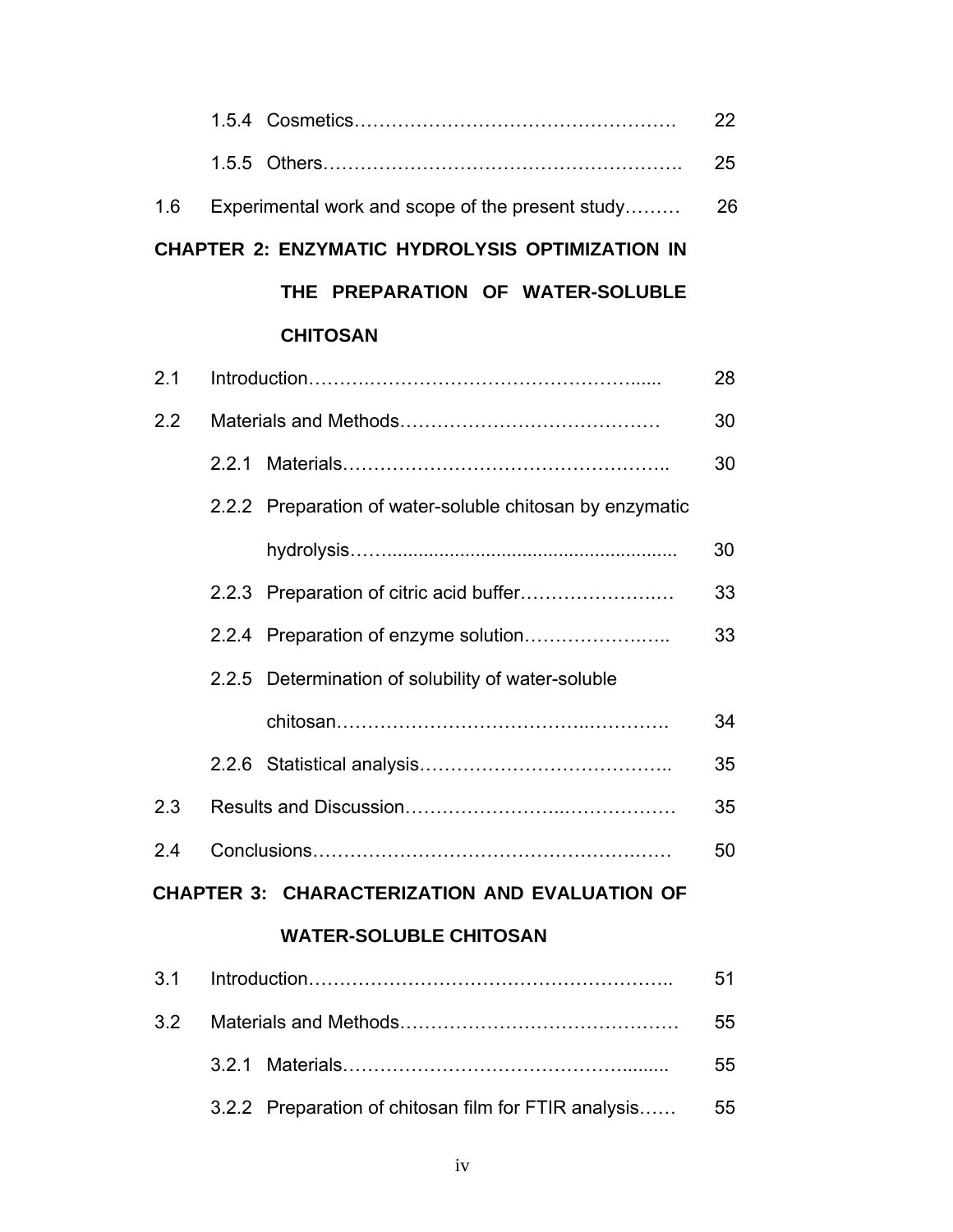|     |       |                                                            |             |                                                            | 56 |
|-----|-------|------------------------------------------------------------|-------------|------------------------------------------------------------|----|
|     |       | 3.2.4 Determination of viscosity-average molecular mass of |             |                                                            |    |
|     |       |                                                            |             |                                                            | 56 |
|     |       | $3.2.4$ (a)                                                |             | Determination of density and pH                            | 56 |
|     |       | $3.2.4$ (b)                                                |             | Determination of relative viscosity                        | 58 |
|     |       |                                                            | $3.2.4$ (c) | Estimation of intrinsic viscosity                          | 59 |
|     |       | $3.2.4$ (d)                                                |             | Mark-Houwink equation and viscosity-                       |    |
|     |       |                                                            |             | average molecular mass                                     | 60 |
|     | 3.2.5 |                                                            |             | Determination of degree of deacetylation of                |    |
|     |       |                                                            |             |                                                            | 60 |
|     |       | $3.2.5$ (a)                                                |             | Determination of zero crossing point.                      | 60 |
|     |       | $3.2.5$ (b)                                                |             | Calibration curve                                          | 61 |
|     |       | $3.2.5$ (c)                                                |             | Correction of the effect of D-glucosamine                  |    |
|     |       |                                                            |             | on H values                                                | 61 |
|     |       | $3.2.5$ (d)                                                |             | Determination of DD of chitosan                            | 62 |
|     |       |                                                            |             |                                                            | 63 |
| 3.3 |       |                                                            |             |                                                            | 63 |
|     |       |                                                            |             |                                                            | 63 |
|     |       |                                                            |             |                                                            | 67 |
|     |       |                                                            |             | 3.3.3 Determination of viscosity-average molecular mass of |    |
|     |       |                                                            |             |                                                            | 71 |
|     |       |                                                            |             | 3.3.4 Determination of degree of deacetylation of          |    |
|     |       |                                                            |             |                                                            | 86 |
| 3.4 |       |                                                            |             |                                                            | 92 |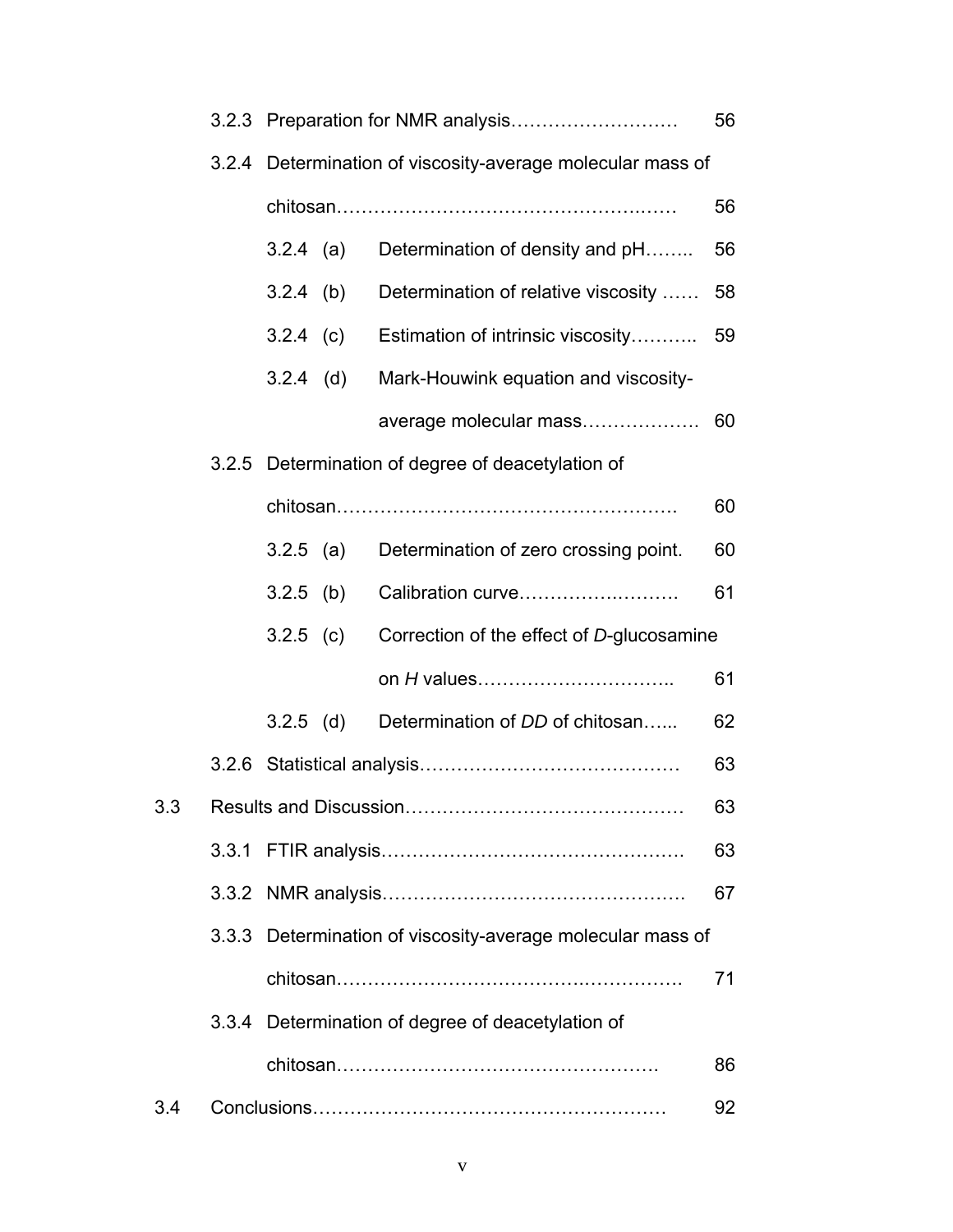# **CHAPTER 4: OPTIMAZATION OF GEL PREPARATION**

# **CONTAINING WATER-SOLUBLE CHITOSAN**

# **USING RESPONSE SURFACE METHODOLOGY**

| 4.1 |                                        |             |  |                                                         | 93  |  |
|-----|----------------------------------------|-------------|--|---------------------------------------------------------|-----|--|
| 4.2 |                                        |             |  |                                                         | 96  |  |
|     | 4.2.1                                  |             |  |                                                         | 96  |  |
|     | 4.2.2 Experimental design optimization |             |  |                                                         | 97  |  |
|     | 4.2.3                                  |             |  |                                                         |     |  |
|     | 4.2.4                                  |             |  |                                                         |     |  |
|     | 4.2.5                                  |             |  |                                                         | 99  |  |
|     |                                        | $4.2.5$ (a) |  | Determination of hardness                               | 102 |  |
|     |                                        | $4.2.5$ (b) |  | Determination of compressibility                        | 102 |  |
|     |                                        | 4.2.5 (c)   |  | Determination of adhesiveness                           | 103 |  |
|     |                                        | $4.2.5$ (d) |  | Determination of cohesiveness                           | 103 |  |
|     | 4.2.6                                  |             |  | Determination of rheological properties                 | 104 |  |
|     |                                        |             |  | 4.2.7 Validation of model equation using a selected gel |     |  |
|     |                                        |             |  |                                                         | 105 |  |
|     |                                        |             |  |                                                         | 105 |  |
| 4.3 |                                        |             |  |                                                         | 106 |  |
|     |                                        |             |  |                                                         | 106 |  |
|     |                                        |             |  |                                                         | 116 |  |
|     |                                        | $4.3.2$ (a) |  | Determination of hardness                               | 116 |  |
|     |                                        | 4.3.2 (b)   |  | Determination of compressibility                        | 122 |  |
|     |                                        | 4.3.2 (c)   |  | Determination of adhesiveness                           | 129 |  |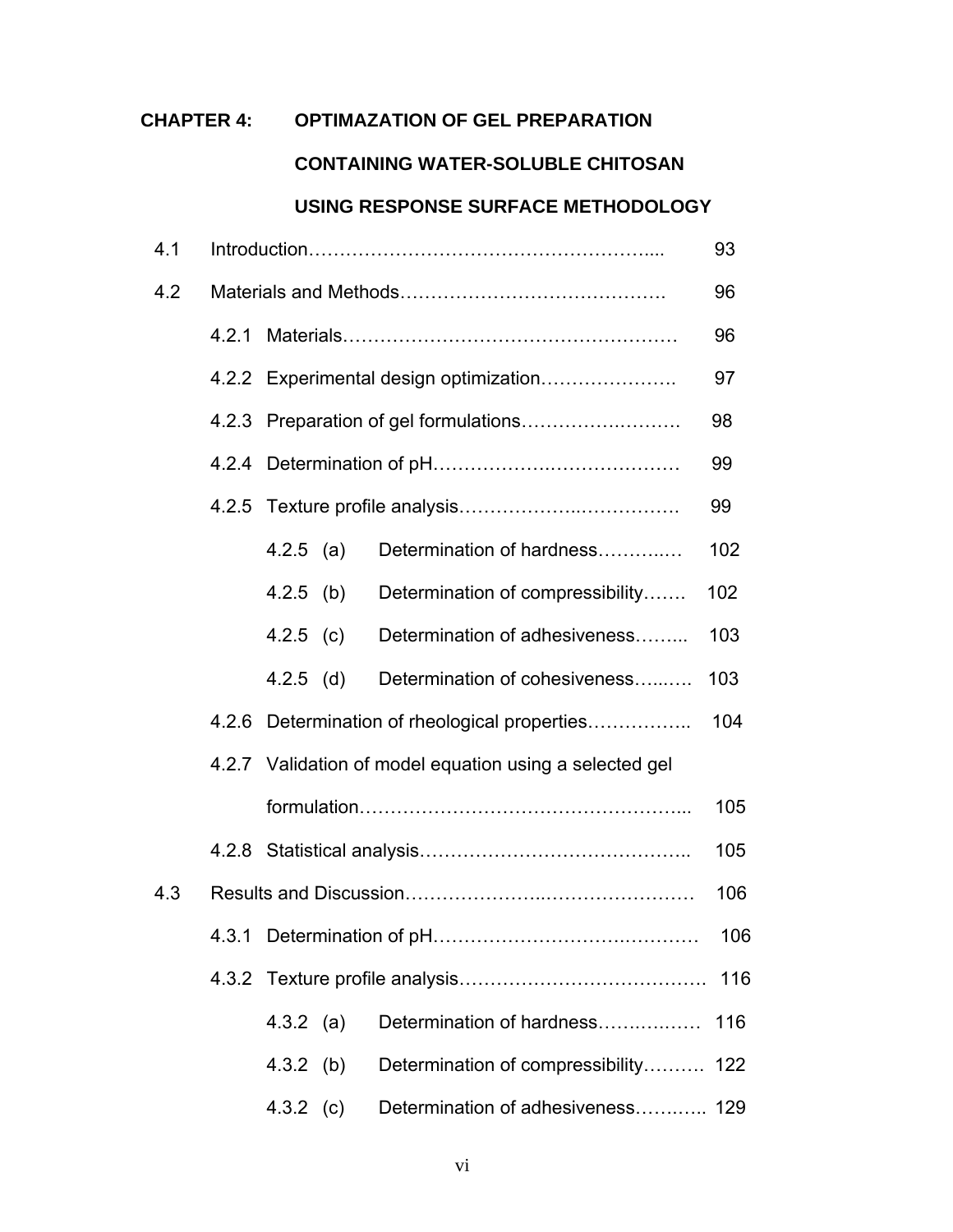|                   |                     |  |  |                       |  | 4.3.2 (d) Determination of cohesiveness 136        |           |            |
|-------------------|---------------------|--|--|-----------------------|--|----------------------------------------------------|-----------|------------|
|                   |                     |  |  |                       |  | 4.3.3 Determination of rheological properties      |           | 142        |
|                   |                     |  |  |                       |  | 4.3.4 Validation of corresponding model equations  |           | 148        |
| 4.4               |                     |  |  |                       |  |                                                    |           | 151        |
|                   | <b>CHAPTER 5:</b>   |  |  | <b>EVALUATION</b>     |  | <b>OF EFFICACY</b>                                 | <b>OF</b> | <b>GEL</b> |
|                   |                     |  |  |                       |  | <b>CONTAINING WATER-SOLUBLE CHITOSAN ON</b>        |           |            |
|                   |                     |  |  | <b>SKIN HYDRATION</b> |  |                                                    |           |            |
| 5.1               |                     |  |  |                       |  |                                                    |           | 152        |
| 5.2               |                     |  |  |                       |  |                                                    |           | 156        |
|                   |                     |  |  |                       |  |                                                    |           | 156        |
|                   |                     |  |  |                       |  |                                                    |           | 156        |
|                   |                     |  |  |                       |  |                                                    |           | 157        |
|                   |                     |  |  |                       |  |                                                    |           | 160        |
| 5.3               |                     |  |  |                       |  |                                                    |           | 160        |
| 5.4               |                     |  |  |                       |  |                                                    |           | 178        |
|                   | <b>CHAPTER 6:</b>   |  |  |                       |  | SUMMARY AND CONCLUSION                             |           | 179        |
|                   |                     |  |  |                       |  | <b>CHAPTER 7: SUGGESTION FOR FURTHER STUDY 181</b> |           |            |
|                   |                     |  |  |                       |  |                                                    |           |            |
| <b>APPENDICES</b> |                     |  |  |                       |  |                                                    |           |            |
|                   | <b>PUBLICATIONS</b> |  |  |                       |  |                                                    |           |            |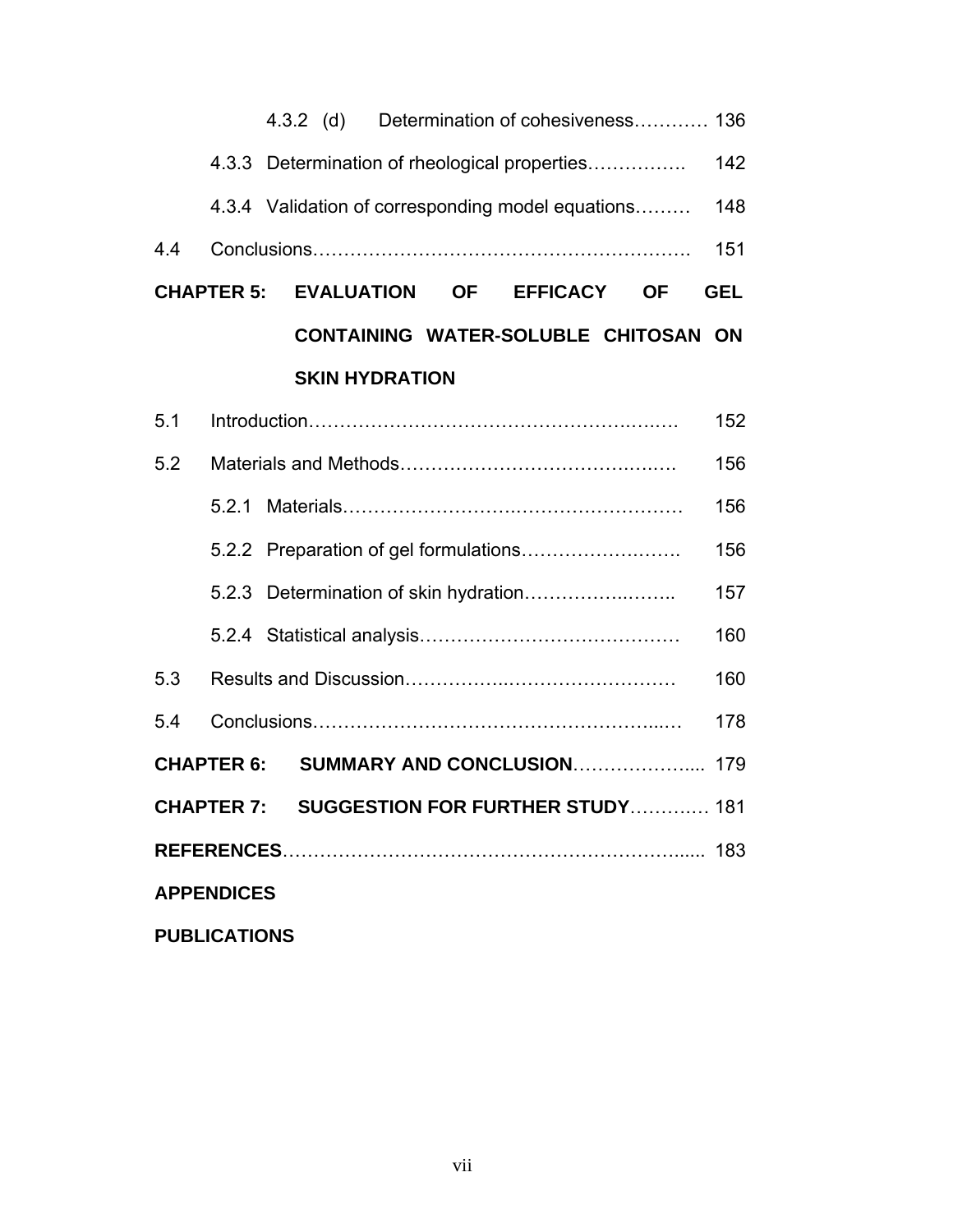# **LIST OF TABLES**

# Page

| 2.1 | Calculation of enzyme concentration used and its activity.                                                                                | 34 |
|-----|-------------------------------------------------------------------------------------------------------------------------------------------|----|
| 2.2 | Effect of enzyme concentration in stock solution on the<br>solubility of chitosan. Mean ± S.D, N=3.                                       | 39 |
| 2.3 | Effect of reaction time on the solubility of chitosan.<br>Mean $\pm$ S.D, N=3.                                                            | 42 |
| 2.4 | Effect of reaction temperature on the solubility of chitosan.<br>Mean $\pm$ S.D, N=3.                                                     | 45 |
| 2.5 | Effect of $pH$ on the solubility of chitosan. Mean $\pm$ S.D, N=3.                                                                        | 48 |
| 3.1 | IR spectral data for chitosan, water-soluble chitosan and<br>references peak.                                                             | 65 |
| 3.2 | <sup>1</sup> H NMR spectral data for chitosan, water-soluble<br>chitosan and references peak.                                             | 69 |
| 3.3 | Determination of density, relative, specific, inherent, and<br>reduced viscosities of chitosan. Mean ± S.D, N=3.                          | 71 |
| 3.4 | Determination of density, relative, specific, inherent, and<br>reduced viscosities of water-soluble chitosan. Mean ±<br>S.D, N=3.         | 72 |
| 3.5 | Results of Pearson Correlation test<br>for<br>chitosan<br>concentration, pH, density and efflux time.                                     | 79 |
| 3.6 | Results of Pearson Correlation test for water-soluble<br>chitosan concentration, pH, density and efflux time.                             | 79 |
| 3.7 | Results of Pearson Correlation test for chitosan<br>concentration, relative, specific, reduced and inherent<br>viscosities.               | 81 |
| 3.8 | Results of Pearson Correlation test for water-soluble<br>chitosan concentration, relative, specific, reduced and<br>inherent viscosities. | 82 |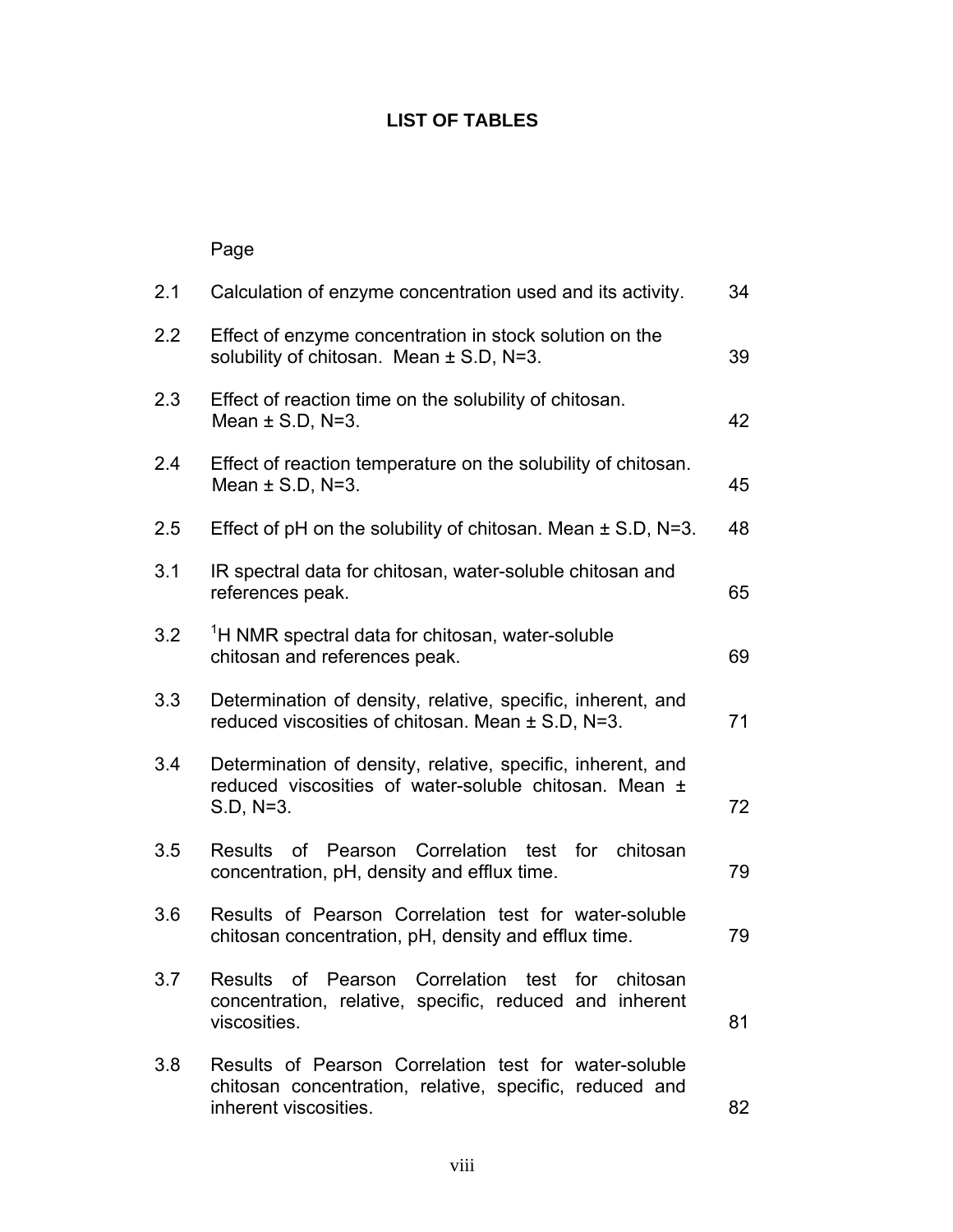| 3.9  | Intrinsic viscosity and average molecular<br>mass of<br>different chitosan samples. Mean $\pm$ S.D, N=3.                                           | 85  |
|------|----------------------------------------------------------------------------------------------------------------------------------------------------|-----|
| 3.10 | Concentration of GIcNAc and degree of deacetylation of<br>different chitosan samples. Mean $\pm$ S.D, N=5.                                         | 90  |
| 4.1  | Central composite design matrix, percentage and<br>concentration of HEC and chitosan.                                                              | 98  |
| 4.2  | The central composite design matrix, percentage of<br>hydroxyethylcellulose(HEC) and chitosan (CHI), and pH<br>values of gel. Mean $\pm$ S.D, N=5. | 107 |
| 4.3  | Analysis of variance and regression parameters of<br>central composite design for all effects.                                                     | 110 |
| 4.4  | Results of the <i>t</i> -test for Equation 4.6 coefficients.                                                                                       | 110 |
| 4.5  | Analysis of variance and regression parameters of<br>central composite design for all significant effects.                                         | 112 |
| 4.6  | Results of the t-test for Equation 4.7 coefficients.                                                                                               | 112 |
| 4.7  | Actual and predicted values of pH by using Equation 4.7.                                                                                           | 113 |
| 4.8  | The central composite design matrix, percentage of HEC<br>and chitosan (CHI), and hardness results. Mean $\pm$ S.D,<br>$N = 3.$                    | 117 |
| 4.9  | Analysis of variance and regression parameters of<br>central composite design for all effects.                                                     | 118 |
|      | 4.10 Results of the <i>t</i> -test for Equation 4.8 coefficients.                                                                                  | 118 |
| 4.11 | Actual and predicted values of hardness using Equation<br>4.8.                                                                                     | 119 |
| 4.12 | The central composite design matrix, percentage of HEC<br>and chitosan (CHI), and compressibility values. Mean ±<br>S.D, N=3.                      | 123 |
| 4.13 | Analysis of variance and regression parameters of<br>central composite design for all effects.                                                     | 125 |
| 4.14 | Results of the <i>t</i> -test for Equation 4.9 coefficients.                                                                                       | 125 |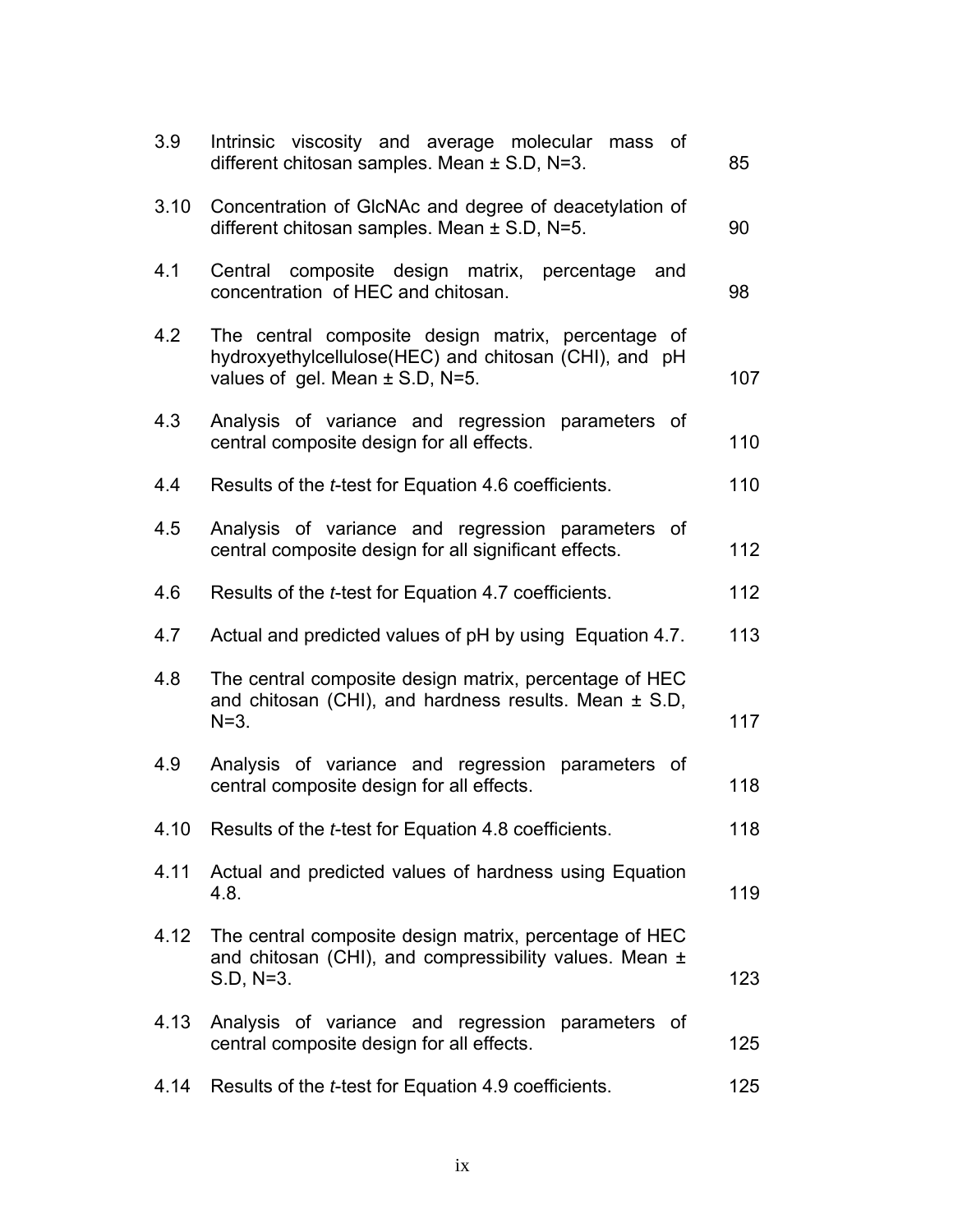| 4.15 | Actual and predicted values of compressibility<br>using<br>Equation 4.9.                                                       | 126 |
|------|--------------------------------------------------------------------------------------------------------------------------------|-----|
| 4.16 | The central composite design matrix, percentage of HEC<br>and chitosan (CHI), and adhesiveness values. Mean ±<br>S.D, N=3.     | 130 |
| 4.17 | Analysis of variance and regression parameters of<br>central composite design for all effects.                                 | 132 |
| 4.18 | Results of the <i>t</i> -test for Equation 4.10 coefficients.                                                                  | 132 |
| 4.19 | Actual and predicted values of adhesiveness using<br>Equation 4.10.                                                            | 133 |
| 4.20 | The central composite design matrix, percentage of HEC<br>and chitosan (CHI), and cohesiveness values. Mean ±<br>$S.D, N=3.$   | 136 |
| 4.21 | Analysis of variance and regression parameters of<br>central composite design for all effects.                                 | 138 |
|      | 4.22 Results of the <i>t</i> -test for Equation 4.11 coefficients.                                                             | 138 |
| 4.23 | Actual and predicted values of cohesiveness<br>using<br>Equation 4.11.                                                         | 139 |
| 4.24 | The central composite design matrix, percentage of HEC<br>and chitosan (CHI), and viscosity value. Mean $\pm$ S.D,<br>$N = 3.$ | 143 |
| 4.25 | Analysis of variance and regression<br>parameters of<br>central composite design for all effects.                              | 144 |
| 4.26 | Results of the <i>t</i> -test for Equation 4.12 coefficients.                                                                  | 144 |
| 4.27 | Analysis of variance and regression parameters of<br>central composite design for all significant effects.                     | 146 |
| 4.28 | Results of the <i>t</i> -test for Equation 4.13 coefficients.                                                                  | 146 |
| 4.29 | Actual and predicted values of viscosity using model<br>Equation 4.13.                                                         | 147 |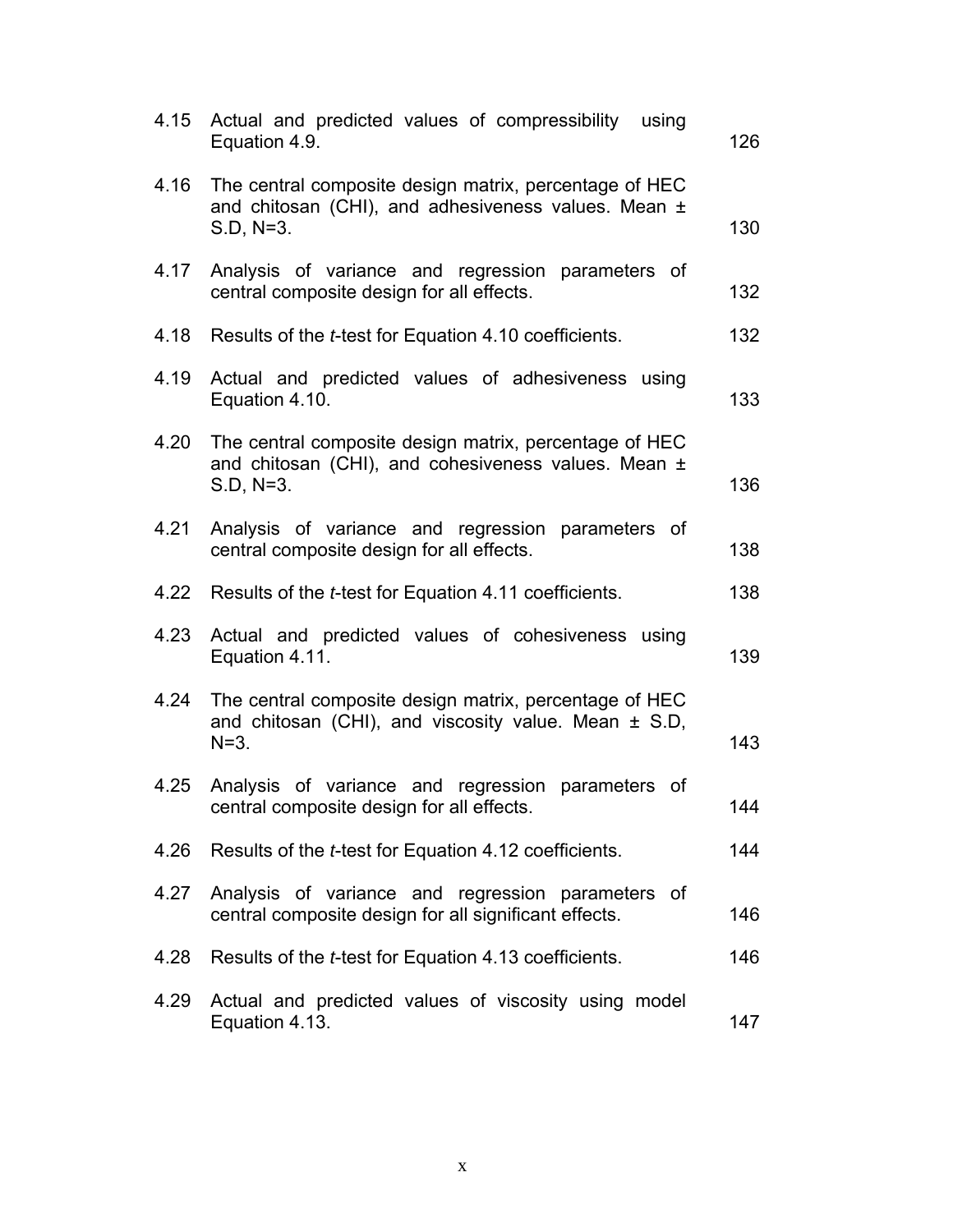| 4.30 | Actual and predicted values of gel formulation with 1.5%<br>chitosan and 1.5% HEC, and results of physical<br>properties of three marketed gel products. Mean ± S.D, |     |
|------|----------------------------------------------------------------------------------------------------------------------------------------------------------------------|-----|
|      | $N=3$ .                                                                                                                                                              | 150 |
| 5.1  | Different formulations of gel system.                                                                                                                                | 156 |
| 5.2  | Biodata of healthy volunteers.                                                                                                                                       | 158 |
| 5.3  | Skin hydration values of volunteers for Control.                                                                                                                     | 163 |
| 5.4  | Skin hydration values of volunteers for gel containing<br>HEC.                                                                                                       | 165 |
| 5.5  | Skin hydration values of volunteers for gel containing<br>HEC-Gly.                                                                                                   | 167 |
| 5.6  | Skin hydration values of volunteers for gel containing<br>HEC-Chi.                                                                                                   | 169 |
| 5.7  | Skin hydration values of volunteers for gel containing<br>HEC-Gly-Chi.                                                                                               | 171 |
| 5.8  | Mean skin hydration values of different samples at 30<br>min.                                                                                                        | 173 |
| 5.9  | Mean skin hydration values of different samples at 60 min.                                                                                                           | 174 |
| 5.10 | Mean skin hydration values of different samples at 90<br>min.                                                                                                        | 175 |
| 5.11 | Mean skin hydration values of different samples at 120 min.                                                                                                          | 176 |
| 5.12 | Mean skin hydration values of different samples at 180 min.                                                                                                          | 177 |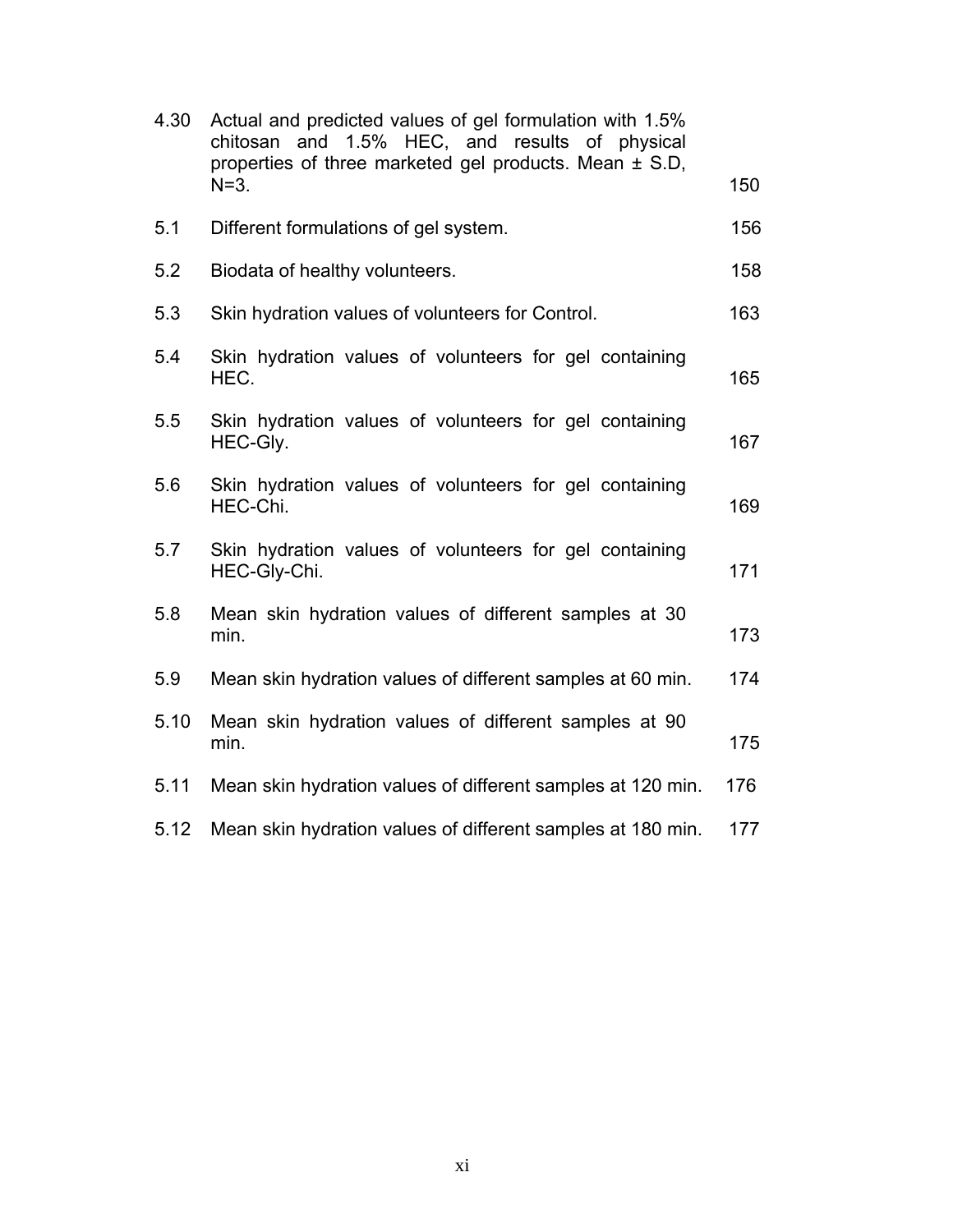# **LIST OF FIGURES**

|     |                                                                                                                                                     | Page           |
|-----|-----------------------------------------------------------------------------------------------------------------------------------------------------|----------------|
| 1.1 | Molecular structure of chitosan.                                                                                                                    | $\overline{2}$ |
| 1.2 | Molecular structure of chitin.                                                                                                                      | $\overline{2}$ |
| 2.1 | Preparation of water-soluble chitosan by enzymatic<br>hydrolysis.                                                                                   | 32             |
| 2.2 | Effect of enzyme concentration in stock solution on the<br>solubility of chitosan. Mean $\pm$ S.D, N=3.                                             | 40             |
| 2.3 | Effect of reaction time on the solubility of chitosan.<br>Mean $\pm$ S.D, N=3.                                                                      | 43             |
| 2.4 | Effect of reaction temperature on the solubility of<br>chitosan. Mean $\pm$ S.D, N=3.                                                               | 46             |
| 2.5 | Effect of pH on the solubility of chitosan. Mean $\pm$ S.D,<br>$N=3$ .                                                                              | 49             |
| 3.1 | FTIR spectra of chitosan and water-soluble chitosan.                                                                                                | 66             |
| 3.2 | Chitosan structure.                                                                                                                                 | 67             |
| 3.3 | <sup>1</sup> H NMR spectrum of chitosan with insert showing<br>enlargement of the region between 1.5 -4.0 ppm and 4.4<br>$-5.0$ ppm.                | 68             |
| 3.4 | <sup>1</sup> H NMR spectrum of water-soluble chitosan with insert<br>showing enlargement of the region between 1.5 -4.0 ppm<br>and $4.4 - 4.8$ ppm. | 68             |
| 3.5 | Relative viscosity of chitosan and water-soluble chitosan at<br>different concentration.                                                            | 74             |
| 3.6 | Specific viscosity of chitosan and water-soluble chitosan at<br>different concentration.                                                            | 75             |
| 3.7 | Reduced viscosity of chitosan and water-soluble chitosan at<br>different concentration.                                                             | 76             |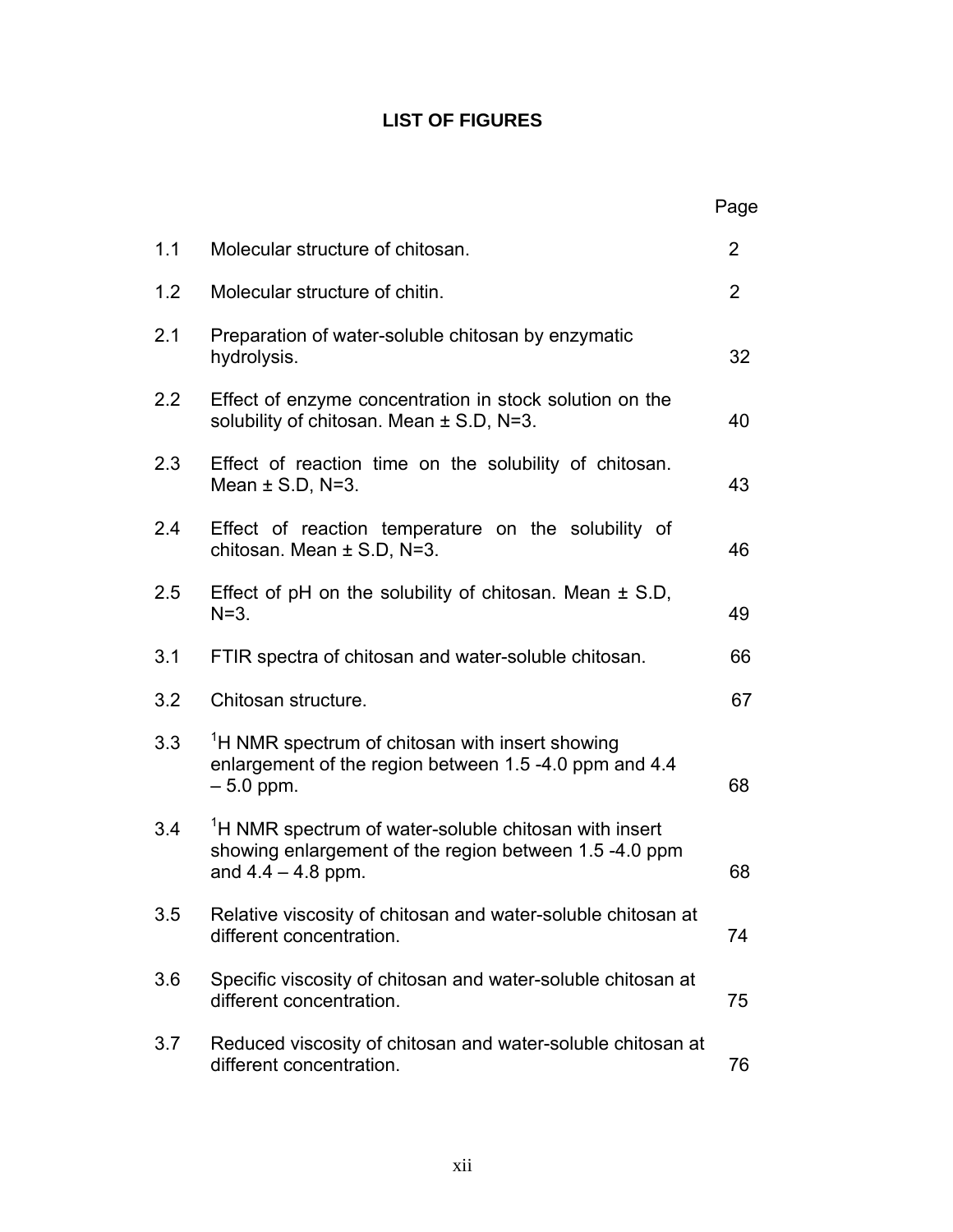| 3.8  | Inherent viscosity of chitosan and water-soluble chitosan at<br>different concentration.                                                                                                          | 77  |
|------|---------------------------------------------------------------------------------------------------------------------------------------------------------------------------------------------------|-----|
| 3.9  | Plot of reduced viscosity and inherent viscosity versus<br>chitosan concentration for determination of intrinsic<br>viscosity.                                                                    | 84  |
| 3.10 | First derivative UV-spectra of variuos standard solutions<br>of GIcNAc (a=0.005, b=0.01, c=0.02, d=0.03, e=0.04,<br>f=0.05 mg/ml), chitosan (chi) and zero crossing point<br>$(ZCP)$ .            | 87  |
| 3.11 | First derivative UV-spectra of variuos standard solutions<br>of GlcNAc (a=0.005, b=0.01, c=0.02, d=0.03, e=0.04,<br>f=0.05 mg/ml), water-soluble chitosan (wsc) and zero<br>crossing point (ZCP). | 87  |
| 3.12 | for<br>the<br>solutions<br>Calibration<br><b>of</b><br>$N-$<br>curve<br>acetylglucosamine.                                                                                                        | 89  |
| 3.13 | Correction curve for N-acetylglucosamine determination.                                                                                                                                           | 91  |
| 4.1  | Example of texture profile analysis curve.                                                                                                                                                        | 101 |
| 4.2  | Response surface of pH generated from Equation 4.7.                                                                                                                                               | 115 |
| 4.3  | Contour-plot of pH generated from Equation 4.7.                                                                                                                                                   | 115 |
| 4.4  | Response surface of hardness generated from Equation<br>4.8.                                                                                                                                      | 121 |
| 4.5  | Contour-plot of hardness generated from Equation 4.8.                                                                                                                                             | 121 |
| 4.6  | Response surface of compressibility generated from<br>Equation 4.9.                                                                                                                               | 128 |
| 4.7  | Contour-plot of compressibility generated from Equation<br>4.9.                                                                                                                                   | 128 |
| 4.8  | Response surface of adhesiveness generated from<br>Equation 4.10.                                                                                                                                 | 135 |
| 4.9  | Contour-plot of adhesiveness generated from Equation<br>4.10.                                                                                                                                     | 135 |
| 4.10 | Response surface of cohesiveness generated from<br>Equation 4.11.                                                                                                                                 | 141 |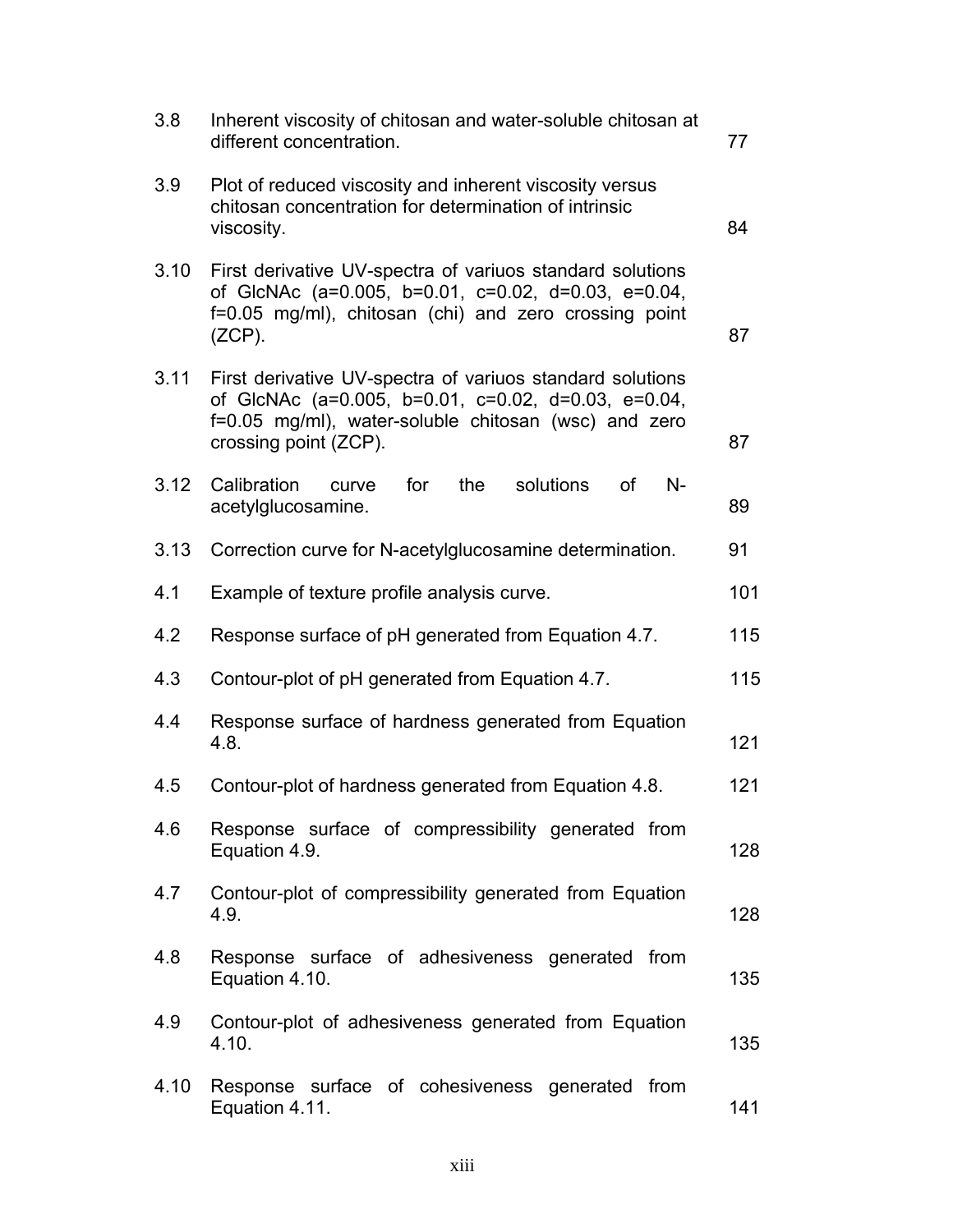| 4.11 | Contour-plot of cohesiveness generated from Equation<br>4 1 1                                                                      | 141 |
|------|------------------------------------------------------------------------------------------------------------------------------------|-----|
| 5.1  | One of the application sites in the ventral aspect of<br>volunteer forearm that was divided into four parts (A, B, C<br>and $D$ ). | 159 |
| 5.2  | Skin hydration profiles of Control and different gel<br>samples against time. Mean ± S.D, N=6.                                     | 161 |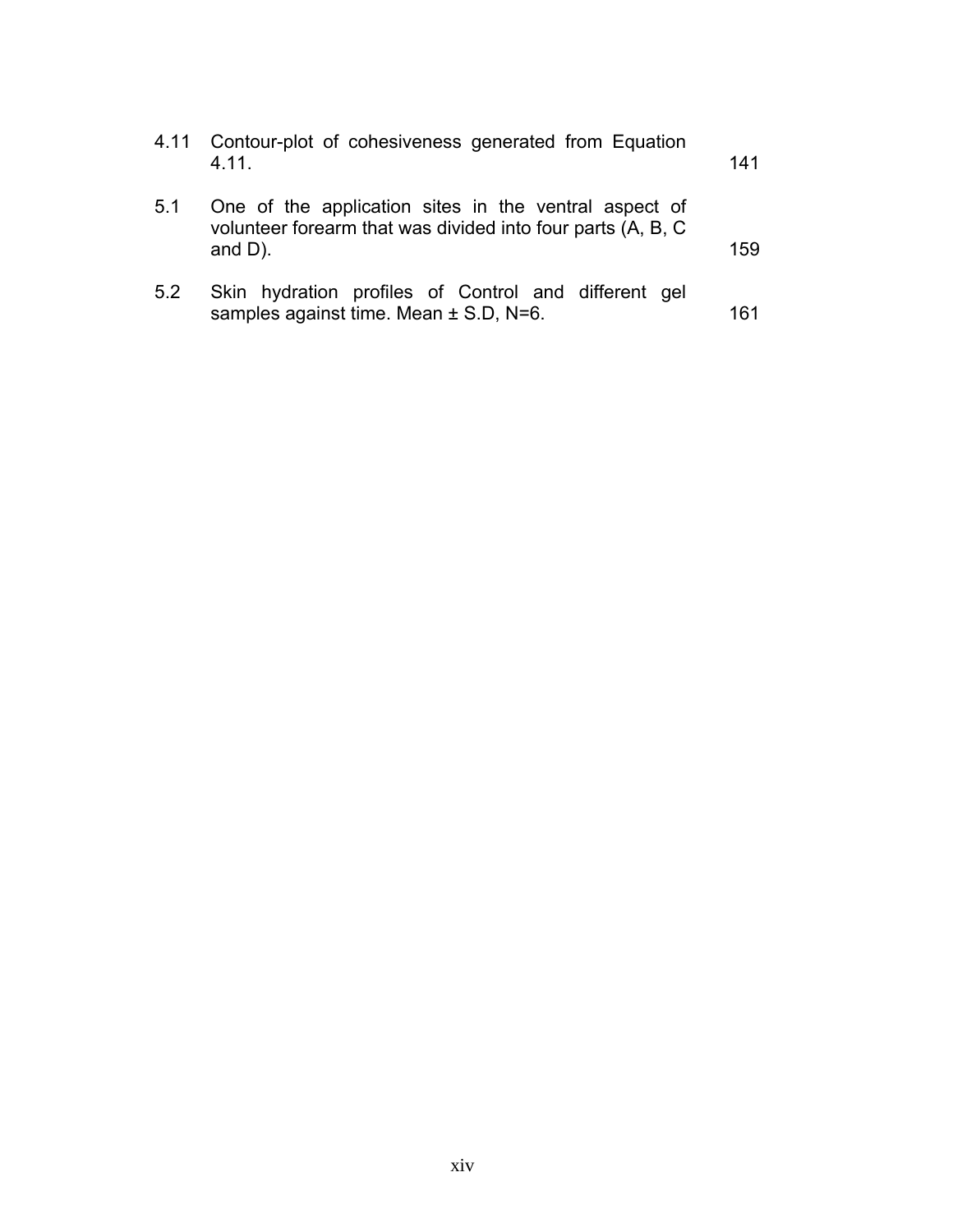# **LIST OF PLATES**

|           |                                  | Page |
|-----------|----------------------------------|------|
| Plate 2.1 | Chitosan                         | 37   |
| Plate 2.2 | Water-soluble chitosan           | 37   |
| Plate 2.3 | Untreated chitosan in water      | 37   |
| Plate 2.4 | Water-soluble chitosan in water  | 37   |
| Plate 5.1 | Test area on volunteer's forearm | 159  |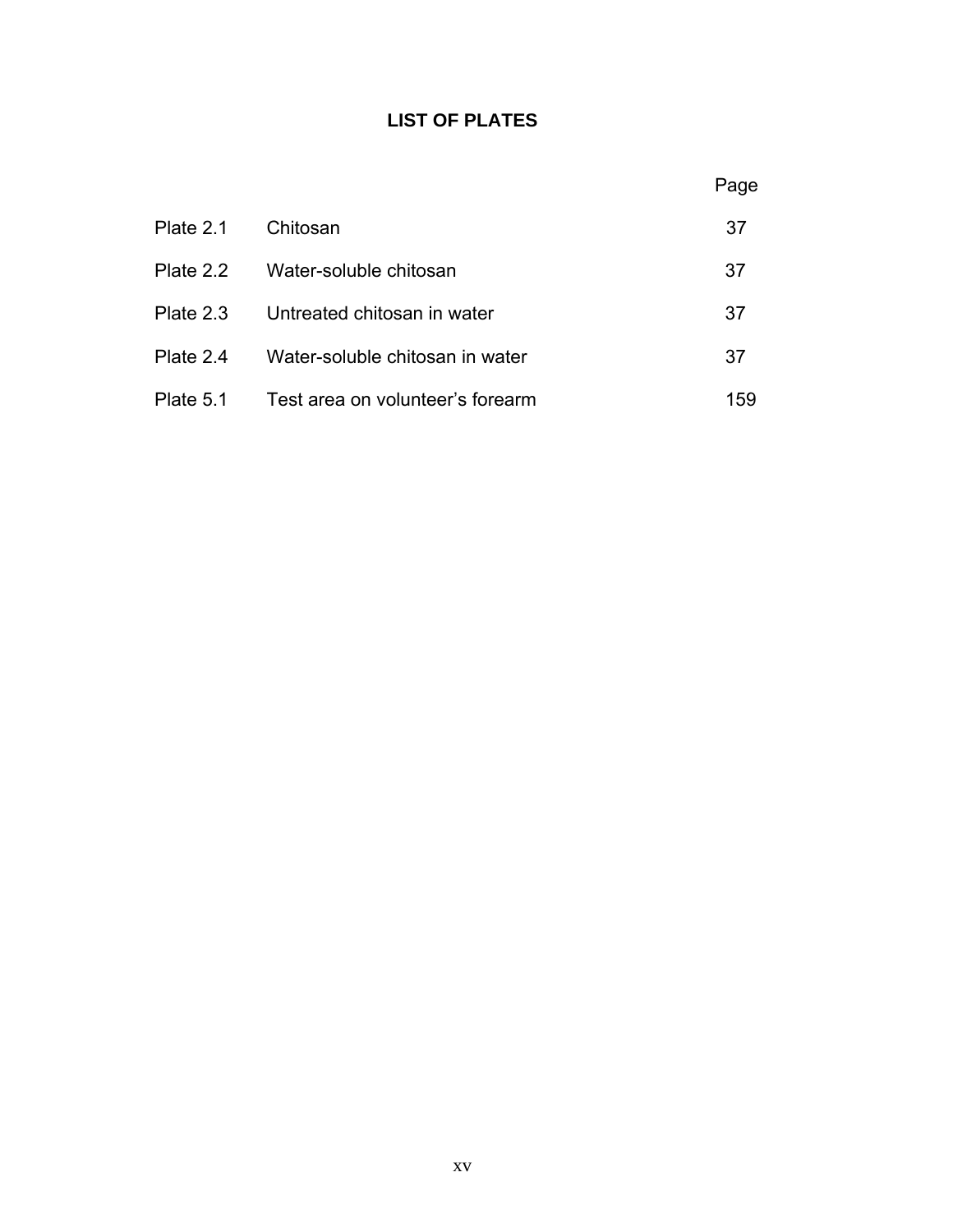# **LIST OF EQUATIONS**

Eq 2.1 *Concentration* = 
$$
\frac{M}{V} \times 100\%
$$
 33  
\nEq 2.2 *Unit activity* = *M* × *U* 34  
\nEq 2.3 *Solubility* =  $\frac{WF}{WA} \times 100\%$  35  
\nEq 3.1  $\rho = \frac{0.998(M+A)}{M_2 + A}$  57  
\nEq 3.2  $\eta_{rel} = \eta / \eta_o$  58  
\nEq 3.3  $\eta = \rho \times t$  58  
\nEq 3.4  $\eta_o = \rho_o \times t_o$  58  
\nEq 3.5  $\eta_{rel} = \rho \times t / \rho_o \times t_o$  58  
\nEq 3.6 Specific viscosity,  $\eta_{sp} = \eta_{rel} - 1$  59  
\nEq 3.7 Reduced viscosity,  $\eta_{rel} = (\eta_{sp}) / c$  59  
\nEq 3.8 Inherent viscosity,  $\eta_{linh} = \ln (\eta_{rel}) / c$  59  
\nEq 3.9 [ $\eta$ ] = *Km.Mv*<sup>α</sup> 60  
\nEq 3.10 DD(%<sub>0</sub>) = 100 -  $\left[ \frac{A}{W - 204A} \times 100\%$  62  
\nEq 3.11  $y = 1280.4x + 2.9575$  87

- Eq 4.1 Hardness = H1  $102$
- Eq 4.2 Compressibility = H1  $\times$  L1 102
- Eq  $4.3$  Adhesiveness = A3 103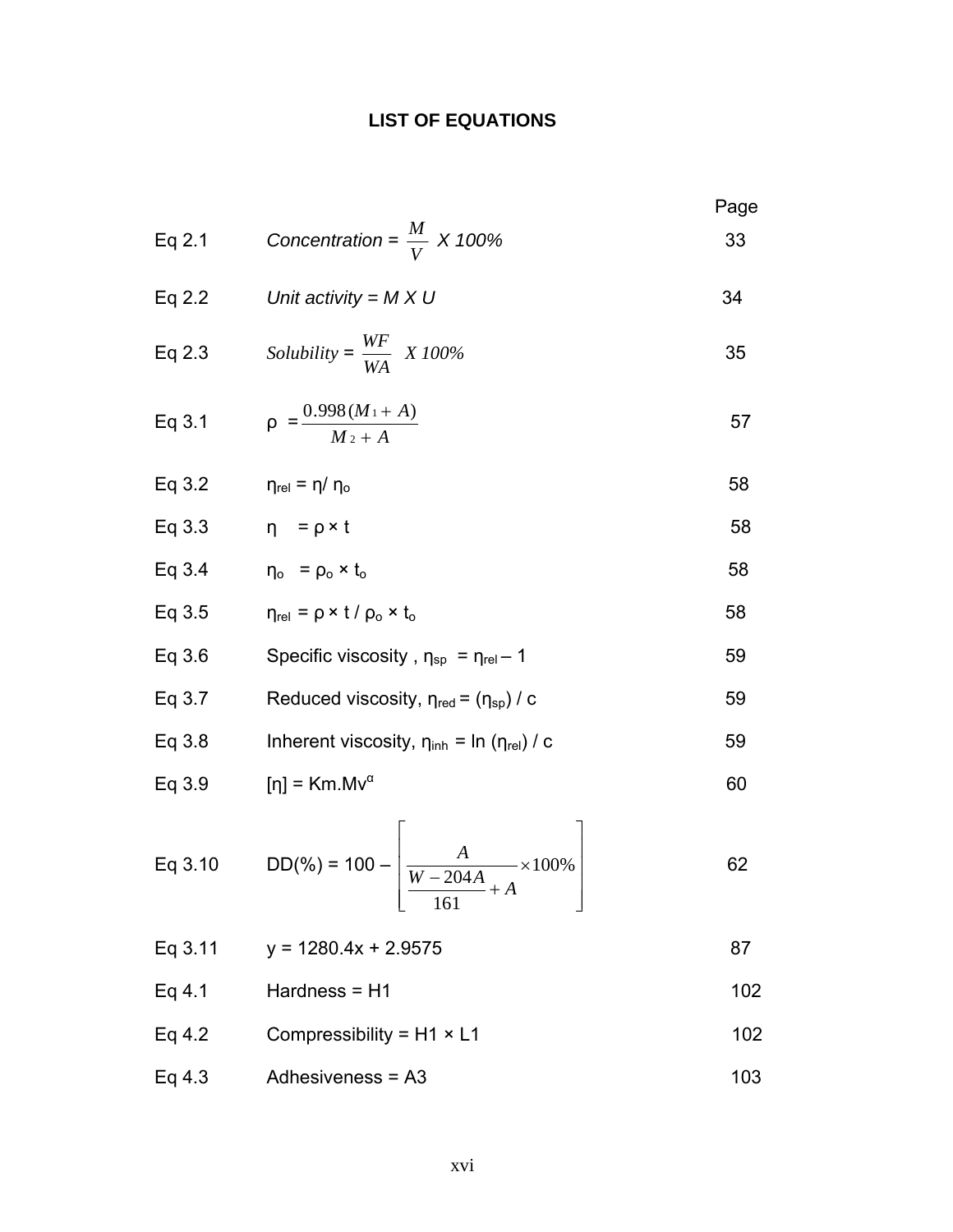| Eq 4.4  | Cohesiveness = A2/A1                                                                   | 104 |
|---------|----------------------------------------------------------------------------------------|-----|
| Eq 4.5  | $Y = a + bx + cy + dxy + ex^{2} + fy^{2}$                                              | 105 |
| Eq 4.6  | pH = + $6.10 + 0.066$ *A + 0.15 *B - 0.039*A <sup>2</sup> -<br>$0.089*B^2 - 0.045*A*B$ | 110 |
| Eq 4.7  | $pH = +6.07 + 0.066$ *A + 0.15 *B - 0.084 *B <sup>2</sup>                              | 112 |
| Eq 4.8  | Hardness = +0.026 +0.034*A +0.17*B +0.027*A <sup>2</sup> +<br>$0.13*B^2 + 0.032*A*B$   | 118 |
| Eq 4.9  | Compressibility = +0.51 +0.69*A +3.28*B +0.54*A <sup>2</sup> +<br>$2.51*B2 + 0.64*A*B$ | 125 |
| Eq 4.10 | Adhesiveness = $+0.052 +0.16*A +0.10*B +0.10*A^2 +$<br>$0.073*B^2 + 0.064*A*B$         | 132 |
| Eq 4.11 | Cohesiveness = $+1.25 +0.056*A -0.10*B -0.070*A^2 -$<br>$0.092*B^2 + 0.031*A*B$        | 138 |
| Eq 4.12 | Apparent Viscosity = +7.09+ 46.67*A+ 84.41*B+<br>$16.45*A^2+71.19*B^2+38.12*A*B$       | 144 |
| Eq 4.13 | AV = +18.53+46.67*A+84.41*B+ 69.05*B <sup>2</sup> +<br>38.12*A*B                       | 146 |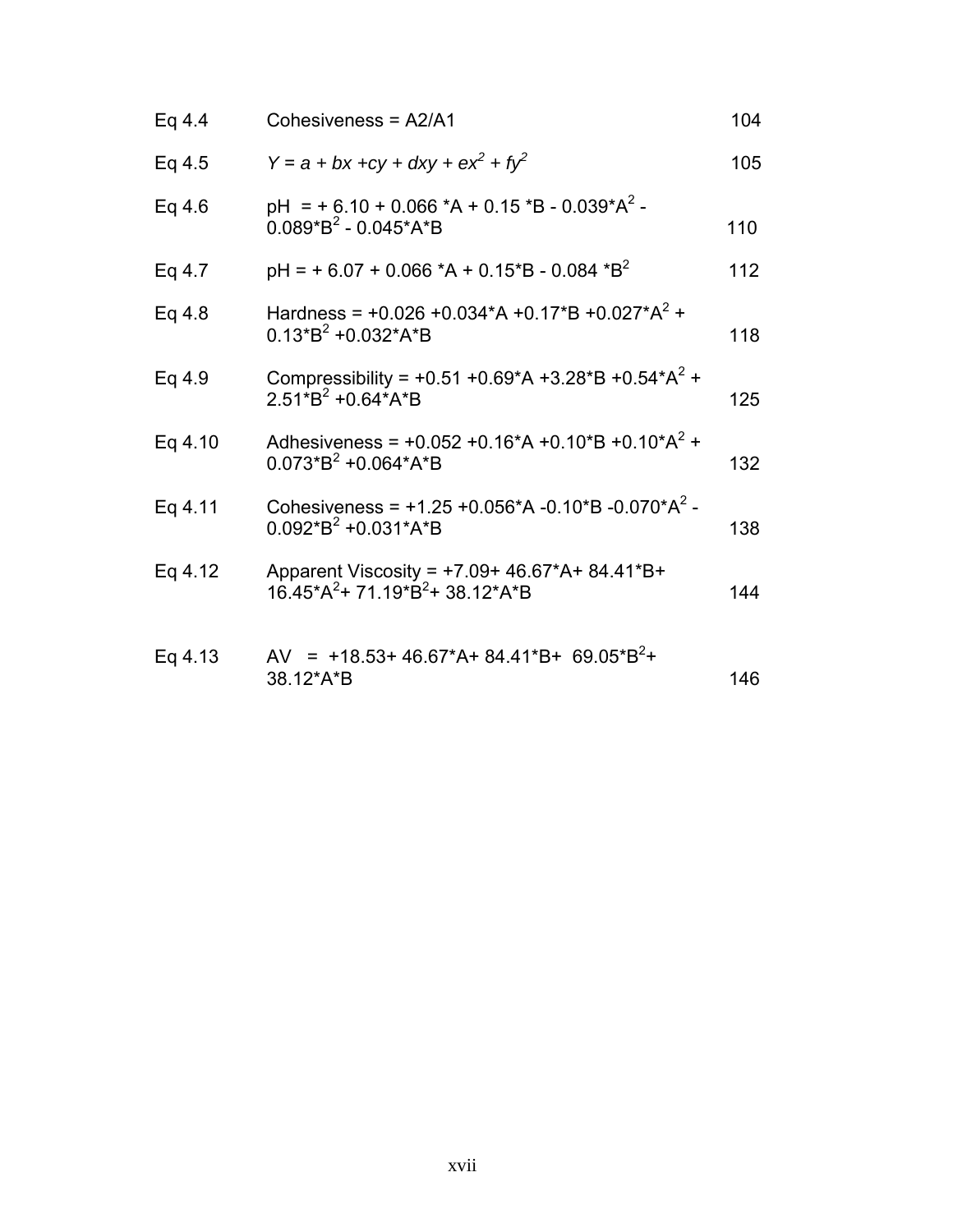# **LIST OF ABBREVIATION & SYMBOLS**

| $^{\circ}C$   | =   | Degree centigrade                        |
|---------------|-----|------------------------------------------|
| <b>ANOVA</b>  | =   | Analysis of variance                     |
| Ave           | =   | Average                                  |
| <b>CCD</b>    | =   | Central composite design                 |
| Chi           | $=$ | Chitosan                                 |
| Gly           | =   | Glycerin                                 |
| Co.           | =   | Company                                  |
| <b>CV</b>     | =   | Coefficient of variance                  |
| DD            | =   | Degree of deacetylation                  |
| <b>GIcN</b>   | =   | D-glucosamine                            |
| <b>GICNAC</b> | =   | N-acetylglucosamine                      |
| <b>HPLC</b>   | =   | High performance liquid chromatography   |
| <b>FTIR</b>   | =   | Fourier transform infrared               |
| <b>HCI</b>    | =   | Hydrochloric acid                        |
| <b>HEC</b>    | =   | Hemicellulase                            |
| <b>NaOH</b>   | =   | Sodium hydroxide                         |
| NMR           | =   | Nuclear magnetic resonance               |
| <b>RSM</b>    |     | Response surface methodology             |
| <b>SPSS</b>   | =   | Statistical procedure for social science |
| SD            | =   | <b>Standard deviation</b>                |
| <b>TEWL</b>   | =   | Trans-epidermal water loss               |
| <b>TPA</b>    | Ξ   | Texture profile analysis                 |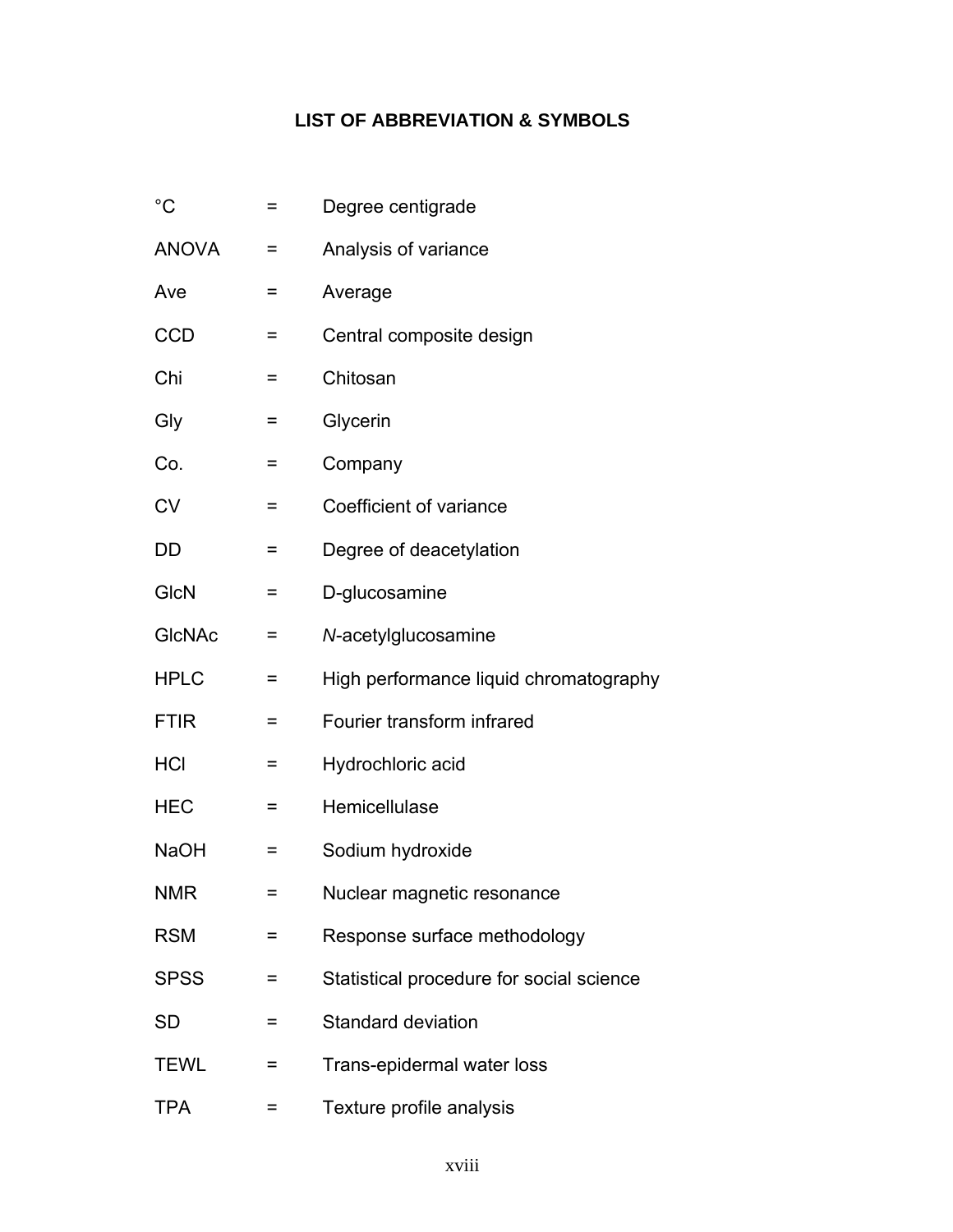| UV         | = | Ultra violet            |
|------------|---|-------------------------|
| UK         | = | United Kingdom          |
| <b>USA</b> | = | United State of America |
| V/v        | = | volume in volume        |
| w/v        | = | weight in volume        |
| w/w        | = | weight in weight        |
| <b>WSC</b> | = | Water-soluble chitosan  |
| ZCP        |   | Zero crossing point     |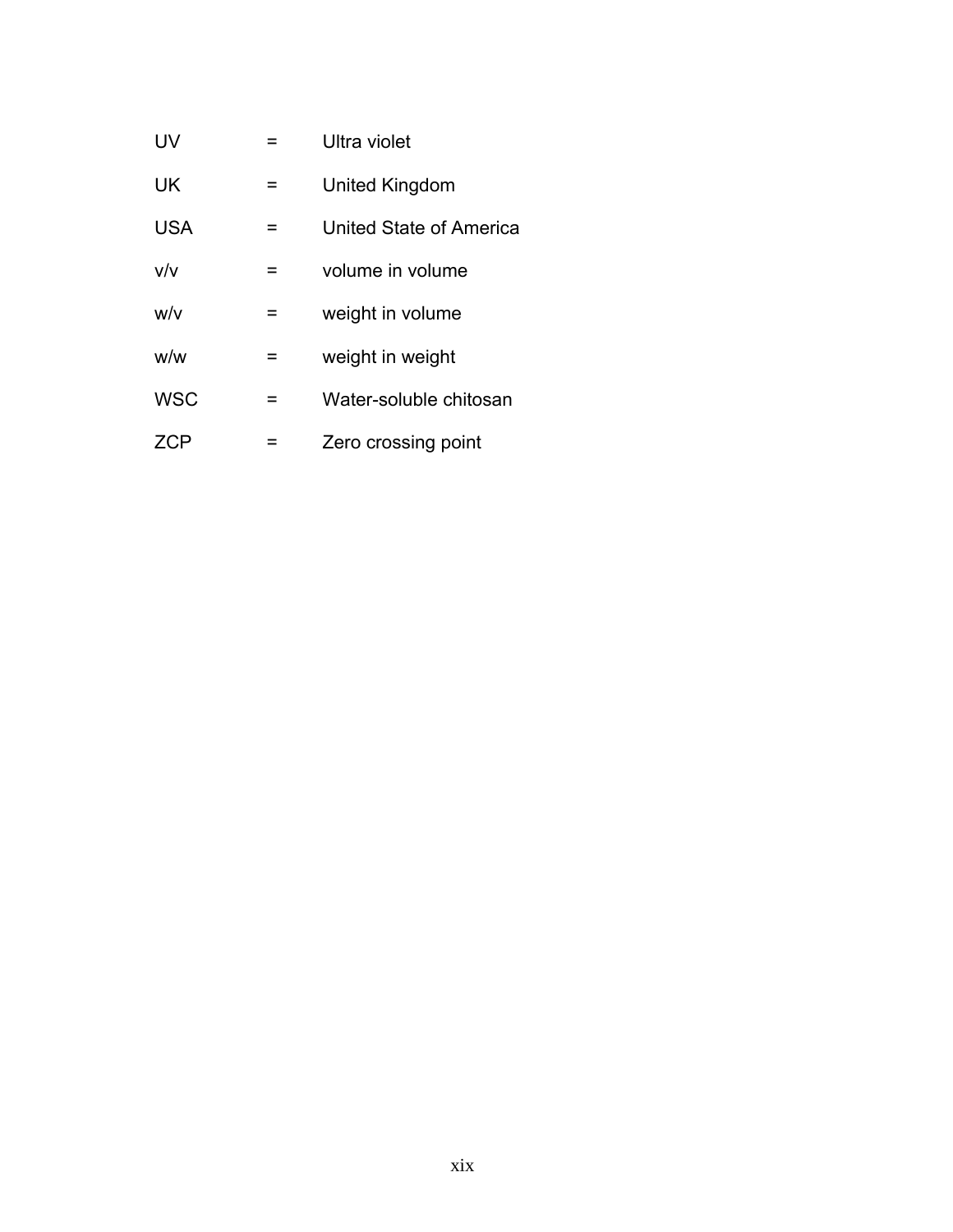# **PENYEDIAAN DAN PENCIRIAN GEL KITOSAN LARUT AIR UNTUK PELEMBAPAN KULIT**

#### **ABSTRAK**

Kitosan, biopoliaminosakarida secara linear dan semulajadi, telah mendapat banyak perhatian sebagai bio-polimer berfungsi dengan aplikasi dalam bidang farmaseutikal, makanan, kosmetik dan perubatan. Namun begitu, aplikasi kitosan dihadkan oleh keterlarutannya dalam air. Matlamat kajian ini ialah untuk mengurangkan berat molekul kitosan dengan menggunakan kaedah enzim untuk meningkatkan keterlarutannya dalam air. Enzim hemiselulosa yang murah dan mudah diperolehi digunakan untuk hidrolisis kitosan. Kajian keterlarutan dijalankan untuk menentukan keadaan yang optimum untuk menyediakan kitosan larut air. Empat parameter yang dikaji ialah kepekatan enzim, suhu reaksi, masa reaksi dan pH. Tiada perubahan dalam struktur kimia untuk kitosan larut air apabila dikenalpasti dengan menggunakan FTIR dan NMR. Penentuan berat molekul dan darjah deasetilasi dilakukan dengan menggunakan viskometer dan UV-spektroskopi terbitan pertama. Terdapat pengurangan dalam berat molekul dan peningkatan darjah deasetilasi. Metodologi permukaan respons telah digunakan untuk mengoptimumkan penyediaan gel, dengan menggunakan hidroksietilselulosa dan kitosan larut air sebagai pembolehubah input dan sifat-sifat fizikal, pH, profil tekstur (kekerasan, kelekatan, keupayaan kohesif dan kompresibiliti) dan

xx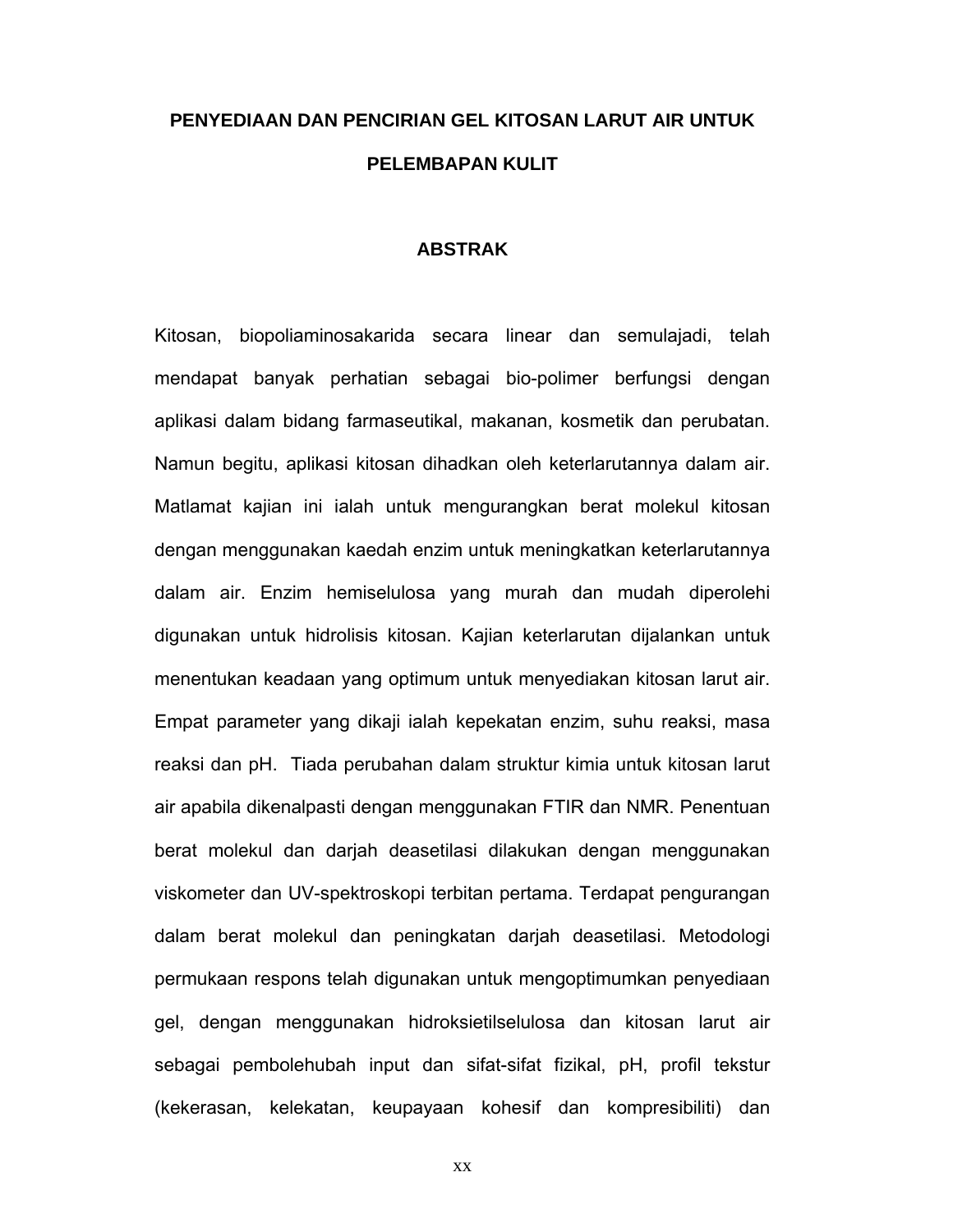kelikatan jelas sebagai pembolehubah respons. Rekabentuk komposit pusat telah digunakan untuk mengurangkan bilangan eksperimen percubaan. Persamaan model untuk mengira dan meramal sifat fizikal formulasi gel, telah berjaya diterbit sebagai fungsi kepekatan HEC dan kitosan larut air. Nilai ramalan pH, kekerasan, kompresibiliti, kelekatan dan keupayaan kohesif adalah lebih kurang sama dengan keputusan eksperimen, kecuali kelikatan jelas yang tidak dapat diramalkan dengan tepat. Keberkesanan gel yang mempunyai kitosan larut air terhadap pelembapan kulit dikaji dengan menggunakan enam orang sukarelawan yang sihat. Nilai pelembapan kulit dikira dengan menggunakan korneometer. Didapati nilai pelembapan kulit bagi gel yang mempunyai kitosan larut air adalah setanding dengan gel yang mempunyai kitosan larut air dan gliserin. Kitosan larut air boleh digunakan sebagai oklusif, mempertahankan kehilangan air daripada permukaan kulit, oleh itu memperbaiki pelembapan kulit. Secara ringkas, penggunaan kitosan larut air sahaja adalah mencukupi untuk pelembapan kulit dan penggabungan dengan gliserin, sejenis humektan, mungkin tidak perlu.

xxi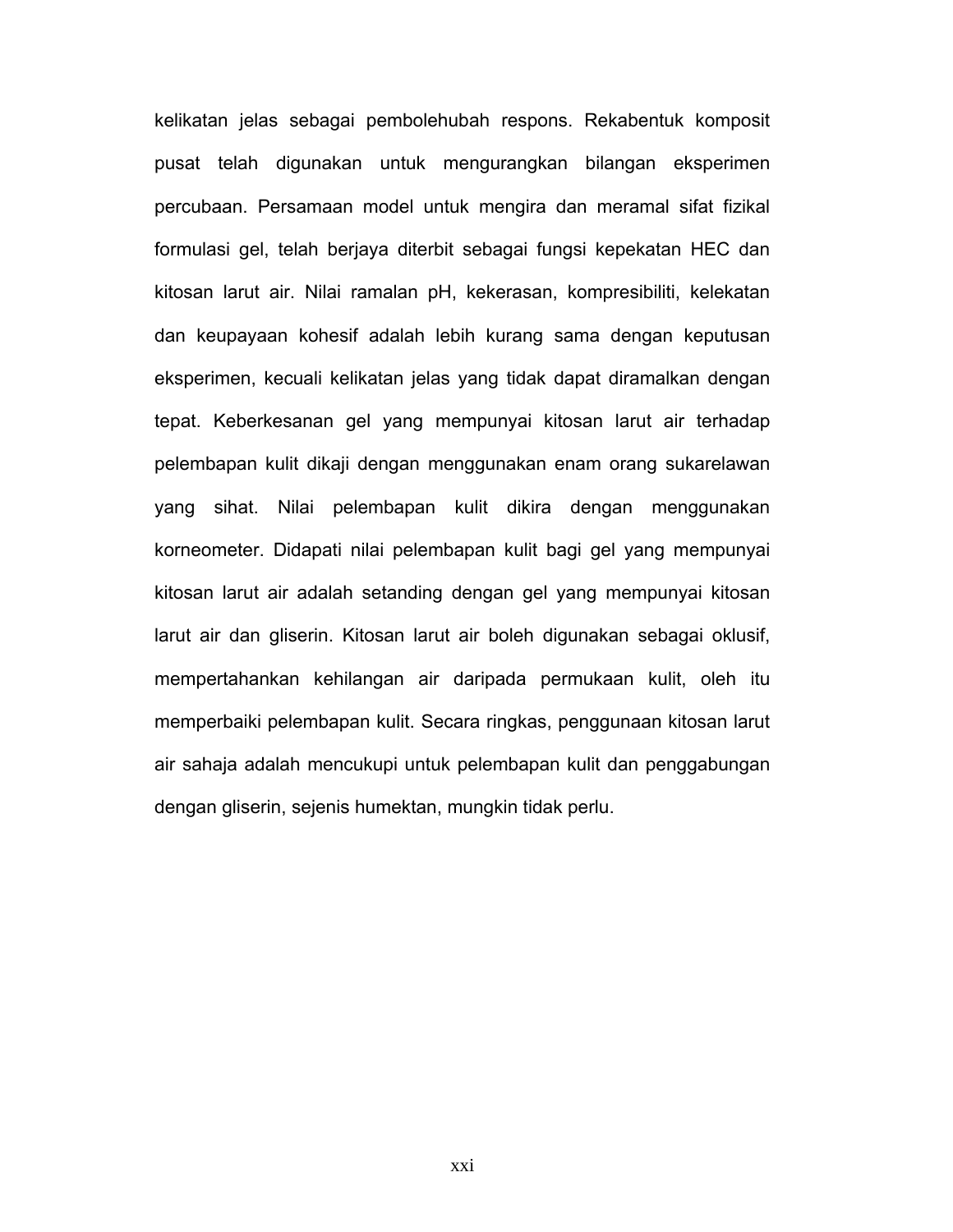# **PREPARATION AND CHARACTERIZATION OF WATER-SOLUBLE CHITOSAN GEL FOR SKIN HYDRATION**

#### **ABSTRACT**

Chitosan, a natural and linear biopolyaminosaccharide, has received much attention as a functional biopolymer with applications in pharmaceuticals, food, cosmetics and medicines. Nevertheless, chitosan application is limited by its solubility in aqueous solution. The aim of this study is to reduce the molecular weight of chitosan using enzymatic method to increase its aqueous solubility. Cheap and commercially available hemicellulase enzyme was used to hydrolyze the chitosan. Solubility test was carried out to determine the optimum condition to prepare water-soluble chitosan. Four parameters investigated were concentration of enzyme, reaction temperature, reaction time and pH. There was no alteration in the chemical structure of water-soluble chitosan when identified using FTIR and NMR. Determination of molecular weight and degree of deacetylation was performed using viscometry and the first derivative UV-spectroscopy. There was a reduction in the molecular weight and an increase in the degree of deacetylation. Response surface methodology was employed in the optimization of gel preparation, with hydroxyethylcellulose and water-soluble chitosan as input variables and the physical properties, pH, texture profile (hardness, adhesiveness, cohesiveness and compressibility) and apparent viscosity as response

xxii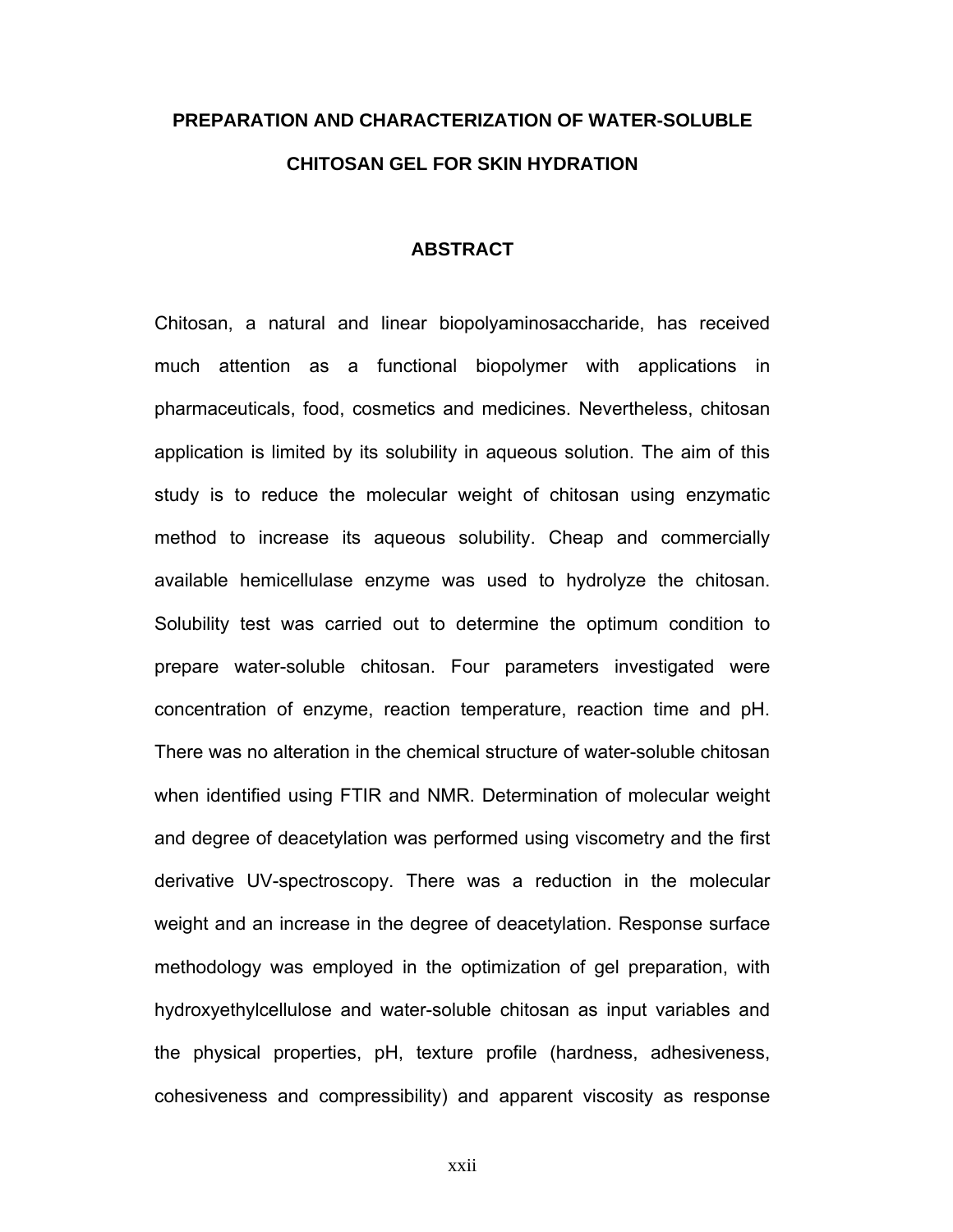variables. Central composite design was used to minimize the number of experimental trials. Model equations to calculate and predict the physical properties of gel formulations, were successfully derived as functions of concentration of HEC and water-soluble chitosan. The predicted values of pH, hardness, compressibility, adhesiveness and cohesiveness were closely similar to the experimental results, except apparent viscosity, which could not be reliably predicted. The efficacy of gel containing watersoluble chitosan on skin hydration was studied using six healthy human volunteers. The skin hydration was quantified using a corneometer. It was found that the skin hydration effect of gel containing water-soluble chitosan was comparable with gel containing water-soluble chitosan and glycerin. Water-soluble chitosan could act as an occlusive, preventing water loss from the skin surface, thus improving skin hydration. In short, the use of water-soluble chitosan alone is sufficient for skin hydration and combination with glycerin, which is a humectant, might not be necessary.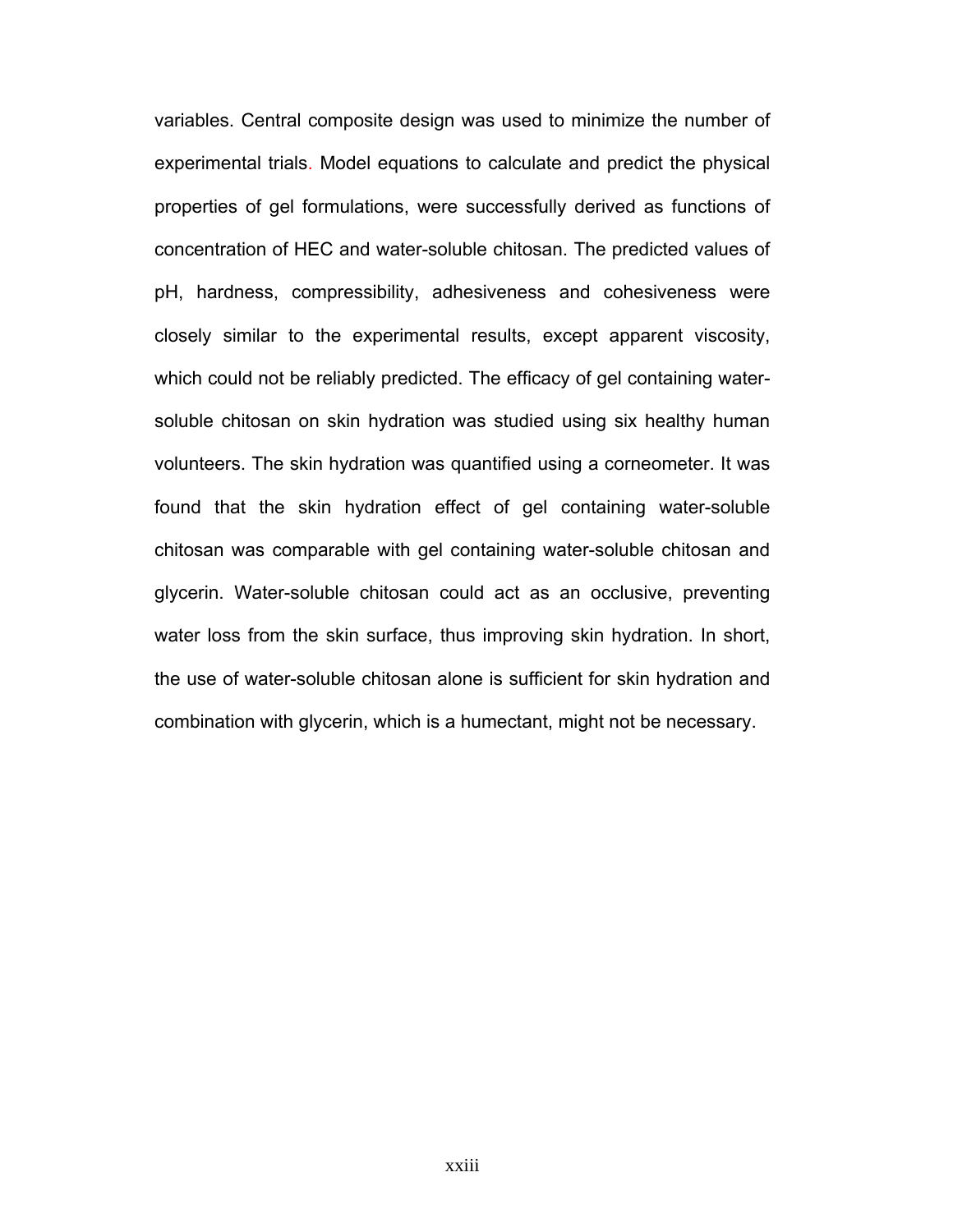# **CHAPTER 1**

## **INTRODUCTION**

#### **1.1 Chitosan**

Chitosan is a heteropolymer consists of β(1-4) 2-acetamido-2-deoxy-β-Dglucopyranose (N-acetylglucosamine) and 2-amino-2-deoxy-β-D-glucopyranose (D-glucosamine) units, randomly or block distributed throughout the biopolymer. The chain distribution is dependant on the processing method used to derive the biopolymer (Dodane and Vilivalam, 1998; Kumar, 2000; Khor and Lim, 2003). It is the N-deacetylated derivative of chitin, but the N-deacetylation is almost never complete (Kumar, 2000; Santos *et al.*, 2005). Chitin and chitosan are names that do not strictly refer to a fixed stoichiometry. Chemically, chitin is known as poly-*N*-acetylglucosamine, and in accordance to this proposed name, the difference between chitin and chitosan is that the degree of deacetylation in chitin is very little, while deacetylation in chitosan occurred to an extent but still not enough to be called polyglucosamine (Muzzarelli, 1973).

The structural details of chitin and chitosan are shown in Figures 1.1 and 1.2 respectively. Chitosan has one primary amine and two free hydroxyl groups for each monomer with a unit formula of  $C_6H_{11}O_4N$ . This natural biopolymer is a glucosaminoglycan and is composed of two common sugars, glucosamine and N-acetylglucosamine, both of which are constituents of mammalian tissues (Khan, 2001; Snyman *et al*., 2002).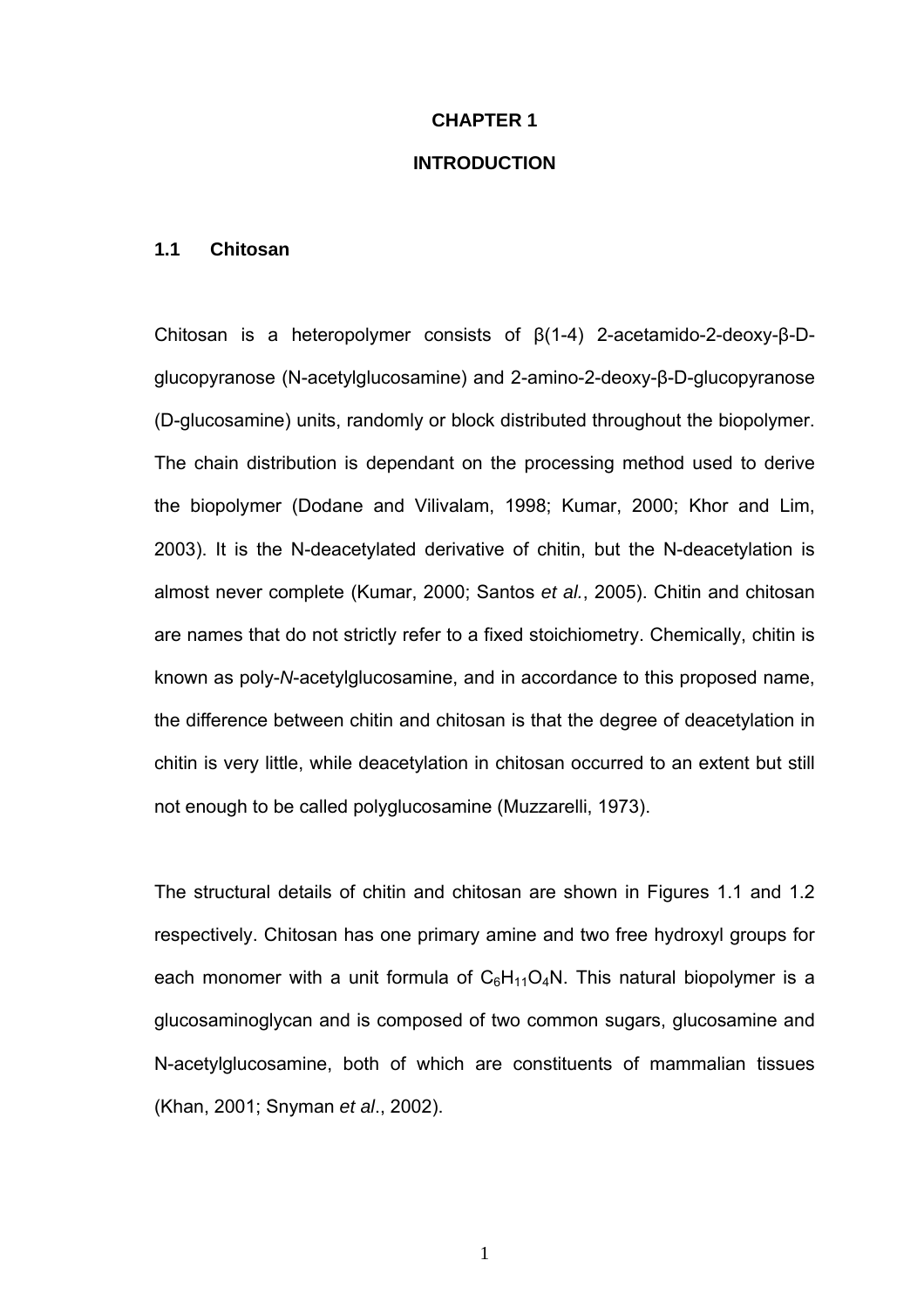

Figure 1.1: Molecular structure of chitosan



Figure 1.2: Molecular structure of chitin

Chitosan is the second abundant polysaccharide next to cellulose (Duarte *et al*., 2002; Sinha *et al*., 2004), but it is the most abundant natural amino polysaccharide and is estimated to be produced annually almost as much as cellulose (Kumar, 2000). Chitosan can be chemically considered as analogues of cellulose, in which the hydroxyl at carbon-2 has been replaced by acetamido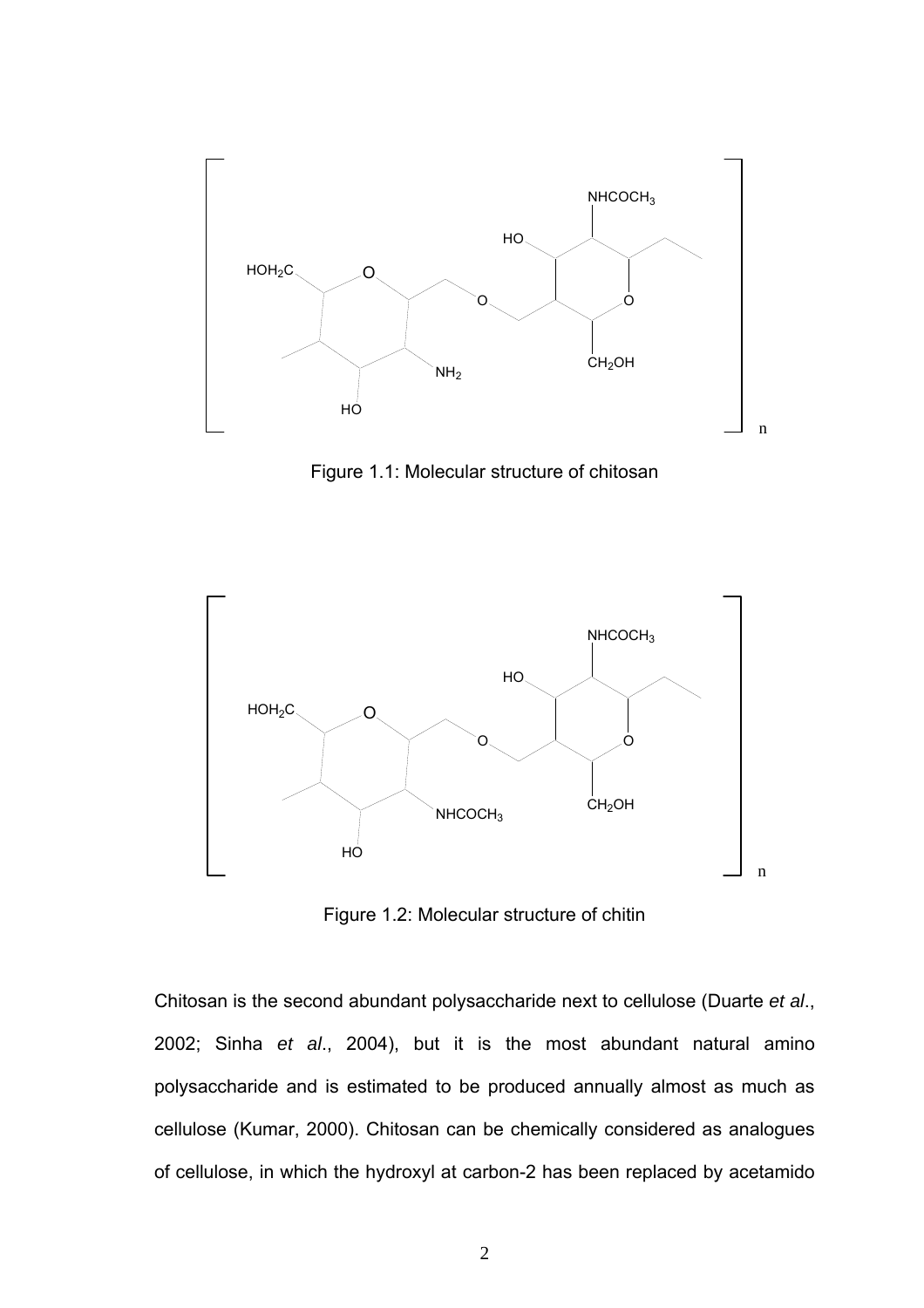or amino groups (Krajewska, 2004). As a point of difference from other abundant polysaccharides, chitin and chitosan contain nitrogen in addition to carbon, hydrogen and oxygen. Chitin and chitosan are of commercial interest due to their high percentage of nitrogen (6.89%) compared to synthetically substituted cellulose (1.25%) (Muzzarelli and Muzzarelli, 1998; Kumar, 2000). As most of the present-day polymers are synthetic materials, their biocompatibility and biodegradability are much more limited than those of natural polymers such as cellulose, chitin, chitosan and their derivatives. However, these naturally abundant materials also exhibit a limitation in their reactivity and processability. Chitosan is recommended as suitable functional material, because this natural polymer has excellent properties such as biocompatibility, biodegradability, non-toxicity and adsorption properties. Recently, much attention has been given to chitosan as a potential polysaccharide source (Kumar, 2000). Chitosan can be degraded by soil microorganisms and water microorganisms. This makes chitosan environmental friendly. This was acknowledged by the US Environmental Protection Agency when it exempted chitosan from tolerance level testing (Hennen, 1996).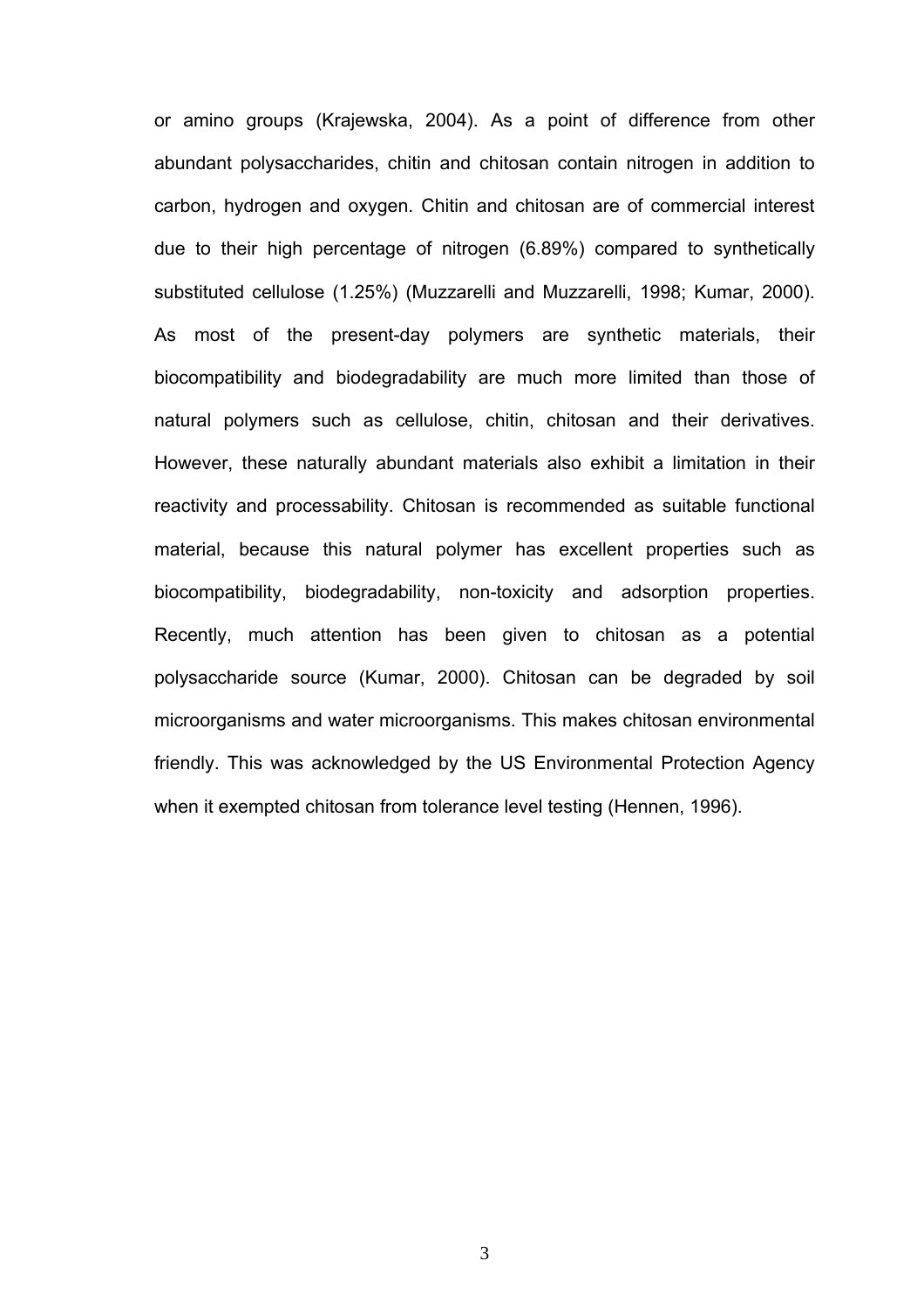### **1.2 Production of chitosan**

Chitin and chitosan are obtained from the shells of crustaceans such as crabs, prawns, lobsters and shrimps, the exoskeletons of insects, and the cell walls of fungi such as *aspergillus* and *mucor* where it provides strength and stability (Dodane and Vilivalam, 1998; Kumar, 2000; Khor and Lim, 2003; Krajewska, 2004; Sinha *et al*., 2004; Qin *et al*., 2006). Crab and shrimp shell wastes are currently utilized as the major industrial source of biomass for the large-scale production of chitin and chitosan. Processing wastes from marine food factories help to recycle the wastes and make the derivatives or by-products for use in other fields. These crustacean shell wastes are composed of protein, inorganic salts, chitin and lipids as main structural components. Therefore, extraction of chitin and chitosan was mainly employed by stepwise chemical methods (Kim and Rajapakse, 2005). In the first stage, chitin production was associated with food industries such as shrimp canning. In the second stage, the production of chitosan was associated with fermentation processes, similar to those for the production of citric acid from *Aspergillus niger, Mucor Rouxii, and Streptomyces*, which involved alkali treatment yielding chitosan. Briefly, shells were ground to smaller sizes and minerals, mainly calcium carbonate, were removed by extraction (demineralization, decalcification) with dilute hydrochloric acid followed by stirring at ambient temperature. The protein was extracted (deproteinisation) from the residual material by treatment with dilute aqueous sodium hydroxide and thereby prevents contamination of chitin products from proteins. The resulting chitin was deacetylated in 40 - 45% sodium hydroxide at 120ºC for 1- 3 hours with exclusion of oxygen, and followed by purification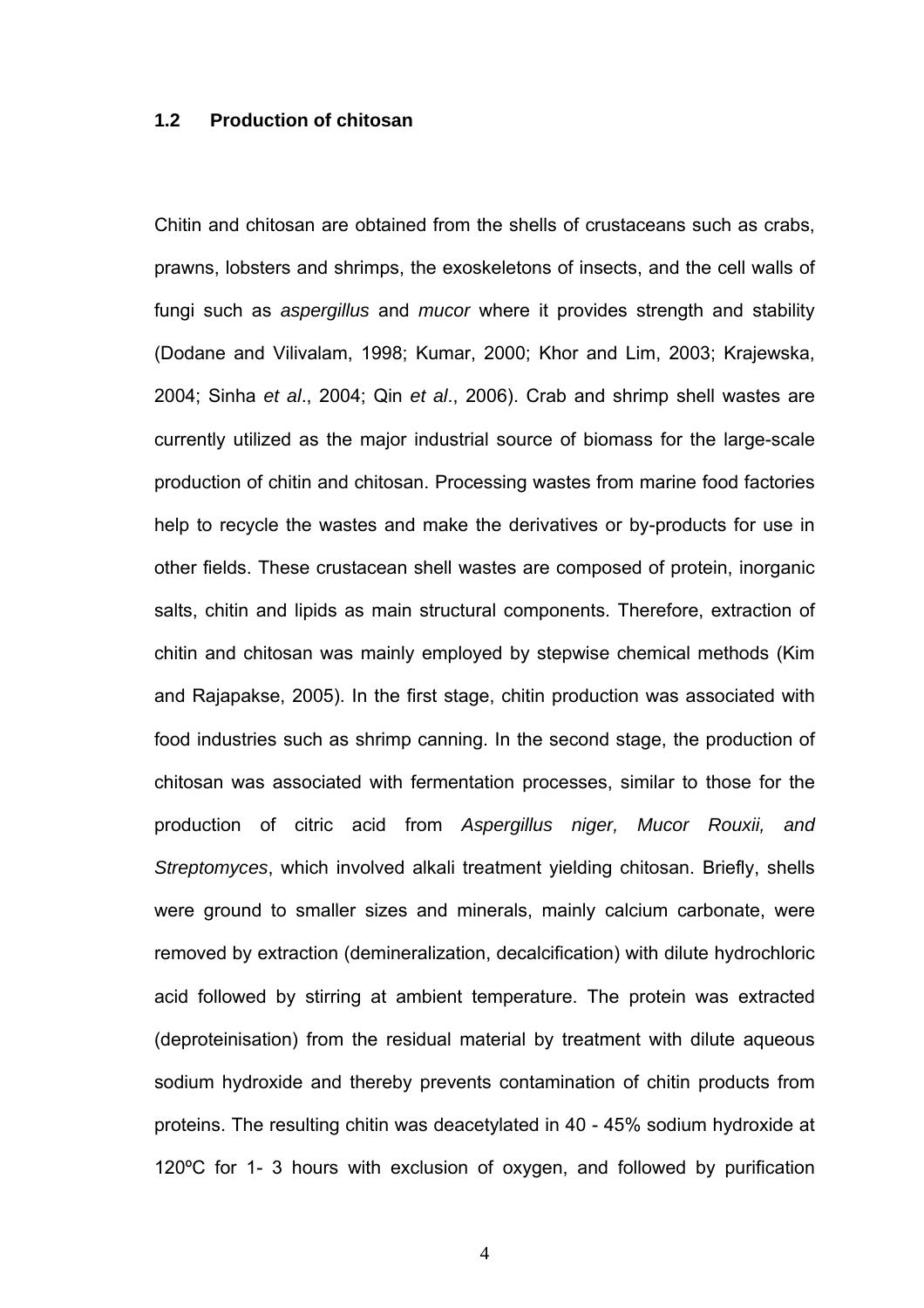procedures to form chitosan with a cationic nature. The alkali removed the protein and the deacetylated chitin simultaneously. Depending on the alkali concentration, some soluble glycans would be removed.

In the deacetylation process, some of the acetyl groups were removed from the molecular chain of chitin. This shortened the chain lengths of the chitin molecule, eventually leaving behind a polymer with a complete amino group called chitosan. This treatment produces 70% of deacetylated chitosan (Kumar, 2000; Khan, 2001; Krajewska, 2004; Kim and Rajapakse, 2005). Methods based on alkaline treatments were employed to achieve N-deacetylation, as Nacetyl groups cannot be removed by acidic reagents as effectively as with alkaline treatment. However, partial deacetylation could occur under this harsh treatment (Muzzarelli, 1973). The extent of deacetylation mainly depends upon alkali concentration, time and temperature employed throughout the process. For example, increasing temperature or strength of sodium hydroxide solution can remove acetyl groups, resulting in a range of chitosan molecules with different physicochemical properties and applications (Khan, 2001).

According to Kumar (2000), to produce 1 kg of 70% deacetylated chitosan from shrimp shells, 6.3 kg of HCl and 1.8 kg of NaOH are required in addition to nitrogen, water (1.4 tons). Commercially, chitosan is available in the form of dry flakes, solution and fine powder (Duarte *et al*., 2002; Sinha *et al*, 2004). The hydrolysis of chitin with concentrated acids under drastic conditions produces relatively pure D-glucosamine (Kumar, 2000). In India, the Central Institute of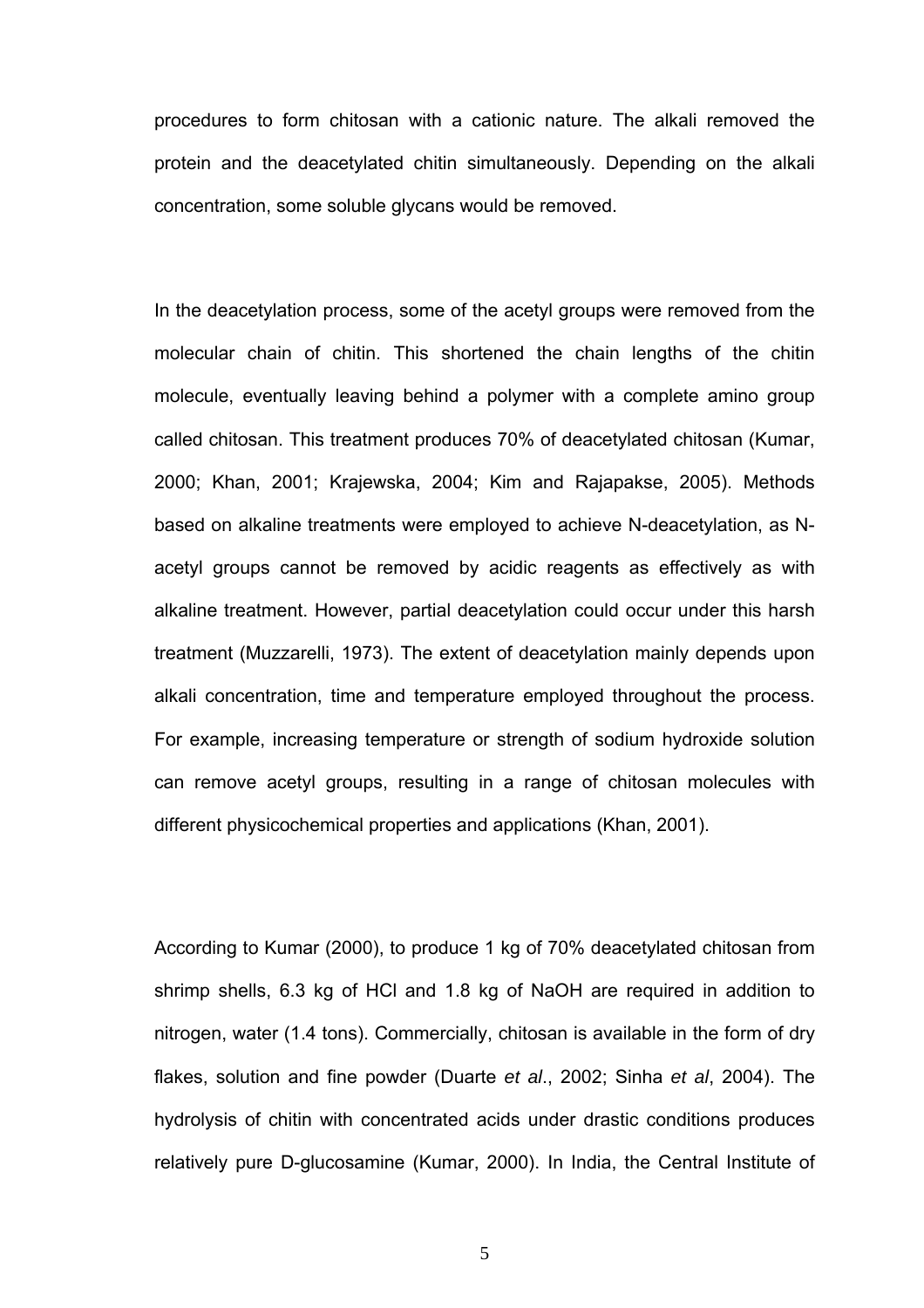Fisheries Technology, Kerala, initiated research on chitin and chitosan. From their investigation, they found that dry prawn waste contained 23% and dry squilla contained 15% chitin. Chitin and chitosan are now produced commercially in India, Japan, Poland, Norway and Australia (Kumar, 2000).

It is likely that future sources of chitin and chitosan will come from biotechnology innovation, especially when medical applications are the focus (Khor and Lim, 2003). Thus, production and utilization of chitosan constitutes an economically attractive means of crustacean shell wastes disposals, which is sought worldwide.

### **1.3 History of chitosan**

The history of chitosan dates back to the last century since its discovery in the late 1850s and when Rouget discussed the deacetylated form of chitosan in 1859 (Hennen, 1996; Dodane and Vilivalam, 1998; Kim and Rajapakse, 2005). Research on the uses of chitin and chitosan flourished in 1930s and early 1940s, but the rise of synthetic fibers, like the rise of synthetic medicines, over shadowed the interest in natural products. Interest in natural products, including chitin and chitosan, gained resurgence in the 1970s and continued to expand ever since (Hennen, 1996; Kim and Rajapakse, 2005). Since the mid-1960s, a considerable amount of research on chitin and chitosan has emanated from Asia. Japan has been the undisputed leader, but other Asian nations, namely Korea, Singapore, Taiwan and Thailand have also made notable contributions. More recently, China has joined the club to become an increasingly major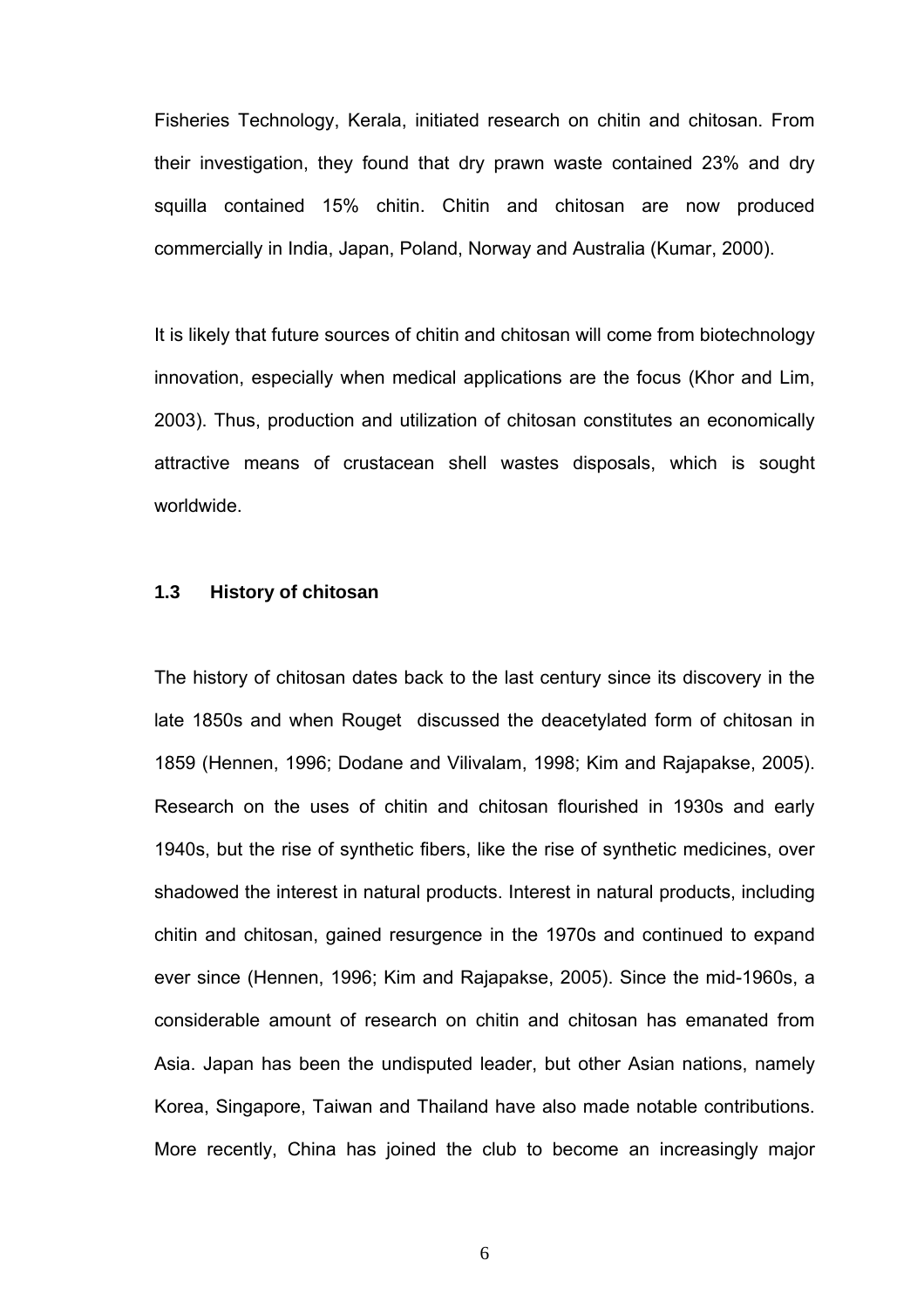research source for chitin and chitosan in Asia. The focus at the time was to better understand these materials and reports covered the whole spectrum of research, from better production and purification methods, to the derivatization chemistry and a myriad of applications (Khor and Lim, 2003).

Many researchers have focused chitosan as a source of potential bioactive material during the past few decades. However, chitosan has several drawbacks to be utilised in biological applications, including its poor solubility under physiological conditions (Kim and Rajapakse, 2005). Therefore, several efforts have been reported to prepare functional derivatives of chitosan by chemical modifications and partially hydrolysed chitosan. Chemically modified chitosan structures results in improved solubility in water and general organic solvents have been reported by some researchers (Francis and Matthew, 2000; Kubota *et al*., 2000; Kumar, 2000; Xie *et al*., 2002; Chen and Park, 2003; Kim and Rajapakse, 2005).

Partially hydrolyzed chitosan using chemical and enzymatic methods have also been reported recently. Partially hydrolysed chitosan by enzymatic methods seems to have enhanced biochemical significance compared to the chitosan from which they derive, and are more easily handled (Ilyina *et al*., 1999; Zhang *et al*., 1999; Muzzarelli *et al.*, 2002; Kittur *et al*., 2003; Qin *et al.*, 2003). Efforts to improve chitosan solubility continued and this in turn increases its applications. Khor and Lim (2003) reported that the applications of chitosan especially in the biomedical area have become more streamlined and concentrated.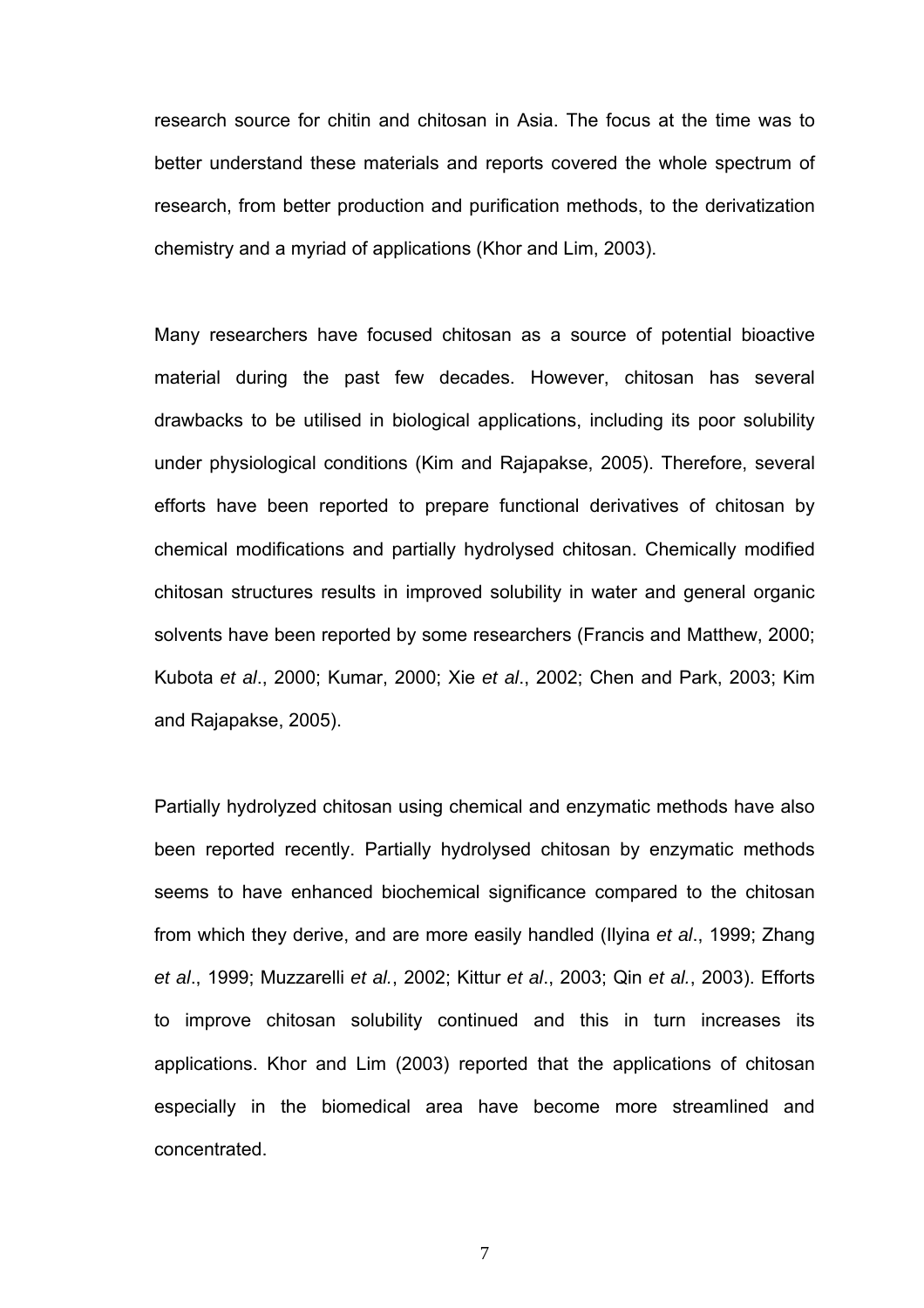#### **1.4 Properties of chitosan**

Most of the naturally occurring polysaccharides, for instance, cellulose, dextran, pectin, alginic acid, agar, agarose and carragenans, are neutral or acidic in nature, whereas chitin and chitosan are examples of highly basic polysaccharides (Kumar, 2000). This polymer is known to be nontoxic, odourless, biocompatible in animal tissues and enzymatically biodegradable (Zong *et al*., 2000). Their unique properties include polyoxysalt formation, ability to form films, chelation with metal ions and optical structural characteristics (Kumar, 2000).

The main parameters influencing the characteristics of chitosan are its molecular weight and degree of deacetylation, which affect the solubility, rheological and physical properties. Various grades of chitosan are available commercially, which differ primarily in the degree of deacetylation and molecular weight. Different conditions such as type and concentration of reagents, time and temperature employed throughout the processing can affect the physical characteristics and performance of the final chitosan product (Khan, 2001). However, both DD and molecular weight can be further modified. For example, DD can be lowered by reacetylation (Shigemasa *et al*., 1996; Muzarrelli and Muzzarelli, 1998; Brugnerotto *et al*., 2001; Duarte *et al*., 2002; Wan *et al.*, 2003) and molecular weight can be lowered by acidic or enzymatic depolymerisation (Zhang *et al*., 1999; Jia and Shen, 2002; Qin *et al*., 2003).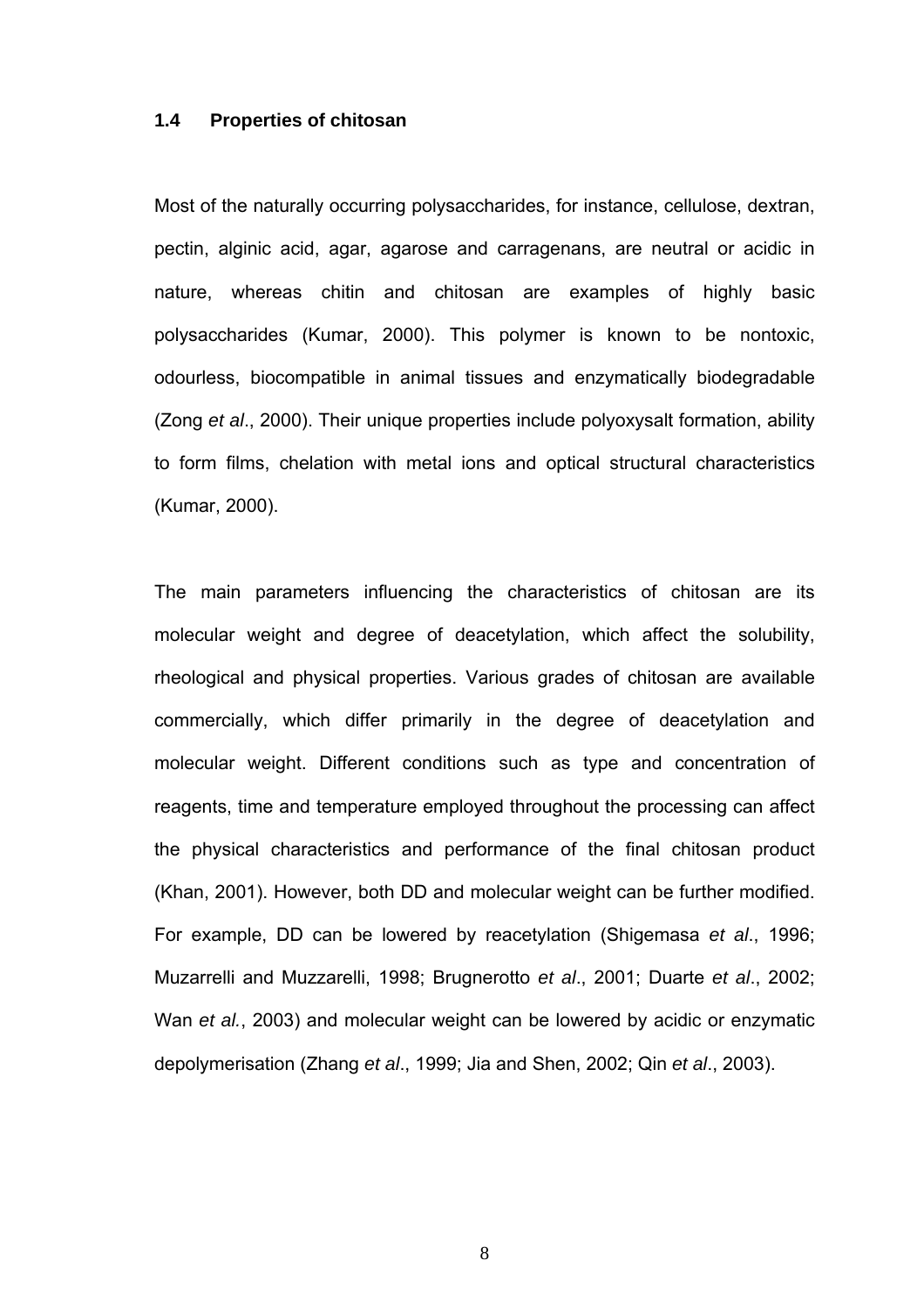### **1.4.1 Molecular weight**

Chitosan usually refers to a family of polymers that are characterized by the number of sugar units per polymer molecule (n), which defines its molecular weight (Dodane and Vilivalam, 1998). The physico-chemical properties, which include viscosity, solubility, adsorption on solids, elasticity, and tear strength, are dependant on the molecular weight of the polymer concerned (Khan, 2001). Chitosan has received much attention as a functional biopolymer for diverse applications. These functions have been revealed to be dependent not only upon their chemical structure but also the molecular size (Qin *et al*., 2003). Crystal size and morphological character of its prepared film can be affected by the molecular weight of chitosan. It was shown that crystallinity of membrane increased with a decrease in chitosan molecular weight (Khan, 2001). It has been reported that the molecular weight of chitosan products is dependant on the deacetylation process and would decrease as the time of deacetylation increased (Francis and Matthew, 2000). Depending on the source and preparation procedure, the average molecular weight of chitosan may range from 50 to 1000kDa (Francis and Matthew, 2000), 3.8 to 2000 kDa (Sinha *et al.*, 2004) or 50 to 2000kDa (Chenite *et al*., 2001).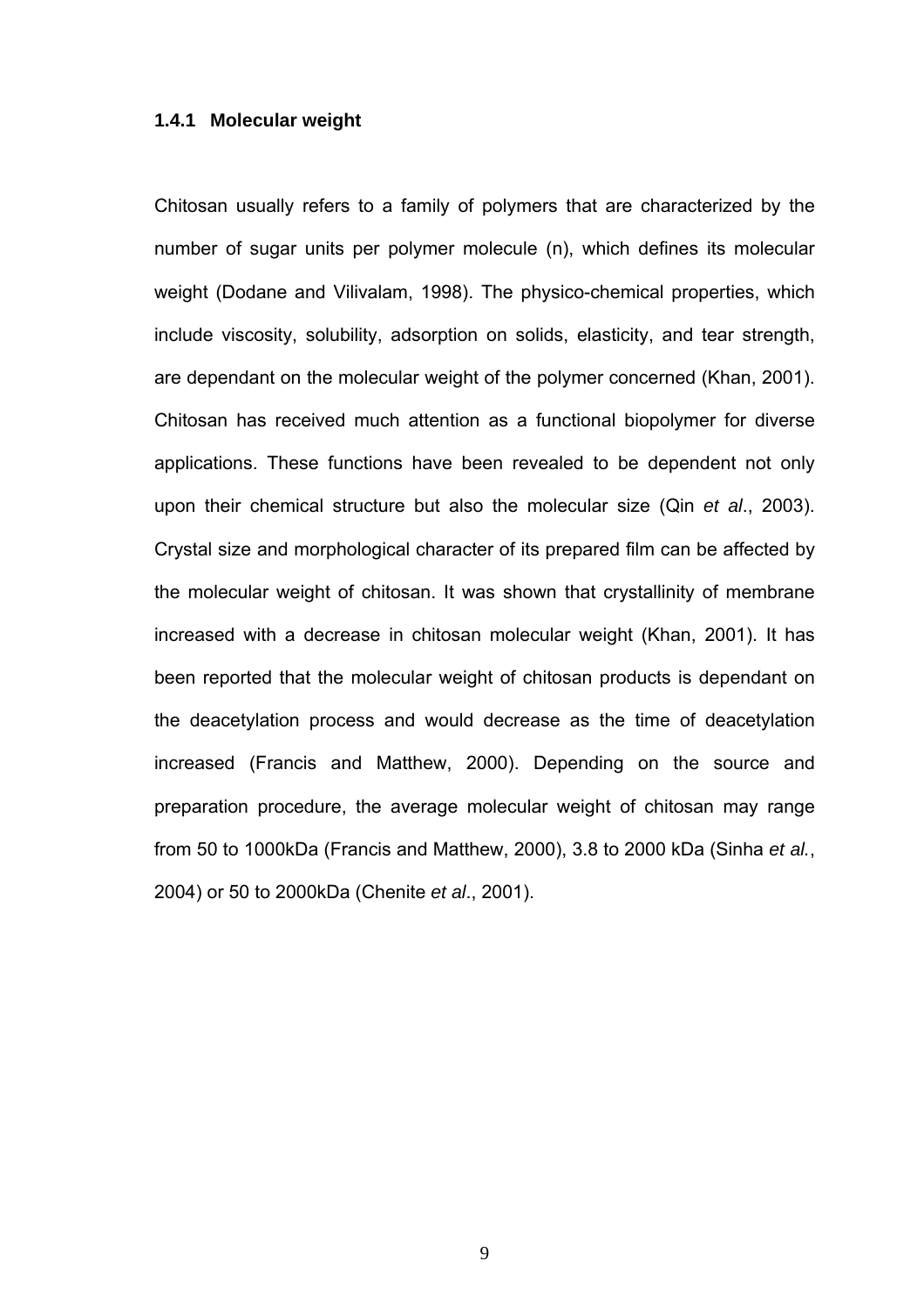#### **1.4.2 Degree of deacetylation**

Chitosan is a semi-crystalline polymer and the degree of crystallinity is a function of the degree of deacetylation. Crystallinity is maximum for both chitin (i.e. 0% deacetylated) and fully deacetylated (i.e. 100%) chitosan (Francis and Matthew, 2000). Despite those specific chemical designations, the names 'chitin' and 'chitosan' actually correspond to a family of polymers varying in the acetyl content measured by the degree of deacetylation (DD) (Duarte *et al*., 2002). Chitosan is the universally accepted non-toxic N-deacetylated derivative of chitin, where chitin is N-deacetylated to such an extent that it becomes soluble in dilute aqueous acids (Kumar, 2000). The process of deacetylation involves the removal of acetyl groups from the molecular chain of chitin, leaving behind a complete amino group (-NH<sub>2</sub>). Chitosan versatility depends mainly on this high degree of chemically reactive amino groups. To increase the amine group content of chitosan and higher deacetylation, chitosan (for example, DD > 90%) is subjected to repeated alkaline treatment (Wan *et al.*, 2003). Increasing either the temperature or strength of the alkaline solution can also enhance the removal of acetyl groups from chitin (Khan, 2001).

An important parameter to examine closely is the degree of deacetylation in chitosan, it is the ratio of 2-acetamido-2-deoxy-D-glucopyranose to 2-amino-2 deoxy-D-glucopyranose structural units (Kumar, 2000). The degree of deacetylation of chitosan, which determines the content of free amino groups, can be employed to differentiate between chitin and chitosan. When the number of 2-amino-2-deoxy-D-glucopyranose units is more than 50%, the biopolymer is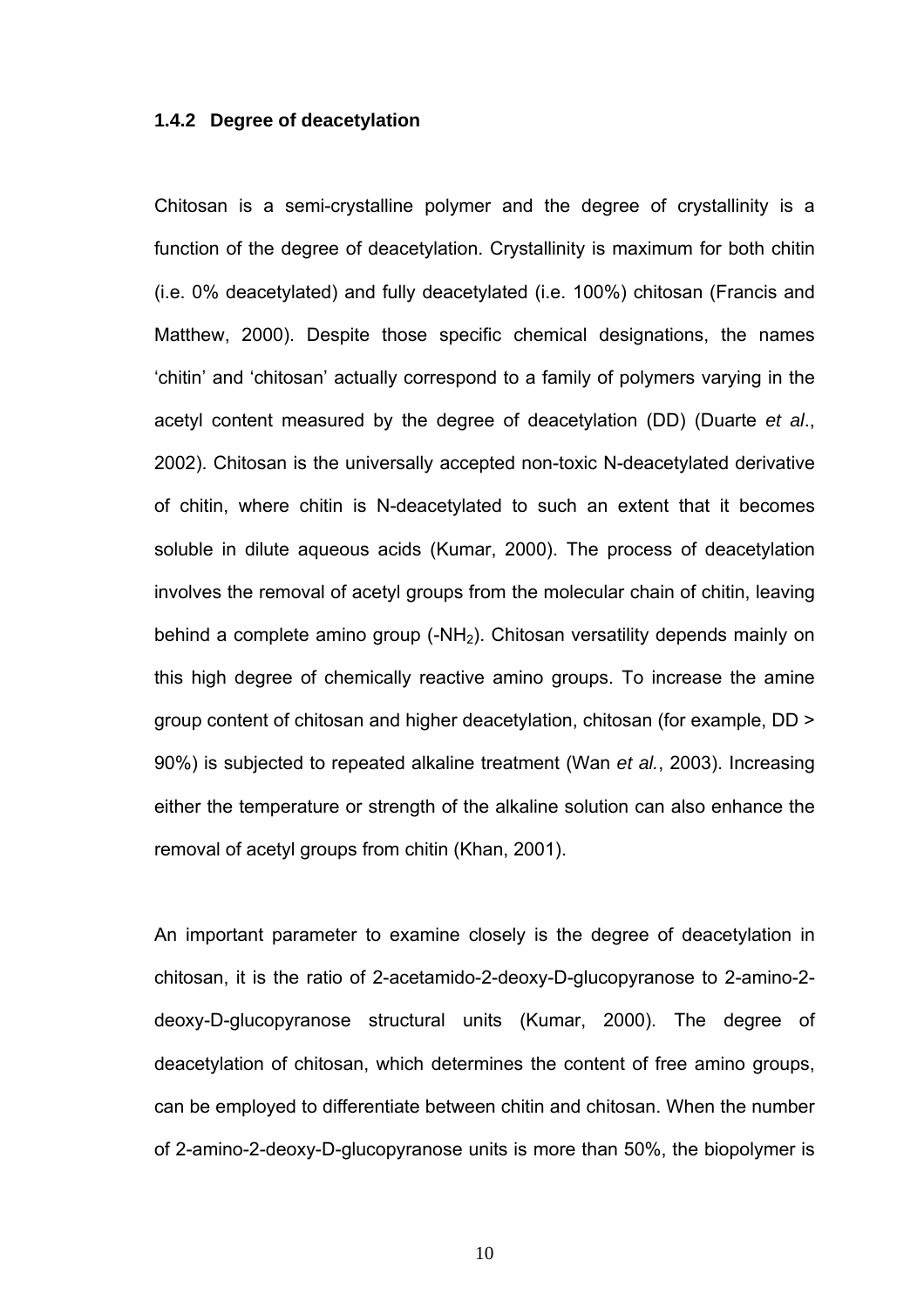termed chitosan. Conversely, when the number of 2-acetamido-2-deoxy-Dglucopyranose units is higher, the term chitin is used (Nystrom *et al*., 1999; Brugnerotto *et al*., 2001; Khor and Lim, 2003). According to Kumar (2000), chitosan is the fully or partially N-deacetylated derivative of chitin with typical degree of deacetylation of more than 0.35. While Khan (2001) reported that chitin with DD of 75% and above is generally known as chitosan but Montembault *et al.* (2005) reported that chitosan has the DD of 60% and above. Tommeraas *et al.* (2002) reported that the commercially available chitosan usually has the range between 0 to 0.3 fraction of N-acetyl unit. This ratio has a striking effect on the performance of chitosan in many of its applications. It has been reported that DD has prominent roles in the biochemical significance of chitosan. The DD of chitosan has been shown to correlate with its solubility in acidic solution and the crystallinity of its membrane (Khan, 2001; Duarte *et al*., 2002). Conversion of chitin into chitosan increases DD, and thereby alters the charge distribution of chitosan molecules (Francis and Matthew, 2000). It is known that the charge density along the chain increases with an increase in the DD, and that chain flexibility of chitosan molecules can be manipulated by changing the DD (Nystrom *et al*., 1999). Commercially available chitosan has degree of deacetylation ranging from 50 to 90% (Francis and Matthew, 2000), 66 to 95% (Sinha *et al.*, 2004) or 40 to 98% (Chenite *et al*., 2001).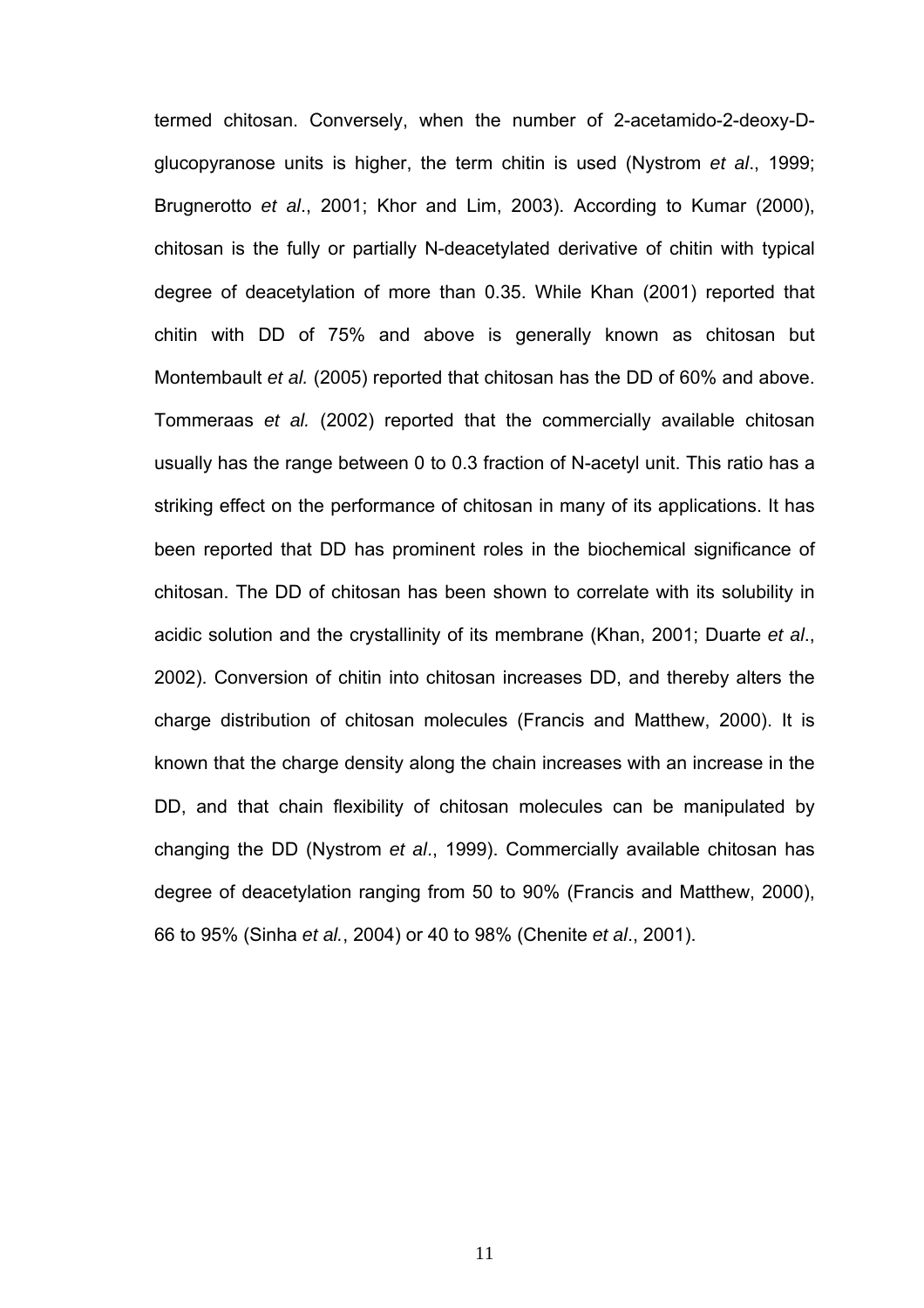#### **1.4.3 Solubility of chitosan**

Chitosan is a semi-crystalline polymer, a weak base, which is insoluble in water, alkali or aqueous solution above pH 7, and common organic solvents due to its stable and rigid crystalline structure. Chitosan is normally polydispersed and has the ability to dissolve in certain inorganic and organic acids such as hydrochloric acid, phosphoric acid, lactic acid, propionic acid, succinic acid, acetic acid, tartaric acid, citric acid and formic acid at certain pH values after prolonged stirring (Muzzarelli, 1973; Sugimoto *et al*., 1998; Francis and Matthew, 2000; Zong *et al*., 2000; Khan, 2001; Krajewska, 2004; Perez-Orozco *et al*., 2004; Chung *et al*., 2005; Qin *et al*., 2006). Nitric acid could dissolve chitosan, but after dissolution, white gelatinous precipitate would occur (Muzzarelli, 1973). Sulphuric acid does not dissolve chitosan because it would react with chitosan to form chitosan sulphate, which is a white crystalline solid (Muzzarelli, 1973). The solubility of chitosan also depends on the  $pK_a$  of these acids and their concentrations. Investigation of chitosan dissolution characteristics revealed that its dissolution rate varied according to the type of acid used (Sugimoto *et al*., 1998; Khan, 2001; Perez-Orozco *et al*., 2004). Chitosan behaves as a sphere in aqueous acetic acid solution or as an expanded random coil in urea (Muzzarelli and Muzzarelli, 1998; Perez-Orozco *et al*., 2004).

Chitosan degrades before melting, which is typical for polysaccharides with extensive hydrogen bonding. This makes it necessary to dissolve chitosan in an appropriate solvent system to impart functionality (Kumar, 2000). A mixture of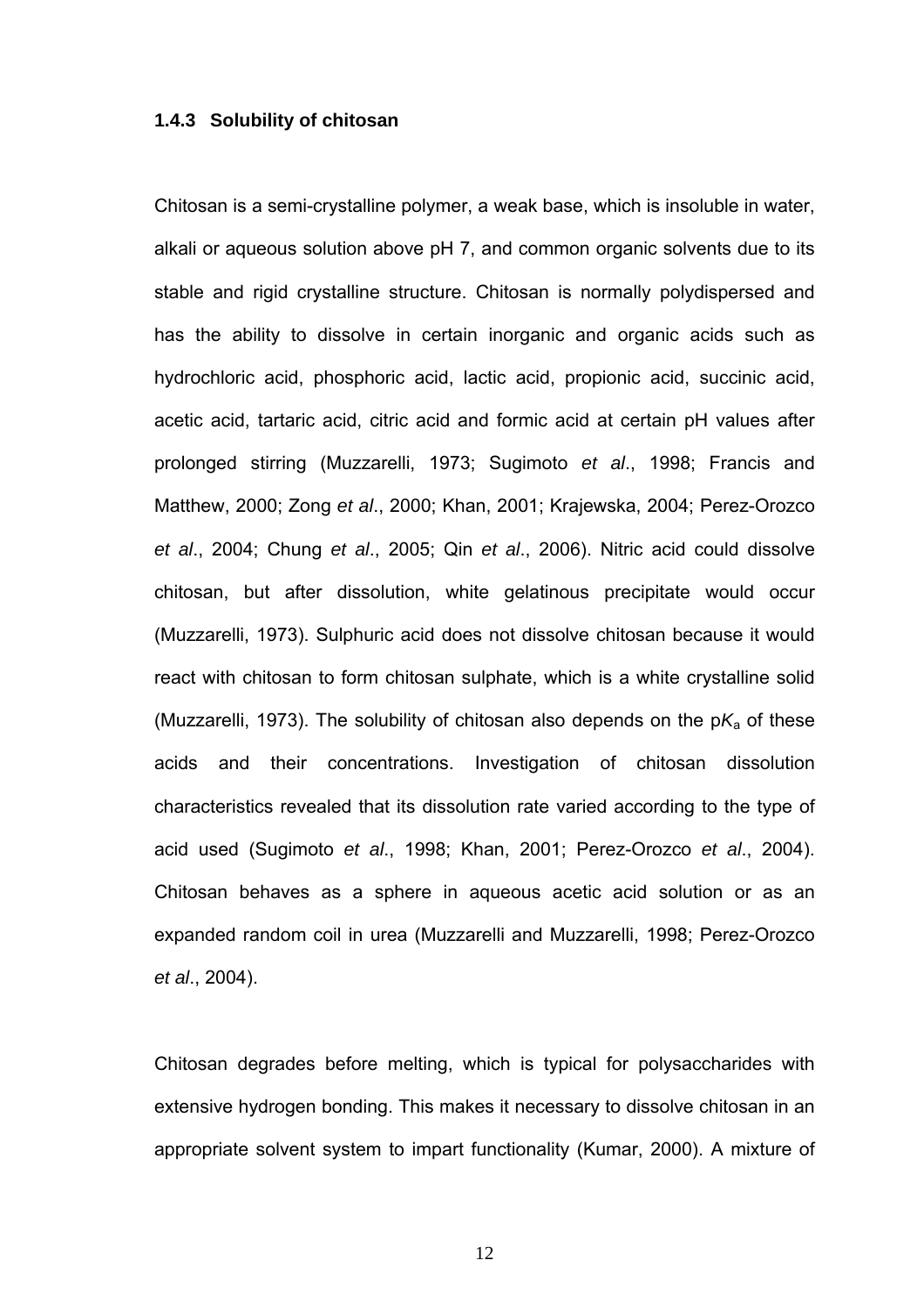dimethylformamide and dinitrogen tetroxide at a ratio of 3:1 has been reported to be a good solvent for chitosan (Muzzarelli, 1973; Khan, 2001). For each solvent system, polymer concentration, pH, counter-ion concentration and temperature would affect the solution viscosity (Khan, 2001). For example, at pH value below 4, most of the amino groups of chitosan are supposed to be protonated, and since this effect promotes electrostatic repelling between charged groups of the same sign, it leads to enhanced swelling of the polymer network (Nystrom *et al*., 1999). While Muzzarelli and Muzzarelli (1998) reported that at pH 5.2, an unstable structure is generated. Upon neutralization with an excess NaOH, the ionic strength of the solution increases and therefore the size of the aggregates decreases due to compaction of the macromolecular coils. The free amino groups form intermolecular hydrogen bonds with the oxygen of the adjacent chains. At pH value greater than 6.5, which is approximately the  $pK_a$  of the amino group in chitosan, the size of the aggregates increases and phase separation occurs. The polymer coagulates and can be recovered as an amorphous solid (Muzzarelli and Muzzarelli, 1998; Nystrom *et al*., 1999).

The uniqueness of chitosan depends on the distribution of the acetyl groups remained along the chain but mostly depends on the free amino  $(-NH<sub>2</sub>)$  groups which is important in forming conformational features through intra and / or intermolecular hydrogen bonding. This makes it soluble in acidic solutions below pH of approximately 6.5 and thereby overcoming associative forces between chains. Amino groups make chitosan a cationic polyelectrolyte (p*K*<sup>a</sup> ≈ 6.5), one of the few found in nature. In contrast, other polysaccharides are either neutral or negatively charged. The basicity gives chitosan singular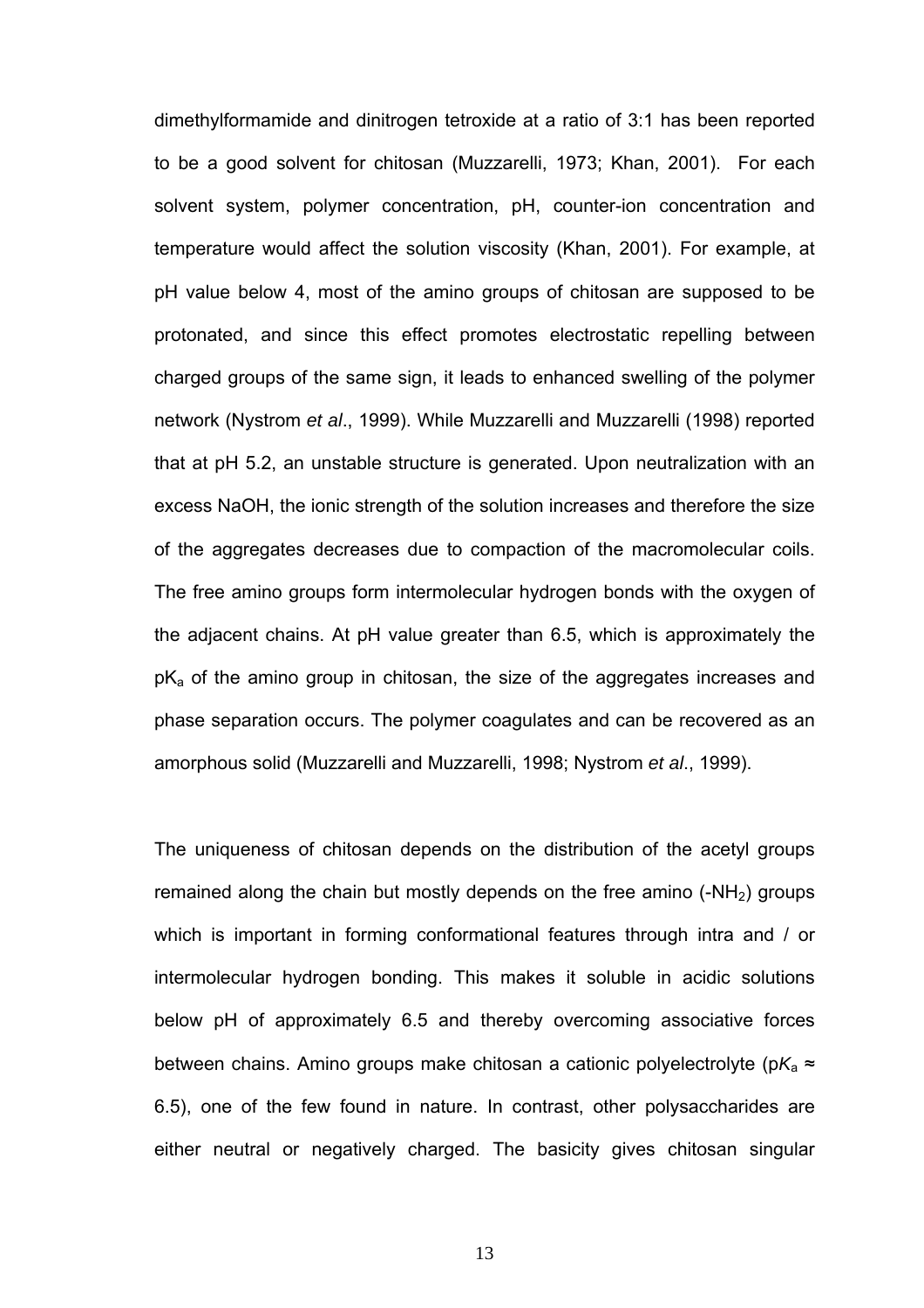properties: chitosan is protonated upon dissolution in aqueous acidic medium at  $pH < 6.5$ , but when dissolved possesses high positive charge on  $-MH_3^+$  groups and the resultant soluble polysaccharide is positively charged. As a result, it adheres to negatively charged surfaces. Chitosan aggregates with polyanionic compounds, and chelates heavy metal ions. Both the solubility in acidic solution and aggregation with polyanions impart chitosan with excellent gel-forming properties (Brugnerotto *et al.*, 2001; Chenite *et al*., 2001; Khan, 2001; Yang *et al*., 2002; Krajewska, 2004; Santos *et al*., 2005; Qin *et al*., 2006).

Even though chitosan is known to have important functional activities, the poor solubility of chitosan is the major limiting factor in its utilization. This interferes with the biomedical application of chitosan, especially at the physiological pH value (7.4) where chitosan is insoluble and ineffective as an absorption enhancer (Snyman *et al.*, 2002). Hence, improving the solubility of chitosan is crucial if this plentiful resource is to be utilized across a wide pH range. Despite this limitation, various applications of chitosan and modified chitosan have been reported (Kubota *et al.*, 2000; Kumar, 2000; Chen and Park, 2003; Kim and Rajapakse, 2005). Chitosan possesses distinct chemical and biological properties. In its linear polyglucosamine chains of high molecular weight, chitosan has reactive primary amino and hydroxyl groups, amenable to chemical modification and provide a mechanism for side group attachment using a variety of mild reaction conditions (Francis and Matthew, 2000; Krajewska, 2004). Modification of chitosan provides a powerful means to promote new biological activities and to modify its mechanical properties. The general effect of addition of a side chain is to disrupt the crystal structure of the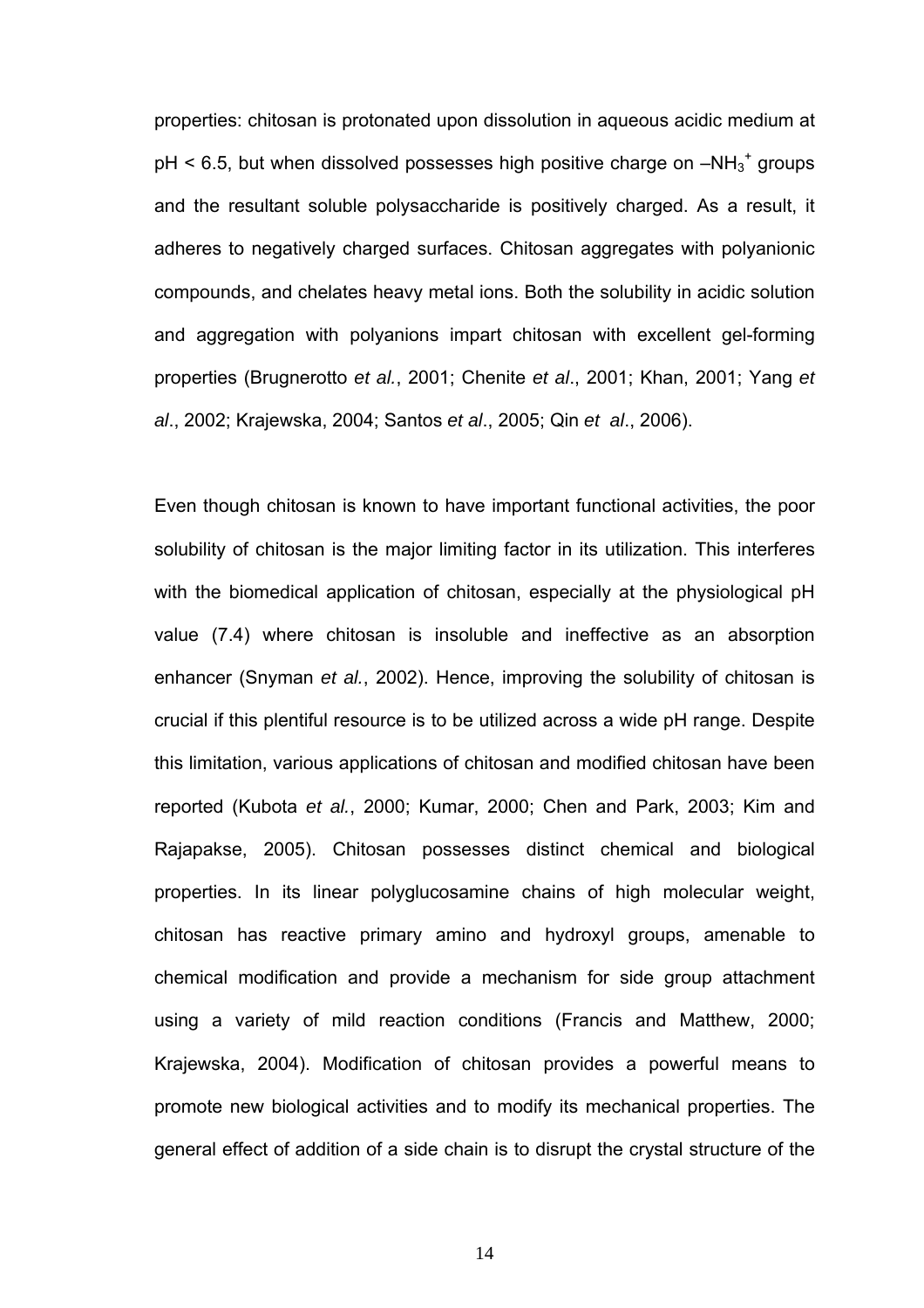material and hence increase the amorphous fraction. This modification generates a material with lower stiffness and often altered solubility (Francis and Matthew, 2000).

Various studies were conducted to make water-soluble derivatives of chitosan by chemical modification techniques, such as PEG-grafting (Ouchi *et al*., 1998; Sugimoto *et al*., 1998; Gorochovceva and Makuska, 2004), sulfonation (Francis and Matthew, 2000), partial N-acetylation (Kubota *et al*., 2000), N-acetylation (Kumar, 2000; Francis and Matthew, 2000), chitosan carrying phosphonic and alkyl groups (Ramos *et al.*, 2003), hydroxypropyl chitosan (Xie *et al*., 2002), branching with oligosaccharides (Tommeraas *et al*., 2002), chitosan-saccharide derivatives (Yang *et al*., 2002; Chung *et al.*, 2005), O-succinyl-chitosan (Zhang *et al.*, 2003) quaternisation (Snyman *et al*., 2002) and carboxymethylation chitosan (Chen and Park, 2003).

New interest has recently emerged on partially hydrolyzed chitosan where molecular weight of chitosan decreases which in turn makes it readily soluble in water due to their shorter chain lengths and free amino groups in Dglucosamine units (Ilyina *et al*., 1999; Qin *et al*., 2003). The low viscosity and greater solubility of such chitosan at neutral pH have attracted the interest of many researchers to utilize chitosan in its lower molecular weight form (Kim and Rajapakse, 2005).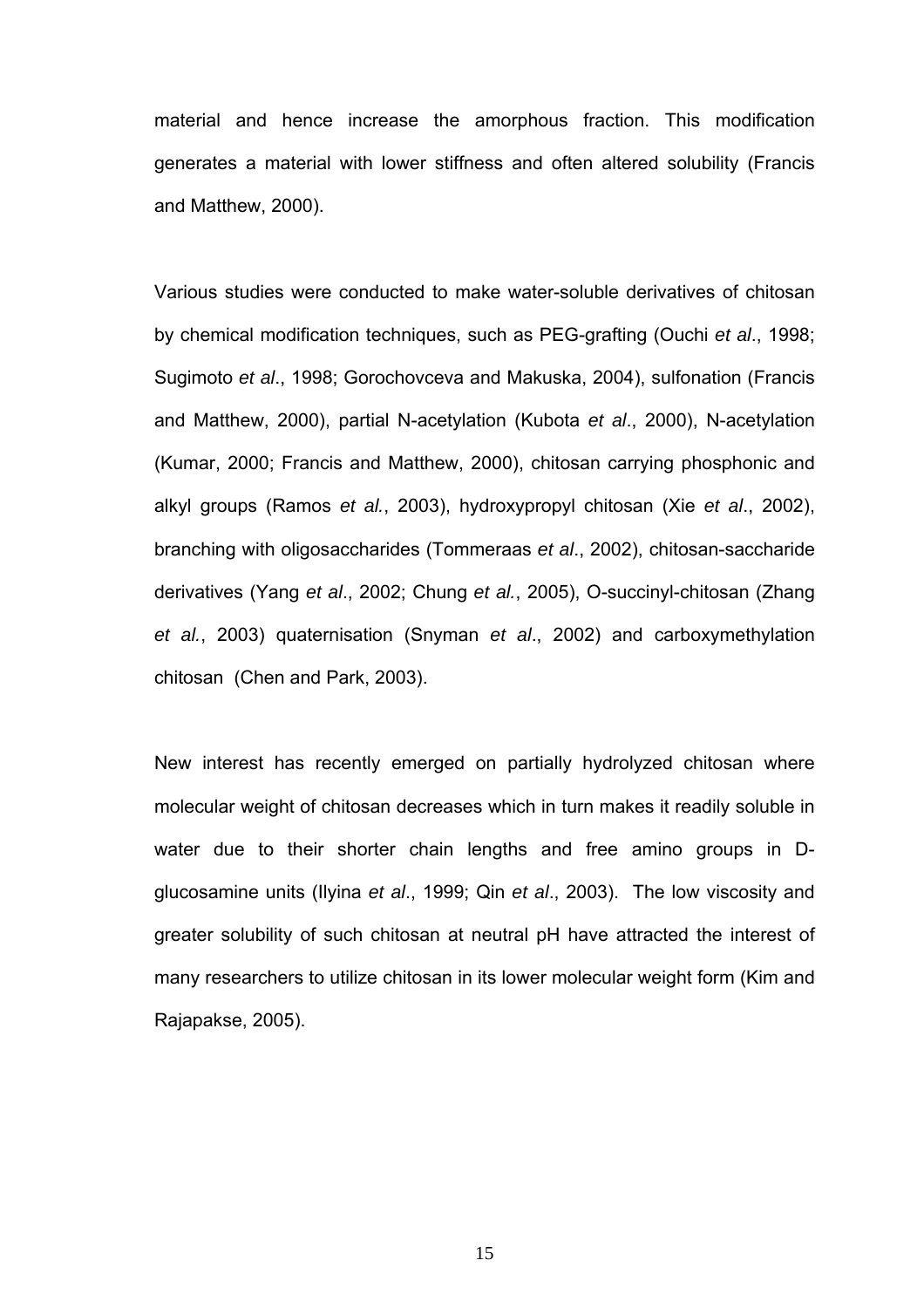### **1.5 Applications**

Chitosan is inexpensive and possesses important physiological properties such as biocompatible, biodegradable, non-allergenic and non-toxic for mammals (Sugimoto *et al*., 1998; Duarte *et al*., 2002; Falk *et al*., 2004; Kim and Rajapakse, 2005; Qin *et al*., 2006). Chitosan is a versatile biopolymer and therefore its derivatives have shown various functional properties, which make them possible to be used in many fields including, food, cosmetics, biomedicine, agriculture, environmental protection, wastewater management and fibre industries (Duarte *et al*., 2002; Kim and Rajapakse, 2005).

Chitosan has been found to have an LD50 of over 16 grams/day/kg body weight in mice (Hennen, 1996). To put these data in context, chitosan was compared to common sugars, it appears that chitosan was less toxic than these substances. Mice are not men. For safety purposes, the data gathered in mice were divided by 12 to get the human equivalent. The relative LD50 in humans then would be 1.33 grams/day/kg. Given that an average person weighs 150 pounds or 70 kg, this means that the toxic amount for a person would be greater than 90 grams per day. Conservatively, one could feel very safe with the level below 10%, or 9 grams per day. Clinical studies have used 3-6 grams per day of chitosan with no adverse effects (Hennen, 1996).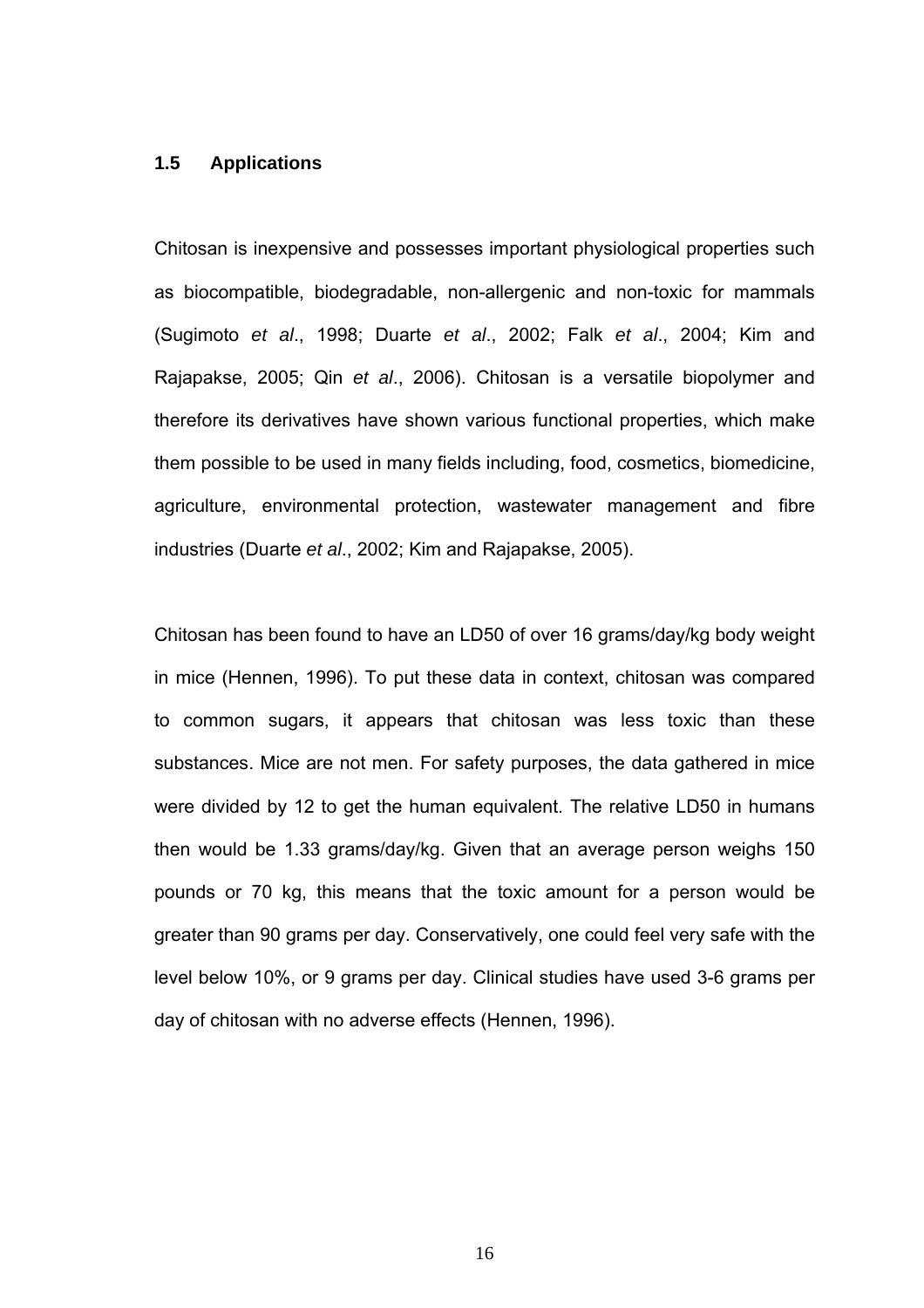### **1.5.1 Pharmaceutical and medical**

A wide variety of medical applications for chitosan and chitosan derivatives have been reported over the last three decades (Kumar, 2000). Chitosan has been considered for pharmaceutical formulation and drug delivery applications in which attention has been focused on its absorption-enhancing, controlled release and bioadhesive properties (Dodane and Vilivalam, 1998).

Indeed, chitosan is known for being biocompatible allowing its use in various medical applications such as topical and ocular applications, implantation or injection. Moreover, chitosan is metabolized by certain human enzymes, especially lysozyme, and is considered as biodegradable. Due to its positive charges at physiological pH, chitosan is also bioadhesive, which increases retention at the site of application (Berger *et al.*, 2004). Chitosan has been used extensively to prepare microspheres for oral and intra-nasal delivery. Chitosan polymer has also been proposed as a soluble carrier for parenteral drug delivery (Gomez and Duncan, 1997). Chitosan is a versatile carrier for biologically active species and drugs due to the presence of free amino groups as well as its low toxicity. Gomez and Duncan (1997) reported that chitosan polymers when used as soluble polymeric carriers for intravenous administration have the potential to induce cellular toxicity.

There are many studies showing that chitosan accelerates wound healing in many clinical cases. It was reported that chitosan granules could enhance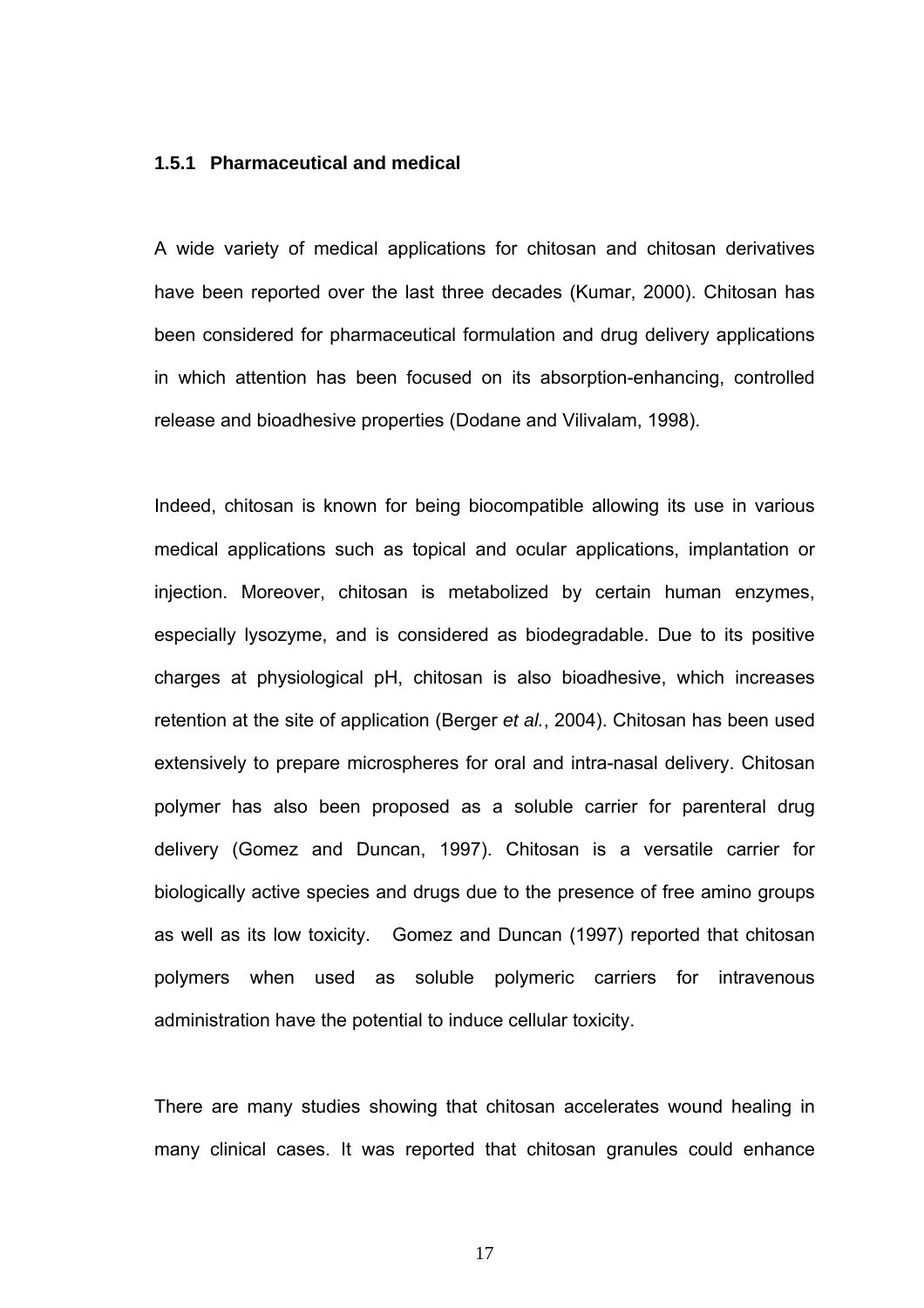regeneration of normal skin in open wounds. It has been suggested that chitosan may be used to inhibit fibroplasias in wound healing and to promote tissue growth and differentiation in tissue culture (Kumar, 2000). Chitosan is used as raw material for man-made fibres, filament, powder, granule, sponge, and composite with cotton or polyester in most studies. Medical product made of chitosan is useful as absorbable sutures and wound-dressing materials. It appears that chitosan, having structural characteristics similar to glycosamino glycans and could be considered for developing such substratum for skin replacement (Kumar, 2000; Kweon *et al*., 2003). Chitosan could also inhibit the growth of tumor cells by exerting immuno-enhancing effects. Results of some related studies suggested that, the observed antitumor activities were not due to direct killing of tumor cells, but might be due to increased production of lymphocytes, leading to manifestation of antitumor effect through proliferation of cytolytic T-lymphocytes (Qin *et al*., 2002; Kim and Rajapakse, 2005).

Chitosan has also been shown to have antacid and antiulcer activities, which prevent or weaken drug irritation in the stomach. The anti-ulcer activity is due to its capacity to bind free gastric acid and to a significant ability to act as demulcent. Also, chitosan matrix formulations appear to float and gradually swell in an acidic medium (Muzzarelli, 1973; Kumar, 2000; Falk *et al*., 2004).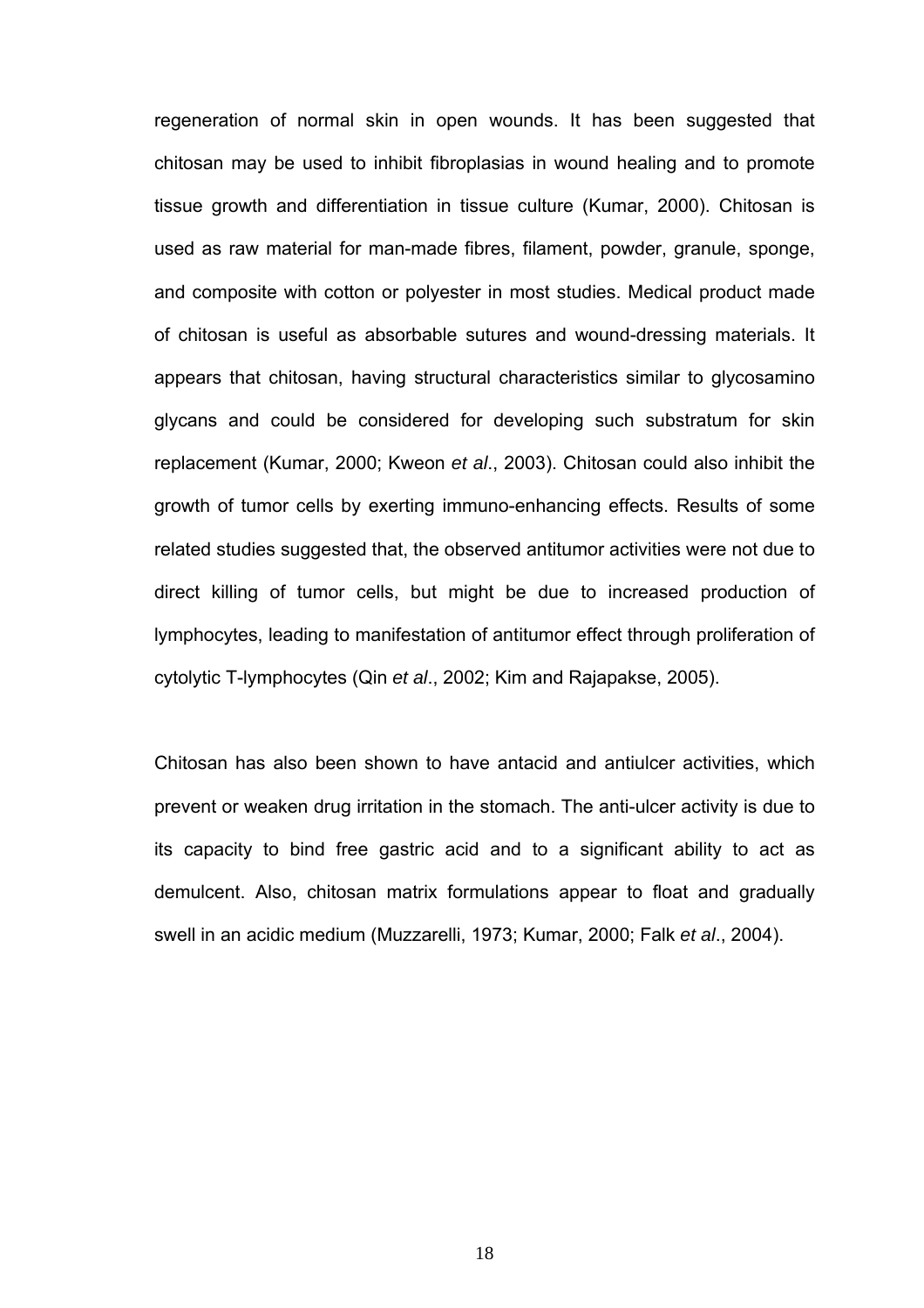# **1.5.2 Biotechnology**

Chitosan has one amino group and two hydroxyl groups in the repeating hexosamide residue. Chemical modification of these groups and the regeneration reaction gives to various novel bio-functional macromolecular products having the original organization or new types of organization. Chitosan is reported to suppress viral infections in various biological systems. Cationic charges of amino groups in chitosan may have additional functions to activate the immune and defence systems in plants and animals (Kim and Rajapkse, 2005). Chitosan has been used as cell-stimulating materials in plants, animals and human. Extracellular lysozyme activity was shown to be enhanced in *in vitro* cultures of several mammalian cells after treatment with chitosan and its derivatives. As a result, connective tissue formation was stimulated, and the self-defence function against microbial infection was enhanced at the cellular level (Kumar, 2000).

Several chitosan dressing materials have been developed commercially for the healing treatment. Chitosan has been used as an antibacterial and antifungal agent. The cationic amino groups of chitosan probably bind to anionic group of microorganisms and fungi, such as *Escherichia coli, Fusarium oxysporum, Alternaria arbusti*, *Helminthosporium papulosum*, and *Aspergillus nidulans*  resulting in growth inhibition (Kumar, 2000; Xie *et al*., 2002; Hai *et al*., 2003; Qi *et al*., 2004; Chung *et al*., 2005; Kim and Rajapakse, 2005; Qin *et al*., 2006).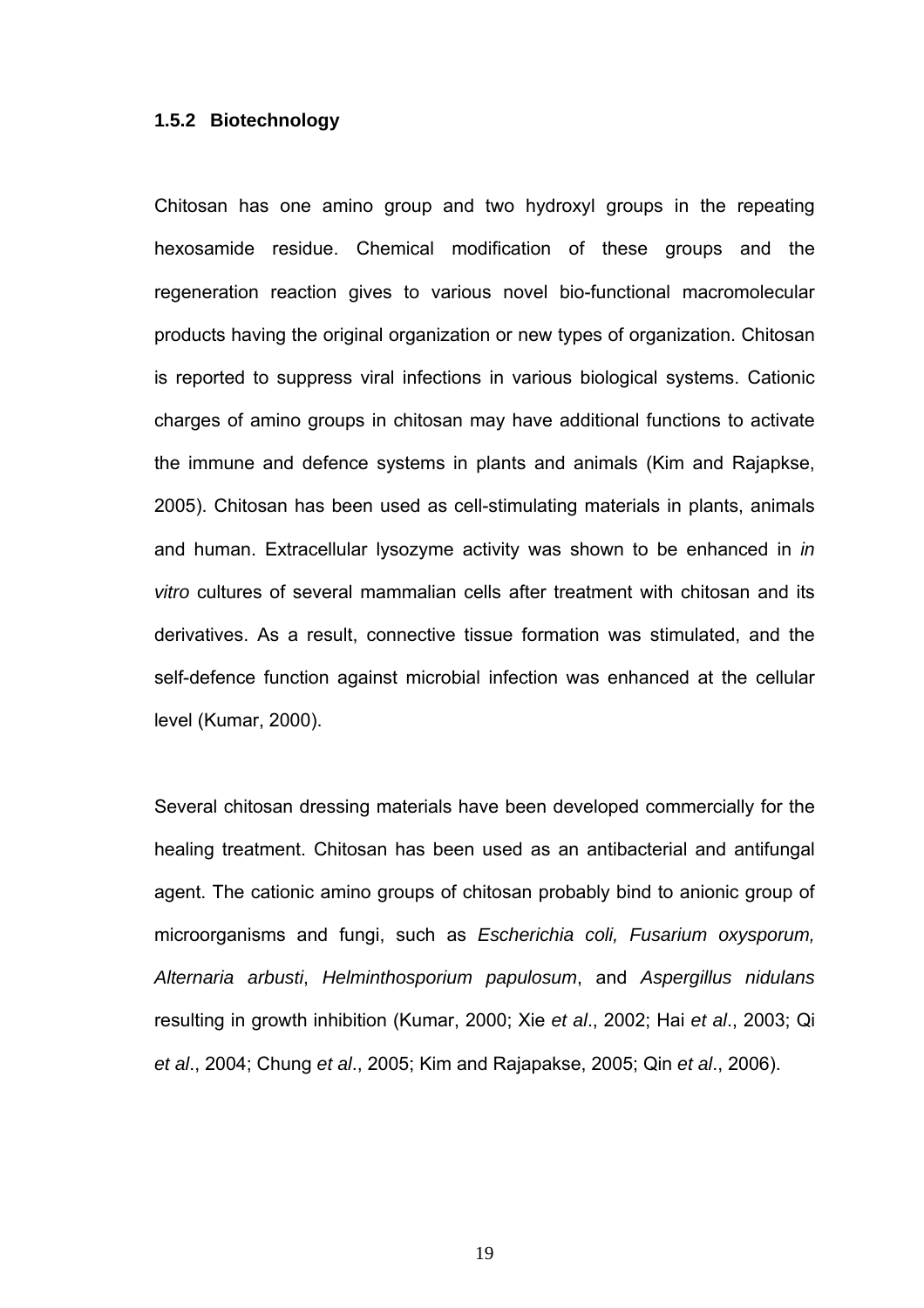Chitosan has also been used as fat trapper since it can attach itself to fat in the stomach before it is digested. Like some plant fibres, chitosan is not digestible; therefore it has no calorie value. No matter how much chitosan is ingested, its calorie count remains at zero. This is a very important property for any weightloss product. It could trap the fat and prevent its absorption by the digestive tract. Fat in turn binds to the chitosan fibre, forming a mass, which the body cannot absorb, and then gets eliminated by the body. Chitosan fibre differs from other fibres in that it possesses a positive ionic charge, which gives it the ability to bind chemically with the negatively charged lipids, fats and bile acids (Hennen, 1996; Kumar, 2000; Kim and Rajapkse, 2005).

Chitosan has also been used as material for enzyme immobilization. Its desirable characteristic for immobilizing enzymes include high affinity to proteins, availability of reactive functional groups for direct reaction with enzymes and for chemical modification, hydrophilicity, mechanical stability and rigidity, and ease of preparation in different geometrical configuration that provide the system with permeability and surface area suitable for a chosen biotransformation (Krajewska, 2004). In agriculture, chitosan has been described as a plant antivirus, an additive in liquid multicomponent fertilizers and it has also been investigated as plant regulator and agro-products preservative in agriculture (Dodane and Vilivalam, 1998; Hai *et al*., 2003).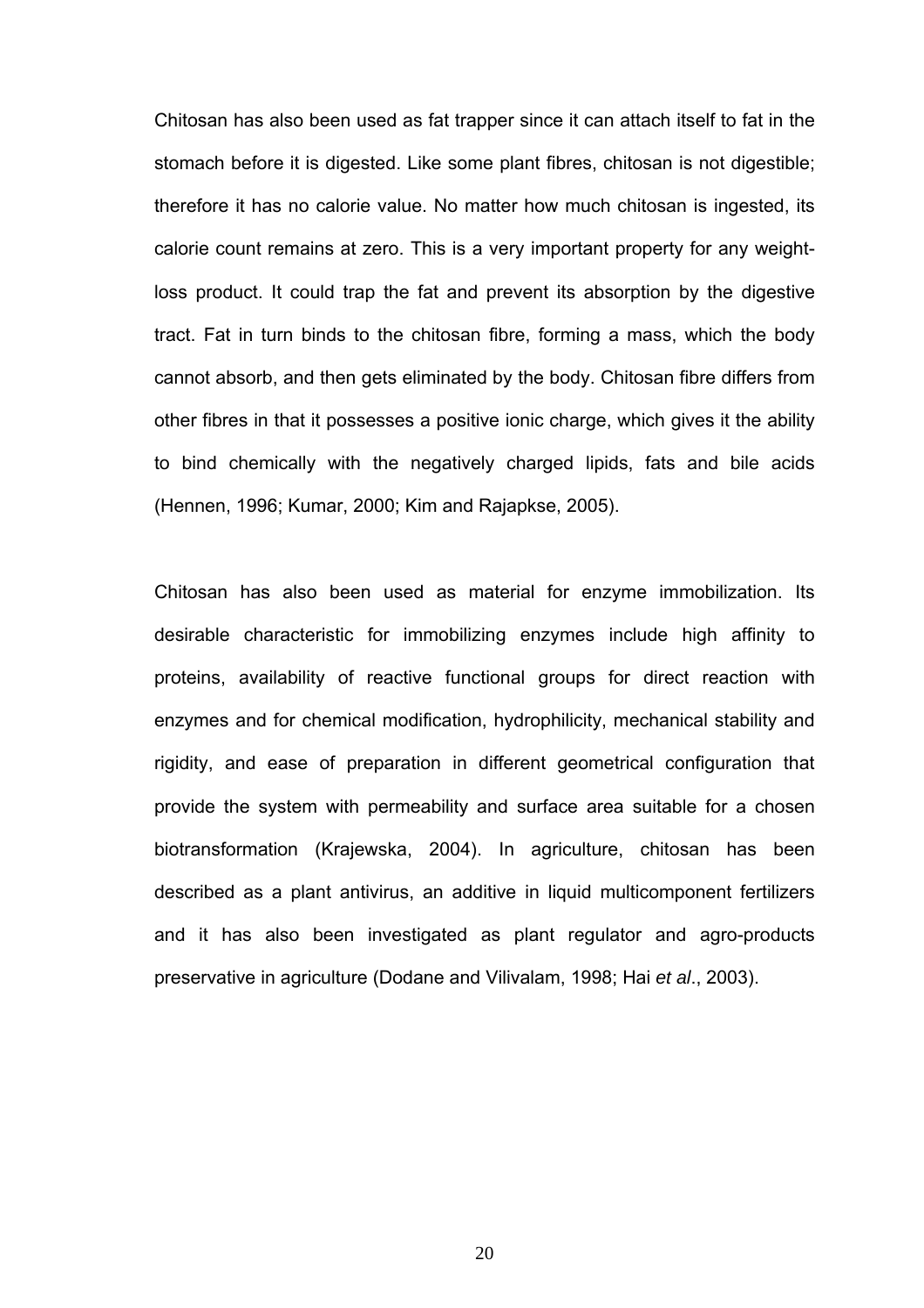#### **1.5.3 Wastewater treatment**

As environmental protection is becoming an important global problem, the relevant industries pay special attention to the development of technology, which does not cause environmental problems. It has been reported that wound dressing made of chitosan fibres has application in wastewater treatment (Kumar, 2000; Sinha *et al.*, 2004). Chitosan has been used for about three decades in water purification process. When chitosan is spread over oil spills, it holds the oil mass together making it easier to clean up the spill. Water purification plants throughout the world use chitosan to remove oils, grease, heavy metals, and fine particulate matter that cause turbidity in wastewater streams (Hennen, 1996). Due to the easy availability of free amino groups in chitosan, it carries a positive charge and thus reacts with many negatively charged surfaces. Chitosan spontaneously forms water-insoluble complexes with anionic polyelectrolytes. Therefore, chitosan has been shown to be an effective coagulating agent for treatment of food, processing waste effluents from vegetable, poultry, and egg breaking plants and for conditioning of activated sludge produced from biological treatment of waste (Wu *et al*., 1976; Sinha *et al.*, 2004). Chitosan also undergoes chelation with metal ions. The removal of heavy metal ions by chitosan through chelation has received much attention (Kumar, 2000; Sinha *et al.*, 2004). Chitosan is one of the optimum decolourization methods for all wastewater streams. Due to its unique molecular structure, chitosan has an extremely high affinity for many classes of dyes, including dispersed, direct, reactive, acid, sulfur and naphthol dyes. The rate of diffusion of dyes in chitosan is similar to that in cellulose (Kumar, 2000).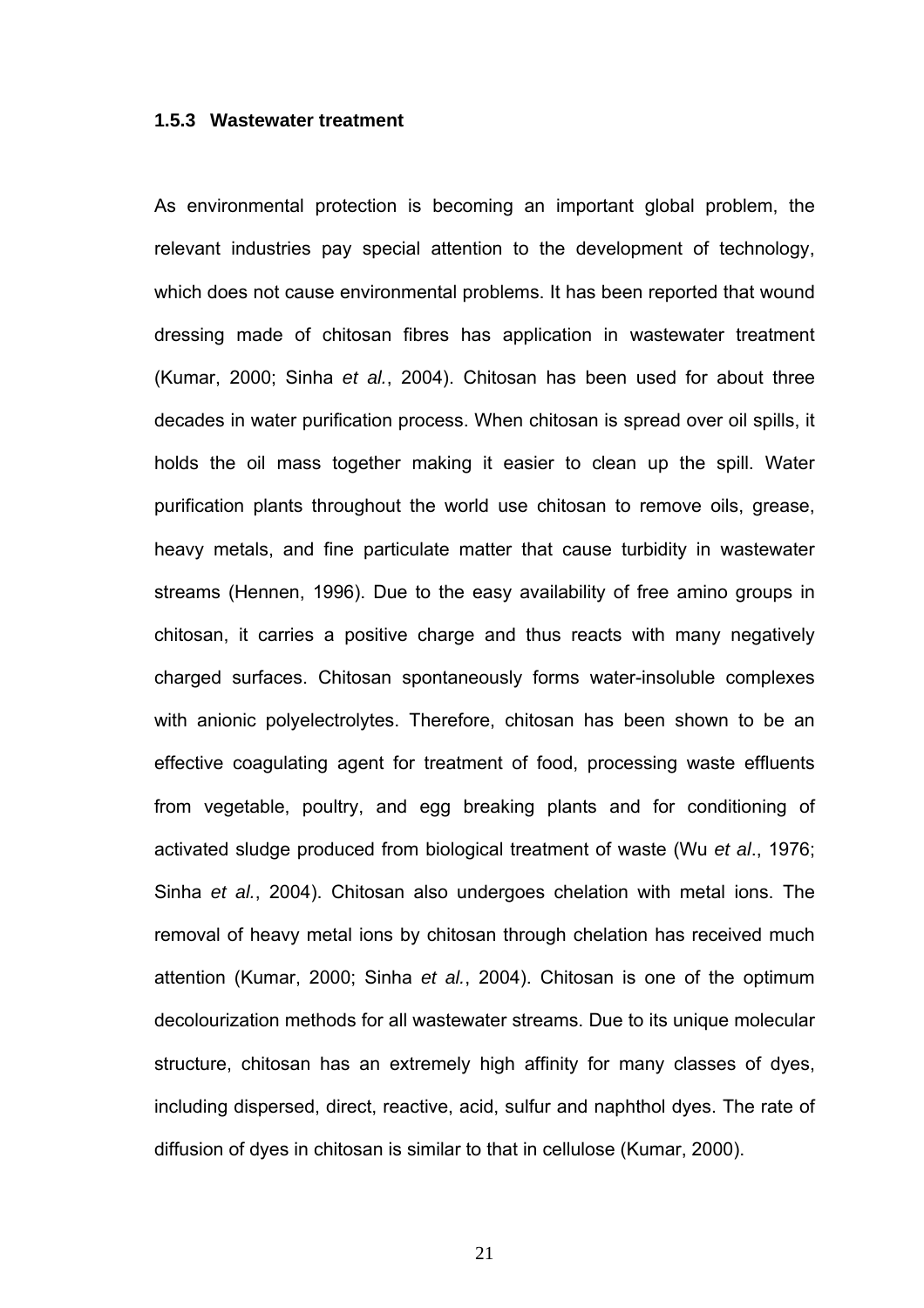# **1.5.4 Cosmetics**

Chitosan has different molecular weights and degree of deacetylation, which is tailored for use in different cosmetic fields such as skin care, deodorants and hair care. Chitosan has been noted for its application as a film-forming agent and hydrating agent in cosmetics in view of its durable moisturizing effect on the skin. By reducing the trans-epidermal water loss, it increases water-binding capacity and skin moisture. It also improves the sensorial parameters and the dermatological compatibility of formulations (Dodane and Vilivalam, 1998; Muzzarelli and Muzzarelli, 1998; Klingels *et al*., 1999). The film-forming ability of chitosan assists in imparting a pleasant feeling of smoothness to the skin and in protecting it from adverse environmental conditions and consequences of the use of detergents. Chitosan was found to be superior to hyaluronic acid as far as lasting hydrating effects are concerned (Muzzarelli and Muzzarelli, 1998). Klingels *et al.* (1999) reported that chitosan is a multifunctional active ingredient for the skin with additional advantages in sun protection and lip care. Sunscreen products must care for the skin to prevent drying out and should exhibit prolonged water-resistance. Complete water resistance is not achievable. However, water resistance can be increased by addition of hydrophobic waxes / oils, film formers or cationic polymers. For this reason, Klingels *et al.* (1999) conducted a test to determine whether chitosan as a cationic polymer could also increase the water resistance of UV filters in a sunscreen formulation. It was found that chitosan significantly increased water resistance. The chitosan film improved the adhesion of the UV filters and thus protected them against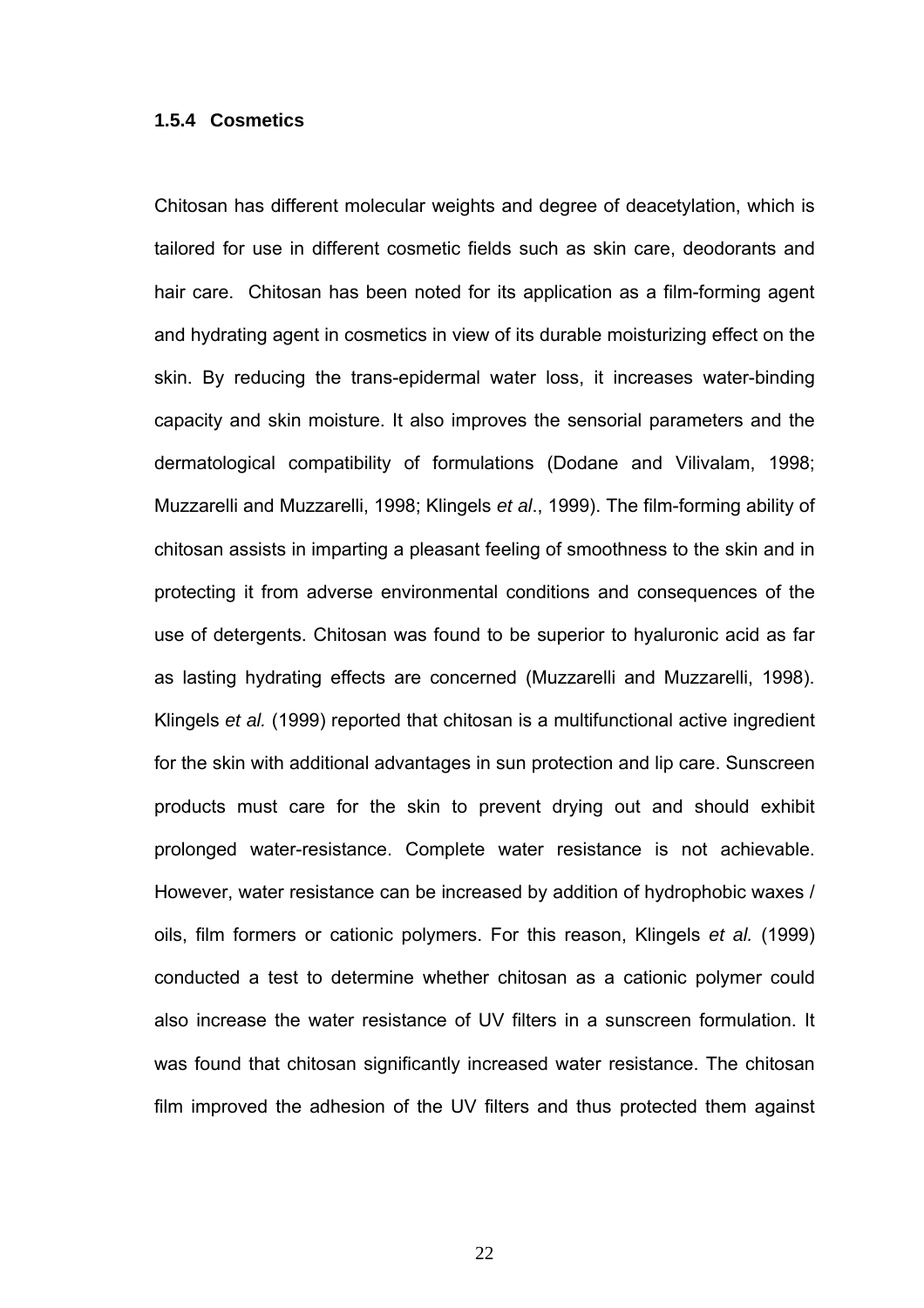washing off. The protection provided by the chitosan containing formulation was thus correspondingly enhanced (Klingels *et al*., 1999).

 Lipstick is one of the most widely used decorative cosmetics. Lip-care sticks are also used by many consumers. The main components of lipstick are waxes and oils. However, lip-care ingredients have also been increasingly used such as UV filters, and lipophilic agents (allantoin, bisabolol and vitamin E). Hydrophilic substances, such as moisturizers, are rarely used because the stick compound itself is generally occlusive and retains moisture. Lip-care sticks are mainly used to treat brittle, chapped lips. Chitosan activates various skin cell types and acts on the wound-healing process. Klingels *et al.* (1999) obtained results from a test with fibroblasts which revealed positive effects of chitosan with regards to improved cell adhesion. These properties support the use of chitosan as an active lip-care ingredient and not just to protect the lips against drying out. The addition of chitosan makes lips softer and also supports longterm colour adhesion (Klingels *et al*., 1999).

Klingels *et al.* (1999) reported that chitosan is also suitable as a "deo-active" component in deodorants and as a styling polymer in hair cosmetics. With its antimicrobial properties (Klingels *et al*., 1999; Kumar, 2000), it may be an added advantage to use chitosan in deodorants since it inhibits the activity of enzymeproducing bacteria. It is suitable for maintaining the spray ability of deodorant containing chitosan and has the antimicrobial effects at the same time. Various tests were carried out to assess the effectiveness of chitosan against odourproducing bacteria. A study was conducted to provide information on the